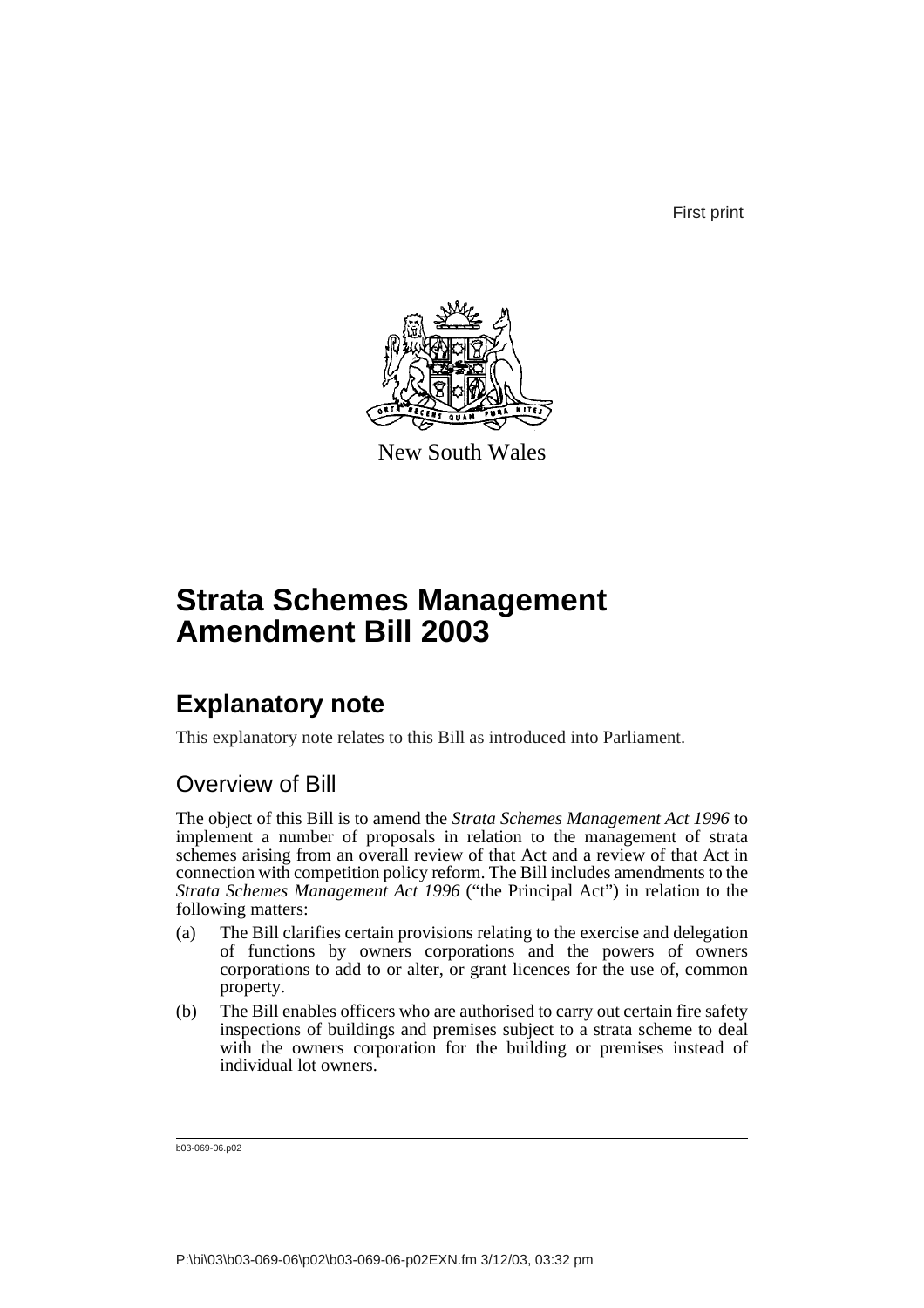Explanatory note

- (c) The Bill requires new owners corporations to establish 10-year sinking fund plans and enables the regulations to extend those requirements to some or all existing owners corporations.
- (d) The Bill defines a strata scheme comprising at least 100 lots (or such other amount prescribed by the regulations) as a *large strata scheme* and imposes a number of additional requirements in relation to such schemes as well as enabling regulations to be made in respect of a range of matters relating to the administration of such schemes.
- (e) The Bill requires approval by a general meeting of an owners corporation to the seeking of legal advice or services or the taking of legal action by the owners corporation where expenditure will be involved.
- (f) The Bill provides for disclosure of certain matters to owners in strata schemes.
- (g) The Bill requires all insurance taken out by an owners corporation to be taken out with an approved insurer.
- (h) The Bill gives a greater discretion to the Registrar of the Consumer, Trader and Tenancy Tribunal to refer matters to Adjudicators or the Tribunal without the need for mediation and lists specific matters that will not require mediation.
- (i) The Bill expands the powers of Adjudicators and the Tribunal to appoint a strata managing agent for a strata scheme that has been the subject of an application for an order under the Act.
- (j) The Bill makes a number of refinements in relation to the procedure for meetings of owners corporations of strata schemes and executive committees of owners corporations.
- (k) The Bill makes other miscellaneous amendments and amendments by way of statute law revision.

The Bill also amends the *Retirement Villages Act 1999*, the *Retirement Villages Regulation 2000* and the *Conveyancing (Sale of Land) Regulation 2000* in relation to disclosure of certain matters to prospective purchasers of lots in strata schemes and prospective residents of retirement villages that are subject to a strata scheme.

## Outline of provisions

**Clause 1** sets out the name (also called the short title) of the proposed Act.

**Clause 2** provides for the commencement of the proposed Act on a day or days to be appointed by proclamation.

Explanatory note page 2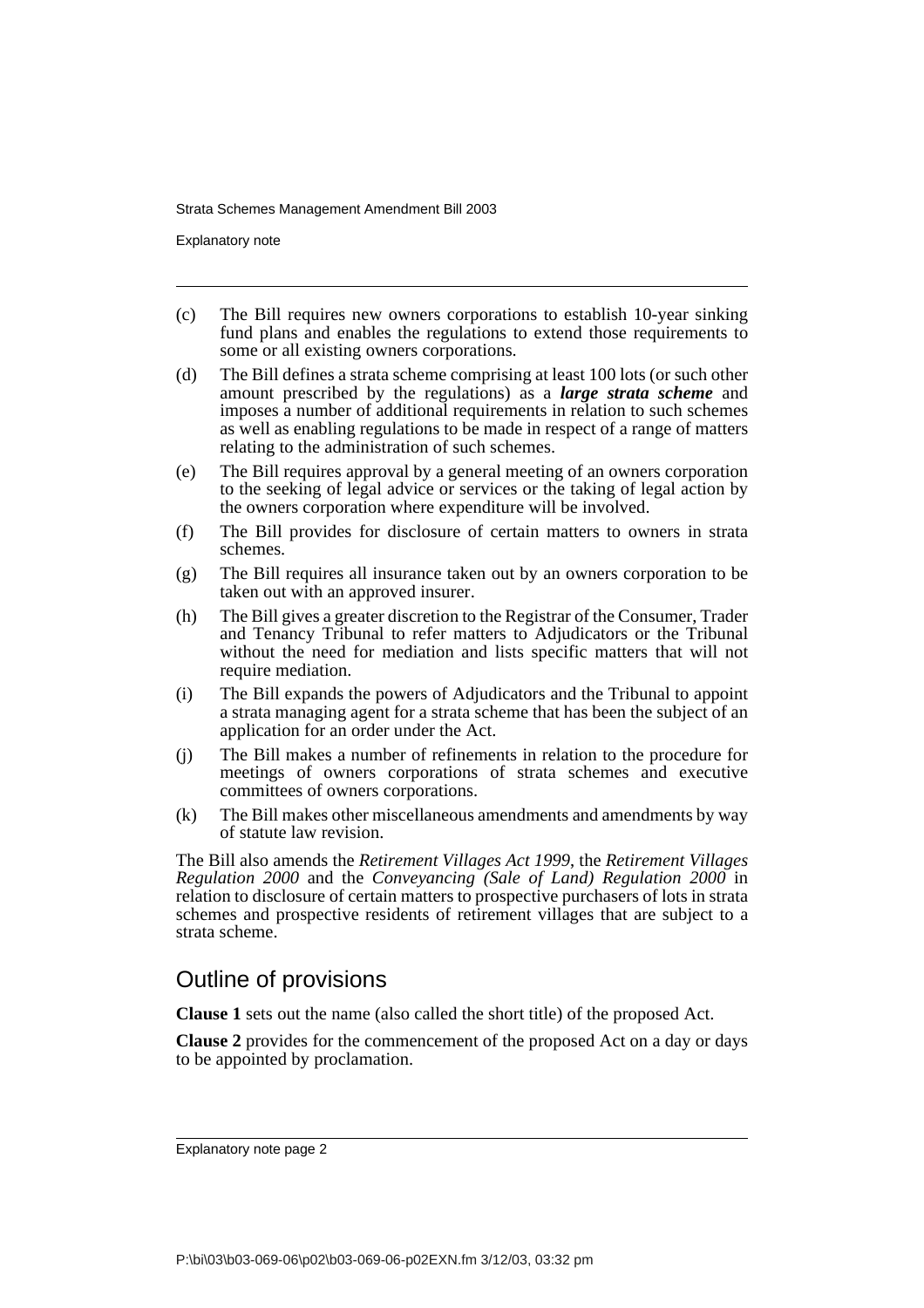Explanatory note

**Clause 3** is a formal provision giving effect to the amendments to the *Strata Schemes Management Act 1996* set out in Schedule 1.

**Clause 4** is a formal provision that gives effect to the amendments to the *Retirement Villages Act 1999*, the *Retirement Villages Regulation 2000* and the *Conveyancing (Sale of Land) Regulation 2000* set out in Schedule 2.

### **Schedule 1 Amendment of Strata Schemes Management Act 1996**

#### **Functions of owners corporations and executive committees**

**Schedule 1 [1] and [2]** make it clear that in the event of a disagreement between an owners corporation and the executive committee of the owners corporation the decision of the owners corporation prevails.

**Schedule 1 [3]** enables the owners corporation to authorise a chartered accountant to exercise certain functions relating to the finances and accounts of the owners corporation.

**Schedule 1 [4]** prevents the functions of a strata managing agent appointed for a strata scheme being transferred to another person by the strata managing agent without the approval of the owners corporation.

**Schedule 1 [5]** inserts proposed section 29A into the Principal Act which provides that certain functions of the owners corporation, executive committee, the chairperson, secretary or treasurer cannot be delegated to or conferred on anyone else except a member of the executive committee or the strata managing agent for the scheme. This limitation is subject to section 24 of the Principal Act that specifically allows certain functions relating to the finances and accounts of an owners corporation to be exercised by specified persons such as accountants.

**Schedule 1 [6] and [7]** make it clear that by-laws for a strata scheme are of no force or effect to the extent that they are inconsistent with the Principal Act or any other Act or law.

**Schedule 1 [8]** prevents an owners corporation or executive committee of an owners corporation issuing a notice on a person that the person has contravened the by-laws unless a resolution of the owners corporation or executive committee has been passed that allows the issuing of the notice or notices of that kind. That limitation does not apply to the issuing of such a notice by a strata managing agent authorised to do so.

**Schedule 1 [9]** makes it clear that the owners corporation may make a by-law granting a licence to an owner of a lot to use common property in a particular manner or for a particular purpose.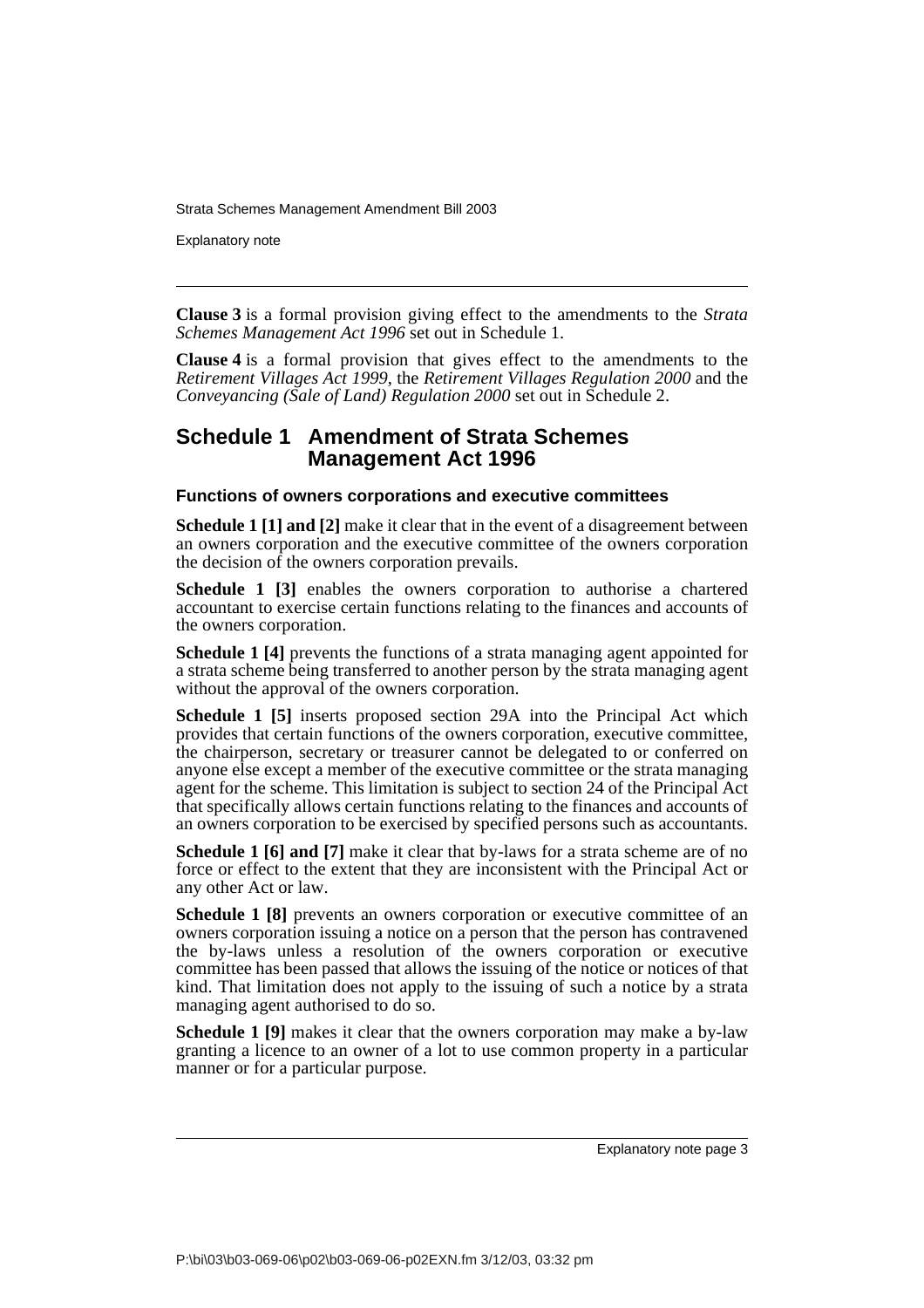Explanatory note

**Schedule 1 [11]** inserts proposed section 65A into the Principal Act that enables the owners corporation by special resolution, to alter, add to or erect a new structure on common property, or allow an owner of a lot to do so, for the purpose of enhancing or improving the common property. The proposed section also enables the owners corporation to address the issue of who bears responsibility for the maintenance of the common property after the relevant work has been carried out and provides that where the owners corporation does not make any provision for maintenance, the owners corporation itself has that responsibility.

**Schedule 1 [11]** also inserts proposed section 65B into the Principal Act that enables an owners corporation, by special resolution, to grant a licence to an owner of a lot to use common property in a particular manner or for a particular purpose without the need for making a by-law (as referred to in Schedule 1 [9]).

**Schedule 1 [10]** makes a consequential amendment.

#### **Fire safety inspections**

**Schedule 1 [11]** inserts proposed section 65C into the Principal Act to enable a person authorised to carry out a fire safety inspection of a building or premises under the *Environmental Planning and Assessment Act 1979* to give a notice to the owners corporation for a strata scheme requiring it to organise access to the common property and also, if specified, one or more individual lots. The owners corporation commits an offence if it does not comply with the notice but has a defence in relation to access to an individual lot if the owner or occupier denied the access or could not be contacted.

**Schedule 1 [26]** enables the owners corporation to apply for an order of an Adjudicator requiring the occupier of a lot in the strata scheme concerned to provide access for the purposes of a fire safety inspection. A fine may be imposed under the current provisions of the Principal Act for refusal to comply with an order of an Adjudicator.

#### **Sinking fund plans**

**Schedule 1 [14]** inserts proposed section 75A into the Principal Act which requires the owners corporation for a strata scheme established after the commencement of the proposed section to prepare 10-year sinking fund plans and to complete and review the plans at specified intervals. The regulations may extend those requirements (with necessary modifications) to some or all existing owners corporations.

**Schedule 1 [13]** requires an owners corporation to take account of any such sinking fund plan when preparing the annual estimate of amounts of contributions required to be levied for the sinking fund.

Explanatory note page 4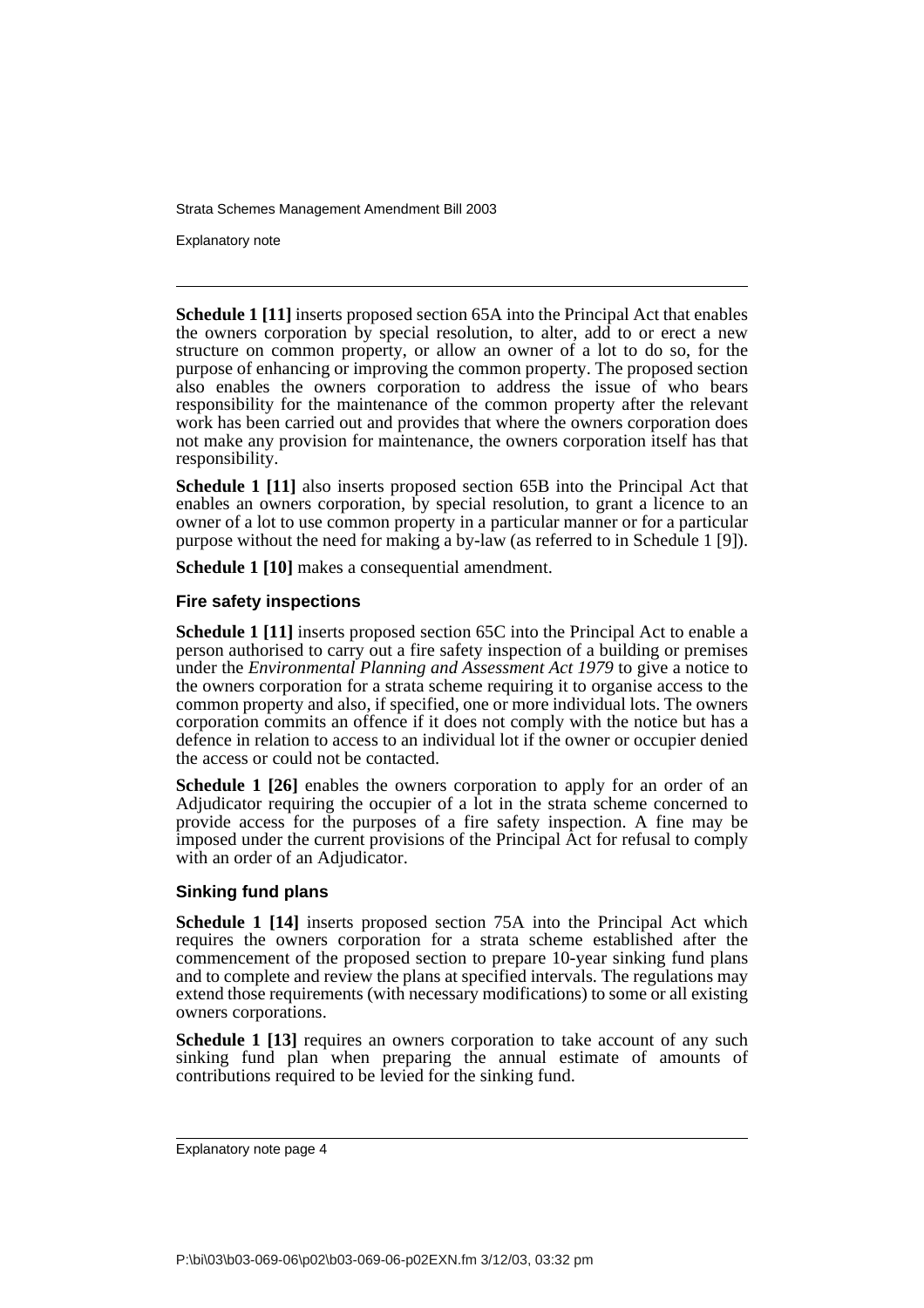Explanatory note

#### **Provisions relating to large strata schemes**

**Schedule 1 [53] and [54]** define *large strata scheme* as a strata scheme comprising 100 or more lots (or more than such other number of lots as may be prescribed by the regulations). Utility lots and parking lots are not to be included in the calculation.

**Schedule 1 [13]** requires an owners corporation for a large strata scheme when preparing estimates of the amounts of contributions to be levied for the administrative and sinking funds to specify amounts for proposed expenditure on individual items or matters likely to arise before the next annual general meeting. **Schedule 1 [15]** inserts proposed section 80A into the Principal Act which prevents the executive committee of a large strata scheme from spending more than that specified amount plus 10 per cent on the relevant item or matter in the period until the following annual general meeting unless approved by the owners corporation. Proposed section 80C provides an exception in emergency situations.

**Schedule 1 [15]** inserts proposed section 80B into the Principal Act which requires the owners corporation for a large strata scheme to obtain 2 quotations before spending an amount over that prescribed by the regulations. Proposed section 80C provides an exception in emergency situations.

**Schedule 1 [19]** substitutes section 107 of the Principal Act so as to require the owners corporation for a large strata scheme to have its accounts and financial statements audited in accordance with the Australian Auditing Standards before presentation at the annual general meeting.

**Schedule 1 [35]** enables regulations to be made in respect of certain matters regarding the administration of large strata schemes.

**Schedule 1 [42]** requires a proxy for meetings of an owners corporation for a large strata scheme to be given to the secretary of the owners corporation at least 24 hours before the first meeting to which it relates. The current requirements that enable proxies to be presented at the relevant meeting still apply to other strata schemes.

**Schedule 1 [48]** provides that, for large strata schemes, notice of an executive committee meeting must be given to each owner and executive committee member and, in addition, be displayed on a notice board if a notice board is required to be maintained. For other strata schemes, notice must be displayed on the notice board or, in the alternative, given to each owner and executive committee member if a notice board is not required to be maintained.

**Schedule 1 [49]** provides that, for large strata schemes, the minutes and resolutions arising from an executive committee meeting must be given to each owner and executive committee member and, in addition, be displayed on a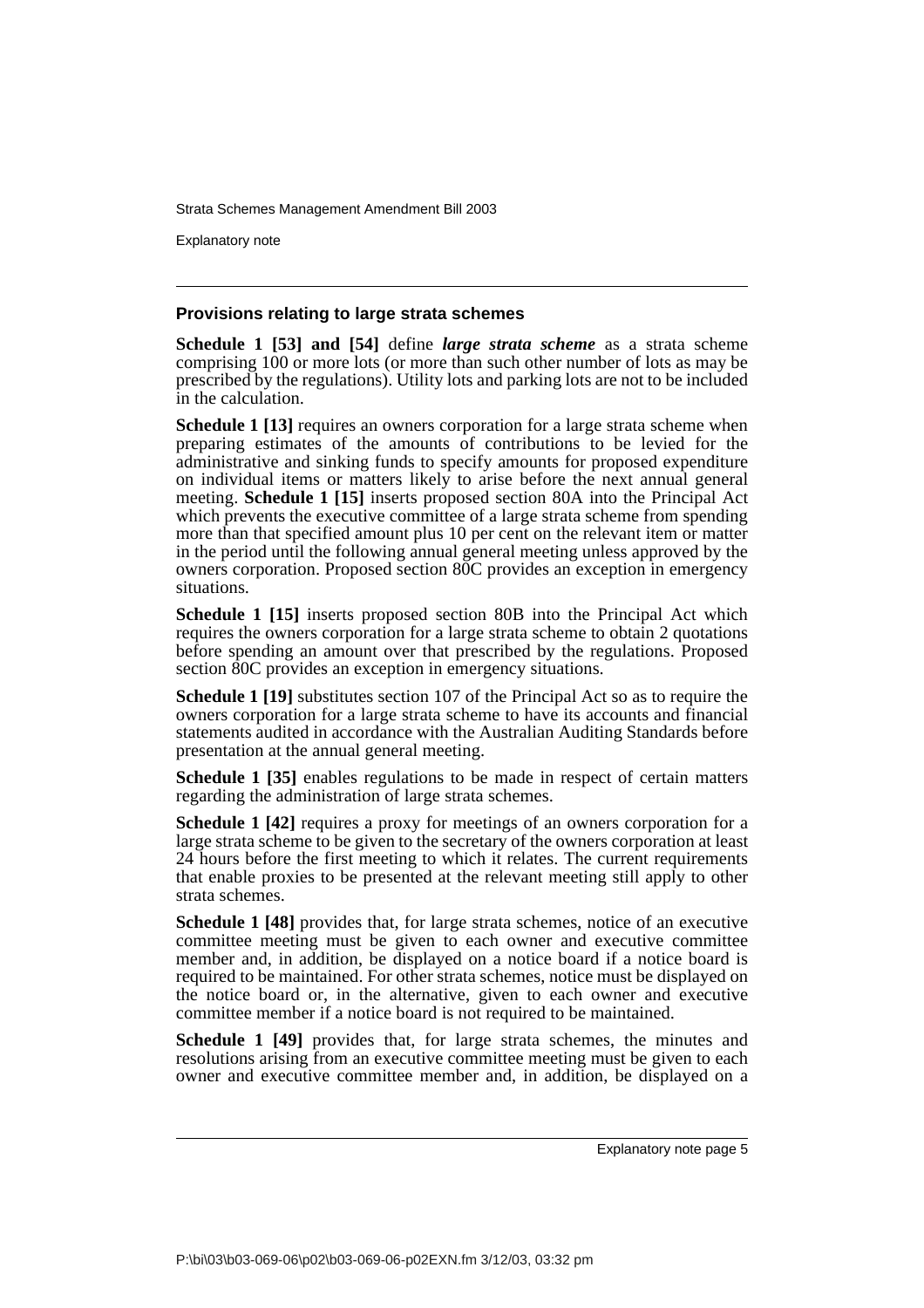Explanatory note

notice board if a notice board is required to be maintained. For other strata schemes, minutes and resolutions must be displayed on the notice board or, in the alternative, given to each owner and executive committee member if a notice board is not required to be maintained.

**Schedule 1 [46] and [50]** provide that Schedules 2 and 3 relating to procedures for meetings of owners corporations and executive committees of owners corporations and to the constitution of executive committees are subject, in the case of large strata schemes, to the regulations.

#### **Legal action by owners corporations**

**Schedule 1 [15]** inserts proposed section 80D into the Principal Act which prevents an owners corporation from seeking legal advice or services, or taking legal action, that will require payment unless a resolution has been passed at a general meeting approving the owners corporation doing so. Regulations may be made exempting types of legal services or legal action from the operation of the proposed section.

**Schedule 1 [34]** provides that if a disclosure is made to an owners corporation in respect of the costs of legal services to be provided to the owners corporation, the owners corporation must give a copy of the disclosure to each owner and executive committee member within 7 days of the disclosure being made.

**Schedule 1 [35]** provides for regulations to be made in respect of the provision of legal services to an owners corporation.

#### **Insurance**

**Schedule 1 [17]** inserts proposed section 88A into the Principal Act which requires that all insurance that must or may be taken out by an owners corporation must be taken out with an insurer approved by the Minister. Currently that requirement applies only to some forms of mandatory insurance.

**Schedule 1 [16]** makes a consequential amendment.

#### **Provisions relating to disclosure and procedure for meetings**

**Schedule 1 [22]** requires an owners corporation to give a written statement of the current contributions relating to a lot in a strata scheme if requested to do so by the operator of a retirement village that is subject to that strata scheme. That requirement will enable the operator to meet the disclosure obligations imposed under the amendment included in Schedule 2.3.

**Schedule 1 [36] and [37]** require the agenda for the first annual general meeting of an owners corporation to include items to discuss the preparation of the 10 year sinking fund plan and the appointment and functions of a caretaker.

Explanatory note page 6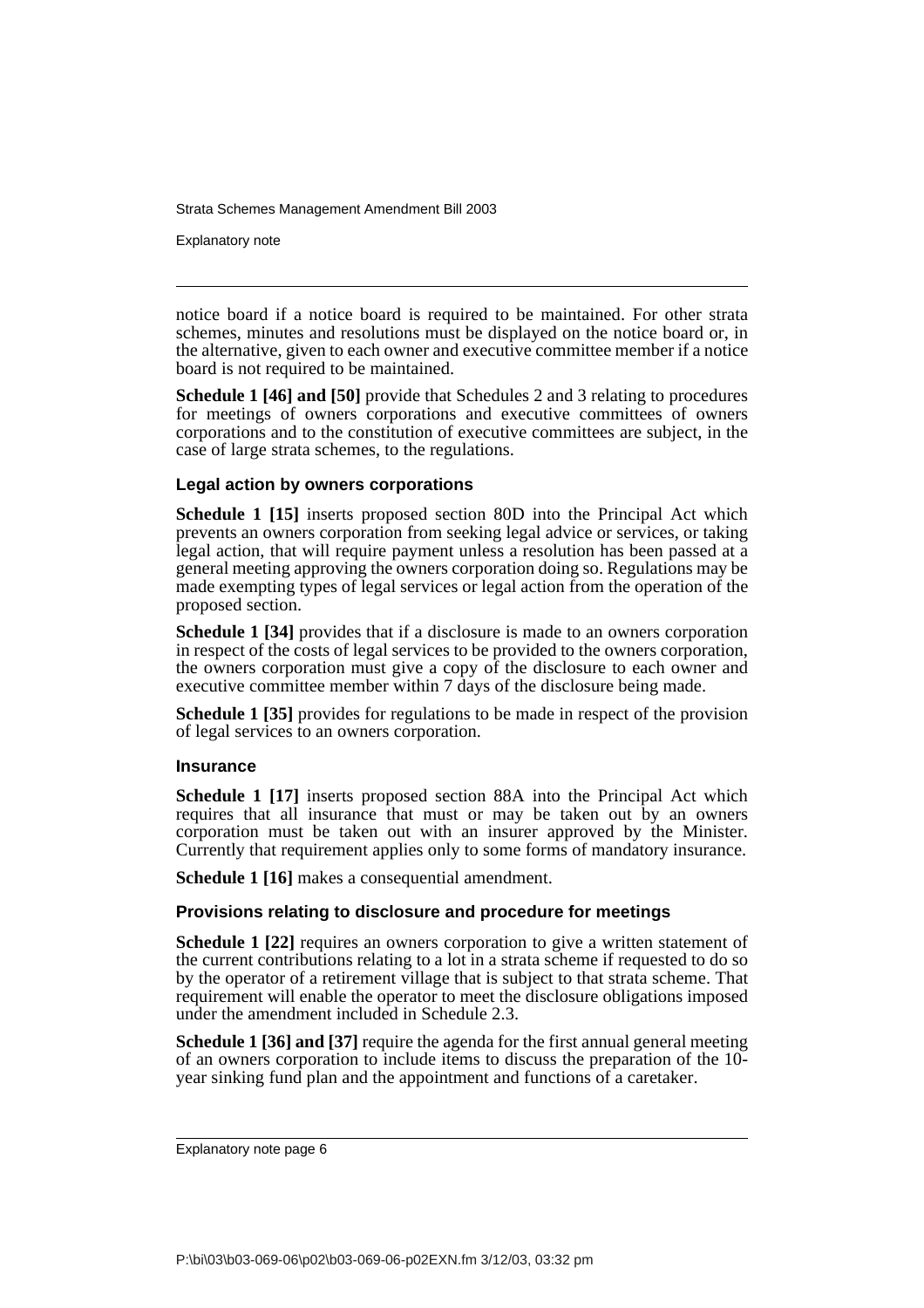Explanatory note

**Schedule 1 [38]–[40]** require certain documents and plans relating to a strata scheme to be produced at the first annual general meeting of the owners corporation for the strata scheme and enables the regulations to prescribe other documents that must also be produced.

**Schedule 1 [41]** increases the penalty for an original owner or lessor failing to produce such documents.

**Schedule 1 [43]** contains an amendment ensuring that notice of a meeting of an owners corporation must be given to first mortgagees and covenant chargees if the meeting will deal with certain matters that they are entitled to vote on.

**Schedule 1 [44]** provides that the notice of an annual general meeting of an owners corporation must include a form of motion to decide if any matter is to be determined only by the owners corporation in general meeting. **Schedule 1 [45]** provides that a corresponding agenda item must be included in the agenda of an annual general meeting as well as an agenda item relating to the preparation or review of the 10-year sinking fund plans, if relevant.

**Schedule 1 [47]** clarifies that the owners corporation has power to remove more than one or all of the members of the executive committee from office by special resolution.

#### **Dispute resolution and powers of Adjudicators and Tribunal**

**Schedule 1 [23]** enables the regulations to exclude classes of strata schemes from the dispute resolution provisions.

**Schedule 1 [24]** gives a greater discretion to the Registrar of the Consumer, Trader and Tenancy Tribunal to accept an application for an order of an Adjudicator or the Tribunal even though mediation has not been attempted. The Registrar may accept such an application if the Registrar considers that mediation is unnecessary or inappropriate. In addition, mediation is not required in cases where the application relates to specified orders.

**Schedule 1 [25]** clarifies that the current powers of an Adjudicator to make orders to give effect to agreements or arrangements arising out of a mediation session include giving effect to the terms of a written agreement entered into by parties to the mediation. Such an order can only be made with the agreement of the parties to the mediation.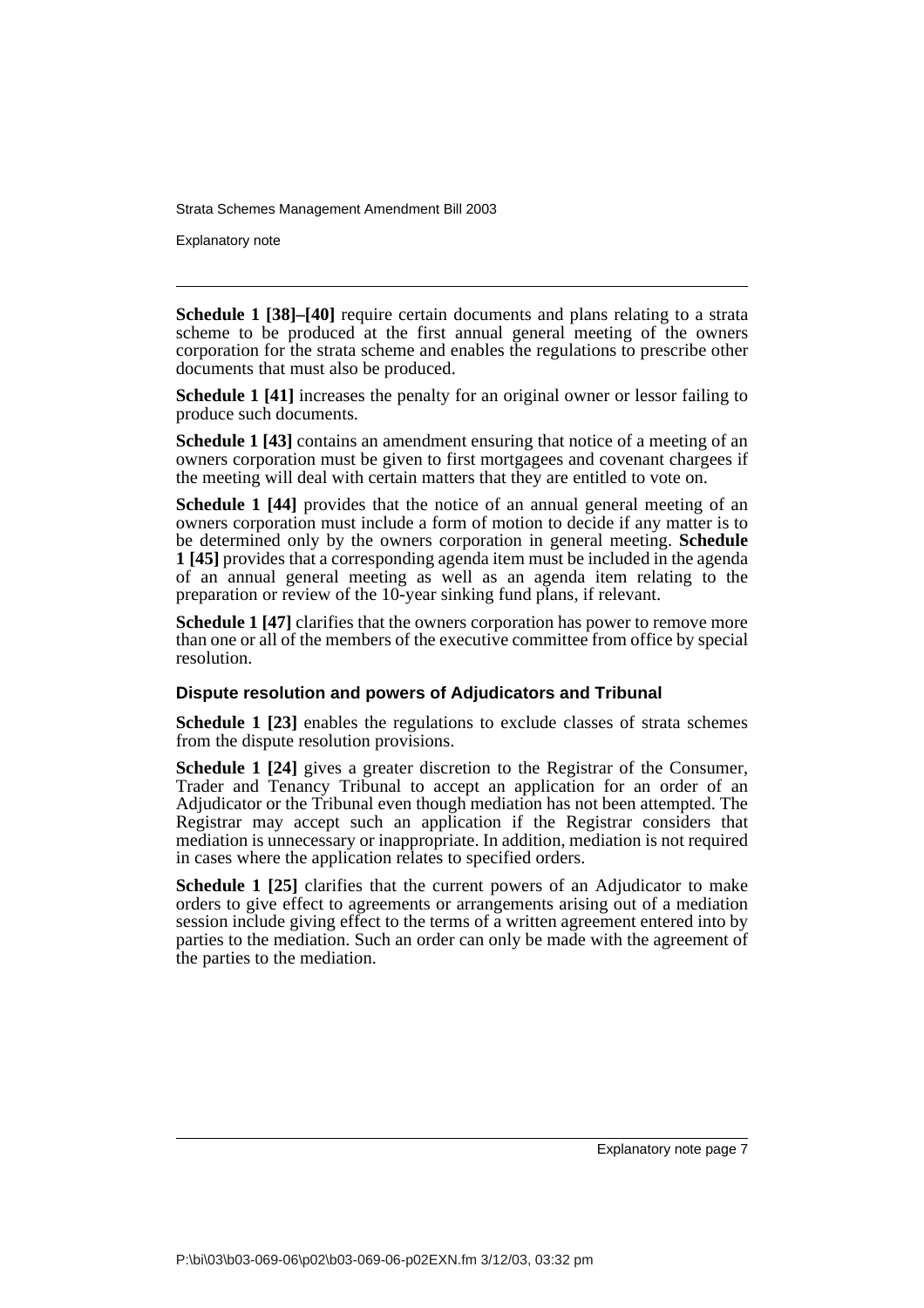Explanatory note

**Schedule 1 [27]** expands the circumstances in which an Adjudicator may make an order, on application, appointing a strata managing agent for a strata scheme. **Schedule 1** [31] gives a specific power to the Tribunal, on its own motion, to make an order appointing a strata managing agent in cases where the management structure of a strata scheme that is the subject of an application for an order under the Principal Act or an appeal to the Tribunal is not functioning. This is similar to a power that Adjudicators already have.

**Schedule 1 [28]** removes a current limitation that requires a strata managing agent appointed by an Adjudicator on his or her own motion to be chosen from a panel of nominees chosen by prescribed persons or bodies.

**Schedule 1 [12], [29], [30], [32] and [33]** contain statute law revision amendments clarifying the provisions for the making of applications for certain orders.

#### **Miscellaneous amendments**

**Schedule 1 [18]** provides that all records required to be kept by the owners corporation under the Act are to be kept for at least 5 years or such other period as may be prescribed. Currently various periods are prescribed by the regulations.

**Schedule 1 [19]** substitutes section 107 of the Principal Act so as to provide that if an owners corporation has its accounts and financial statements audited the auditing must be done in accordance with the Australian Auditing Standards, unless the strata scheme concerned comprises not more than 2 lots.

**Schedule 1 [20] and [21]** remove a requirement that a person obtain the written authorisation of the owner of a lot to carry out certain inspections of the records of an owners corporation or to obtain a certificate as to certain financial and other matters relating to the lot. That authorisation will be able to be given in any manner.

**Schedule 1 [28] and [54]** put it beyond doubt that a strata managing agent appointed under the Principal Act can be a corporation.

**Schedule 1 [51] and [52]** insert into the Principal Act a savings and transitional regulation-making power and transitional provisions consequent on the enactment of the proposed Act.

### **Schedule 2 Amendment of Act and Regulations**

**Schedule 2.1** amends the *Conveyancing (Sale of Land) Regulation 2000* to require a vendor of a lot in a strata scheme to attach a copy of any by-law for the strata scheme that grants exclusive use of, or special privileges over, common property in the strata scheme.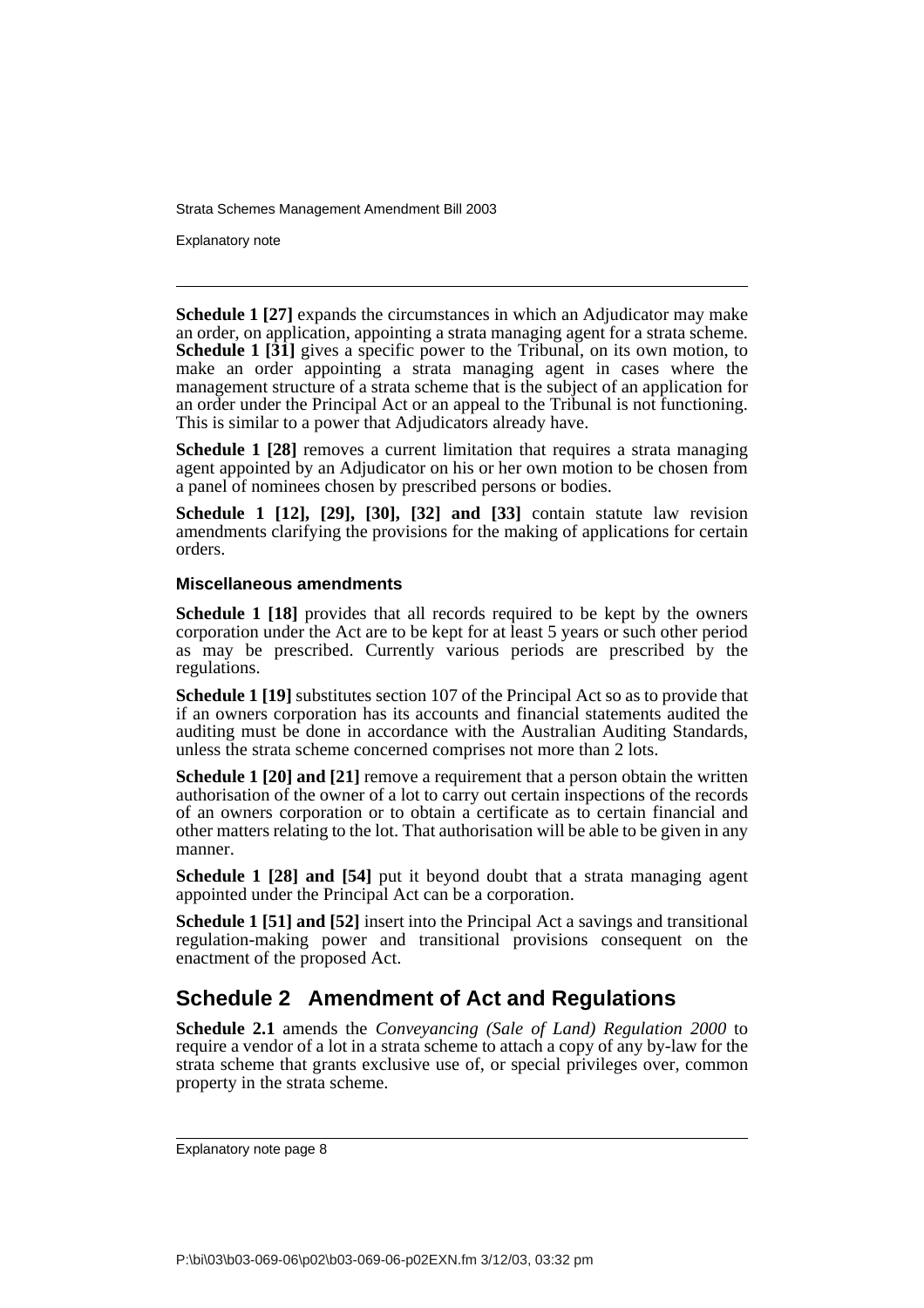Explanatory note

**Schedule 2.2** amends the *Retirement Villages Act 1999* to require information about living in a strata scheme to be given to a prospective resident of a retirement village that is subject to a strata scheme.

**Schedule 2.3** amends the *Retirement Villages Regulation 2000* to require the current strata contributions for a lot in a retirement village that is subject to a strata scheme to be included in the disclosure statement required to be given to a prospective purchaser of the lot.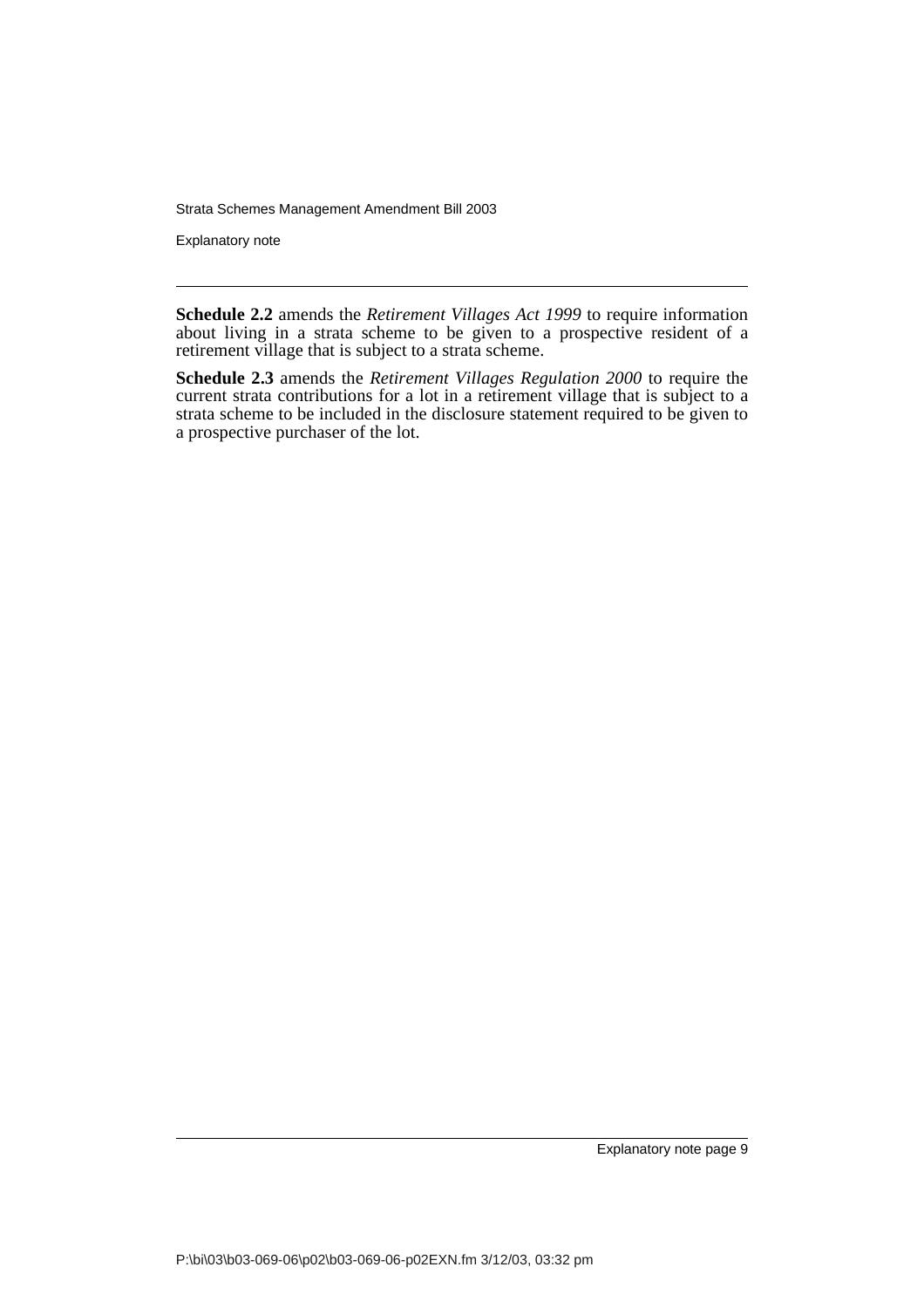Explanatory note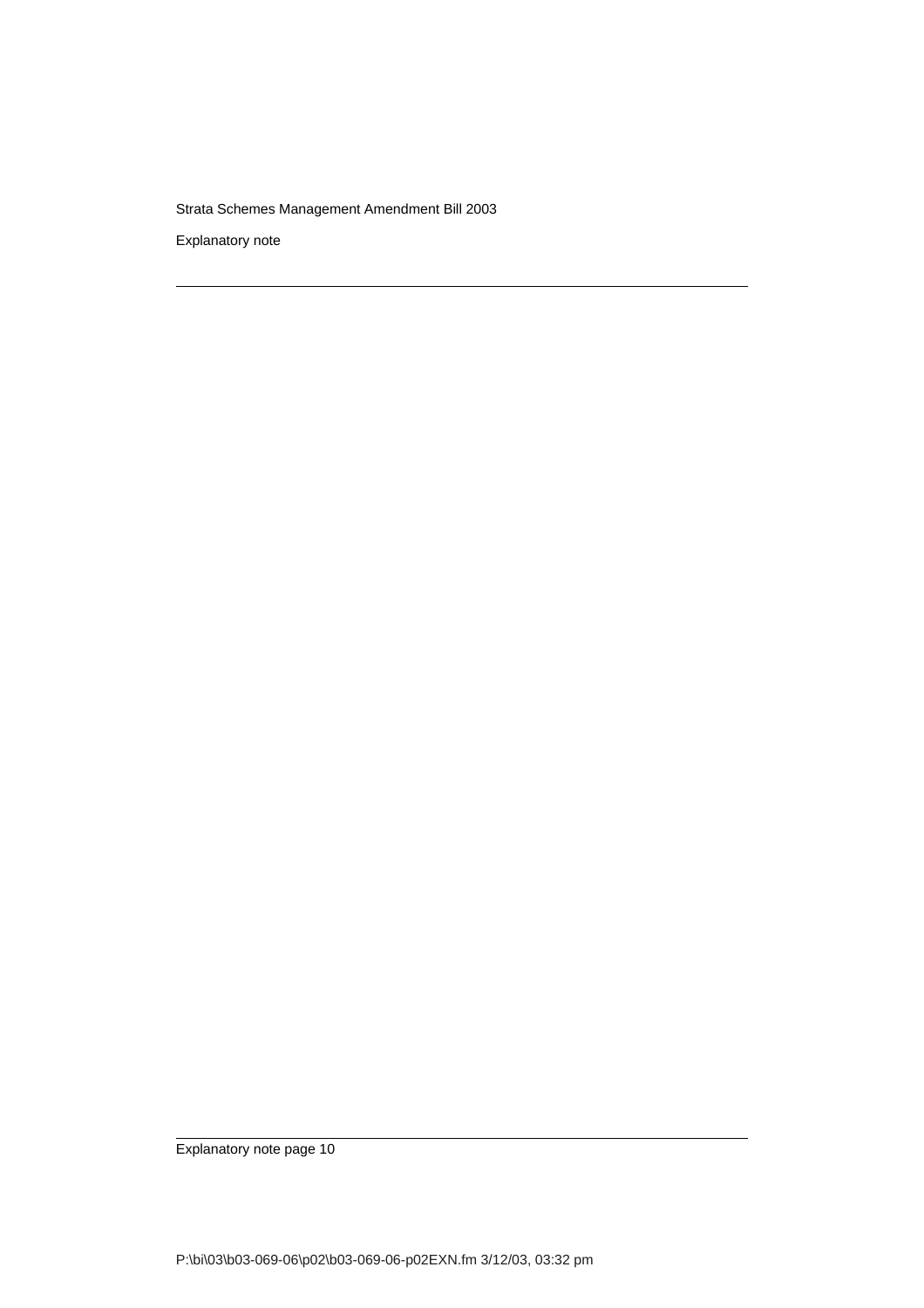First print



New South Wales

# **Strata Schemes Management Amendment Bill 2003**

## **Contents**

|            |                                                 | Page          |
|------------|-------------------------------------------------|---------------|
|            | Name of Act                                     | $\mathcal{P}$ |
|            | Commencement                                    | $\mathcal{P}$ |
| 3          | Amendment of Strata Schemes Management Act 1996 |               |
|            | No 138                                          | $\mathcal{P}$ |
| 4          | Amendment of other Act and Regulations          | 2             |
| Schedule 1 | Amendment of Strata Schemes Management Act 1996 | 3             |
| Schedule 2 | Amendment of Act and Regulations                | 26            |
|            |                                                 |               |

b03-069-06.p02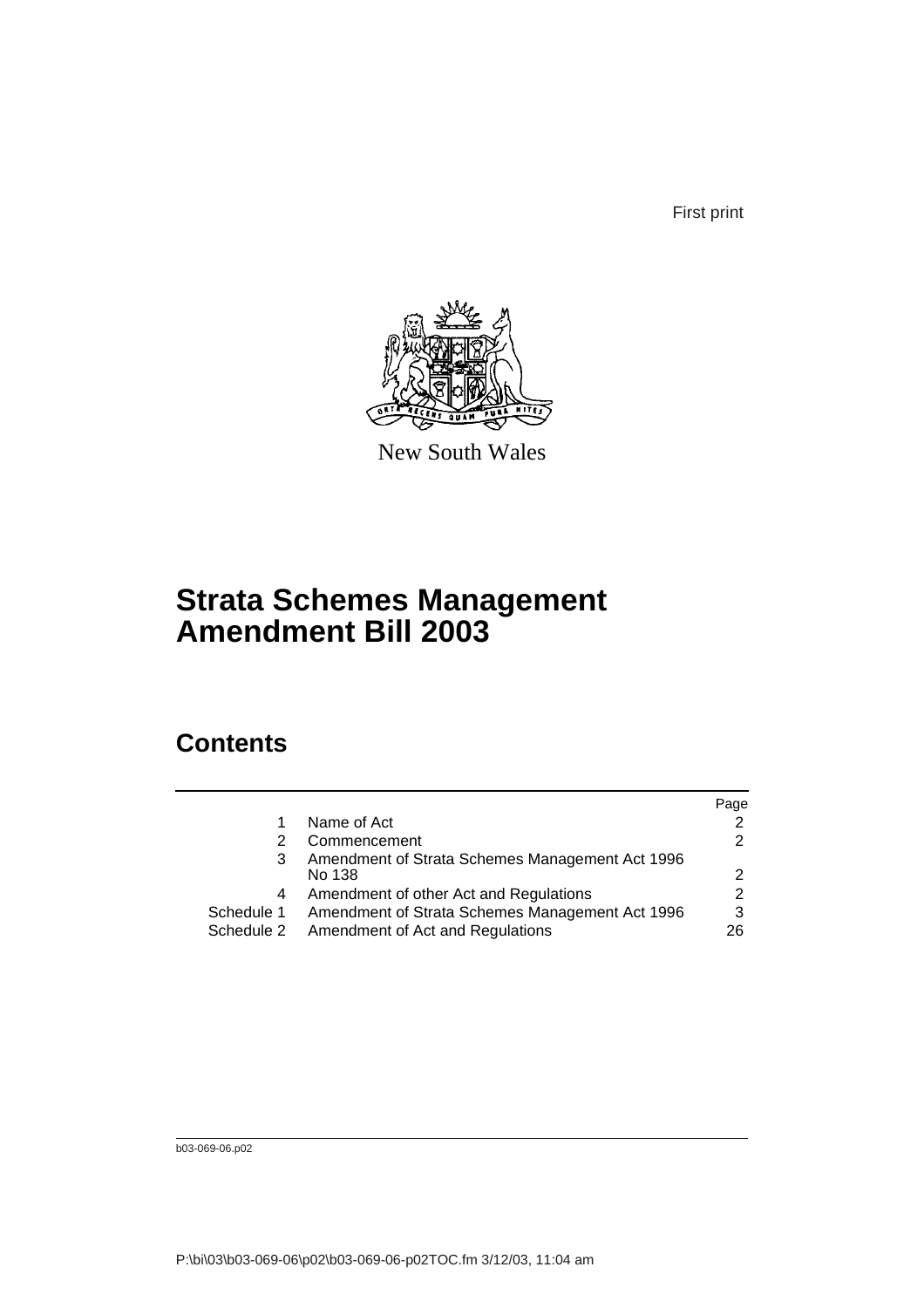**Contents** 

Page

Contents page 2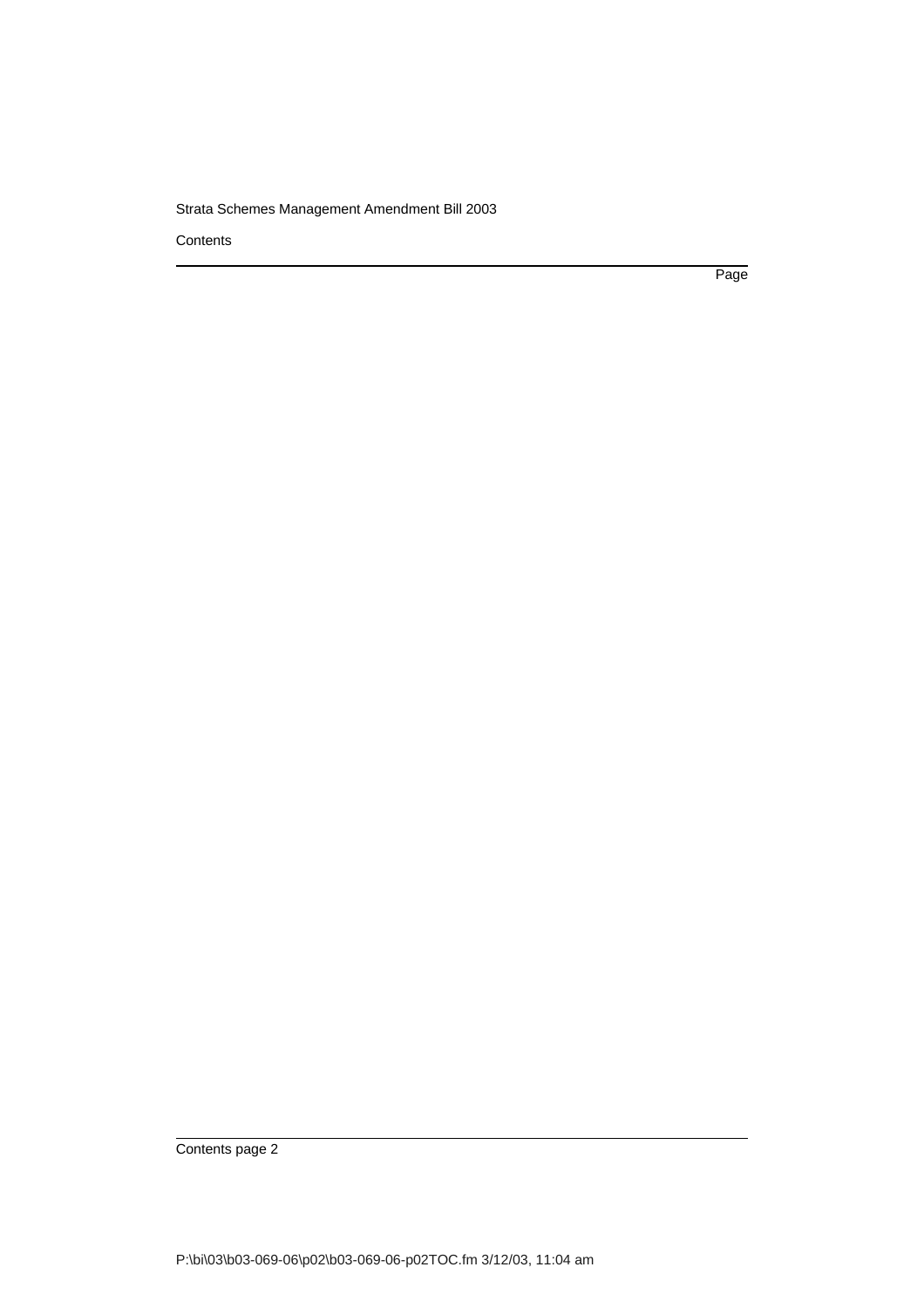

New South Wales

# **Strata Schemes Management Amendment Bill 2003**

No , 2003

### **A Bill for**

An Act to amend the *Strata Schemes Management Act 1996* to make miscellaneous amendments with respect to the functions of owners corporations, special requirements for the management of large strata schemes and other matters relating to the management of strata schemes; and for other purposes.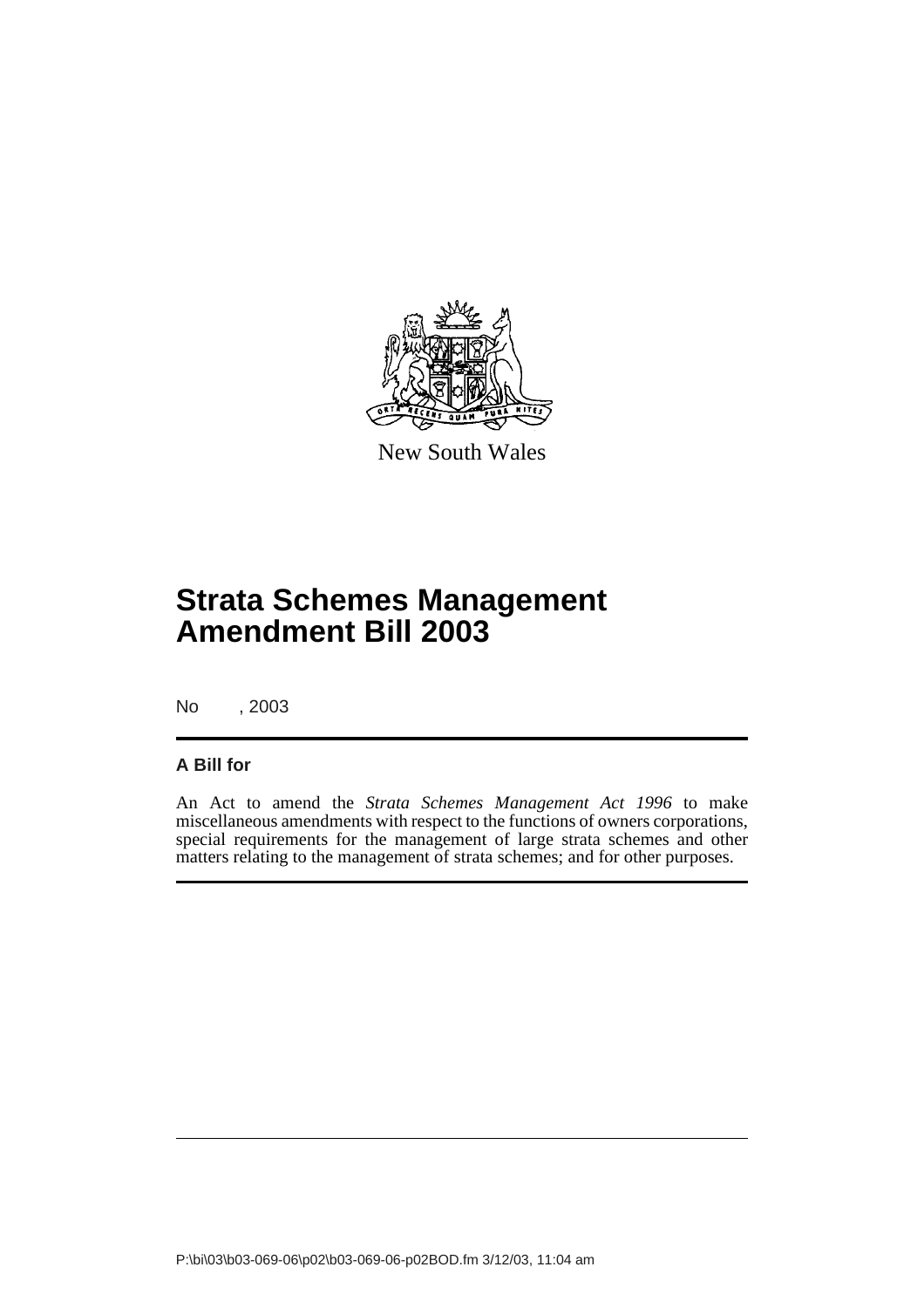|   | The Legislature of New South Wales enacts:                                                 | 1               |
|---|--------------------------------------------------------------------------------------------|-----------------|
| 1 | Name of Act                                                                                | 2               |
|   | This Act is the <i>Strata Schemes Management Amendment Act 2003</i> .                      | 3               |
| 2 | <b>Commencement</b>                                                                        | 4               |
|   | This Act commences on a day or days to be appointed by<br>proclamation.                    | 5<br>6          |
| 3 | Amendment of Strata Schemes Management Act 1996 No 138                                     | $\overline{7}$  |
|   | The <i>Strata Schemes Management Act 1996</i> is amended as set out in<br>Schedule 1.      | 8<br>9          |
| 4 | <b>Amendment of other Act and Regulations</b>                                              | 10 <sup>1</sup> |
|   | Each Act and Regulation specified in Schedule 2 is amended as set<br>out in that Schedule. | 11<br>12        |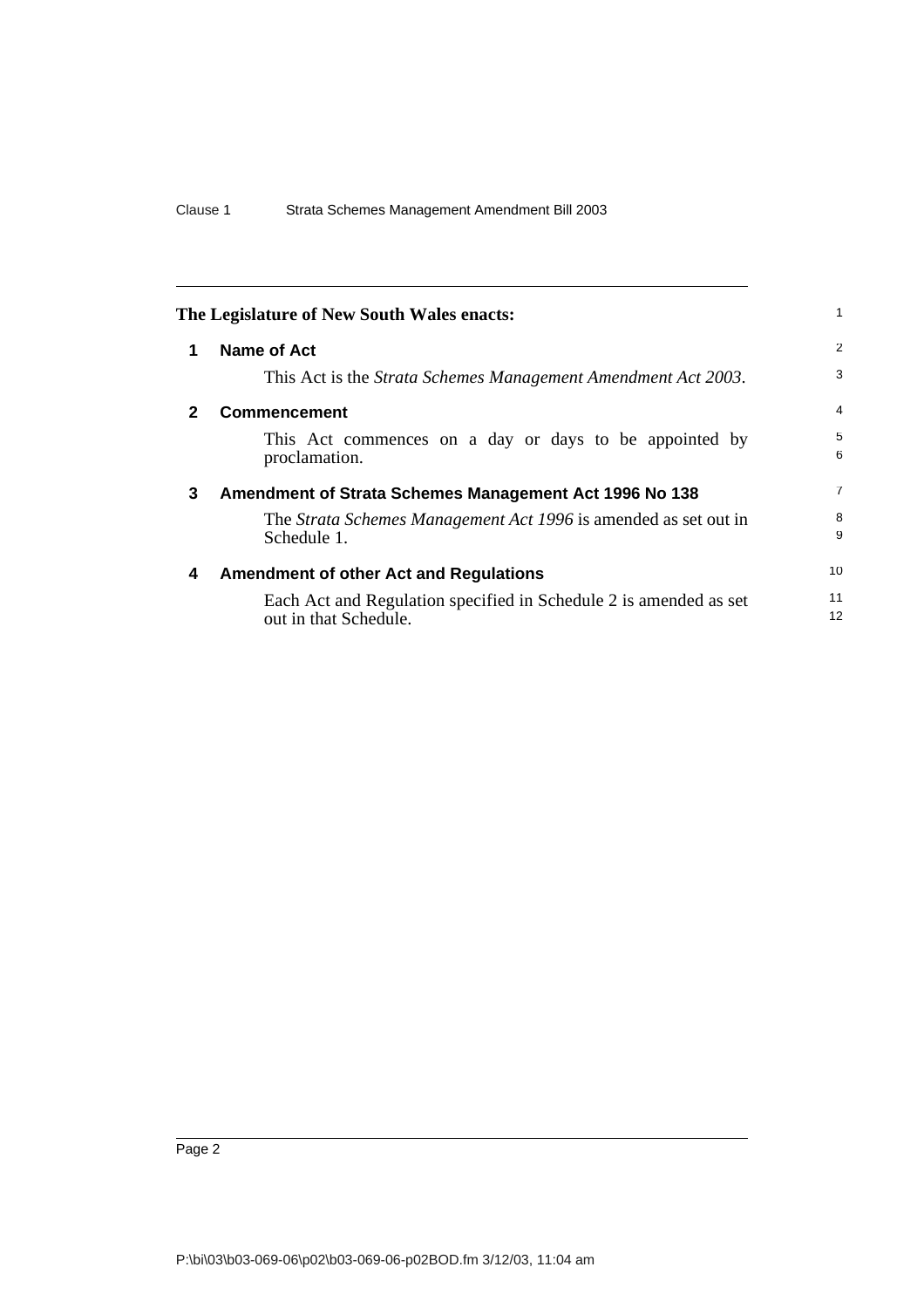Amendment of Strata Schemes Management Act 1996 Schedule 1

|       |                       | <b>Schedule 1 Amendment of Strata Schemes</b><br><b>Management Act 1996</b>                                                                                                                                                                                                                                                                                                                       | 1<br>$\overline{\mathbf{c}}$<br>3      |
|-------|-----------------------|---------------------------------------------------------------------------------------------------------------------------------------------------------------------------------------------------------------------------------------------------------------------------------------------------------------------------------------------------------------------------------------------------|----------------------------------------|
|       |                       | (Section 3)                                                                                                                                                                                                                                                                                                                                                                                       |                                        |
| $[1]$ |                       | Section 21 Executive committee's decisions to be decisions of<br>owners corporation                                                                                                                                                                                                                                                                                                               | 4<br>5                                 |
|       | $21(1)$ .             | Insert ", subject to subsection (4)" after "owners corporation" in section                                                                                                                                                                                                                                                                                                                        | 6<br>7                                 |
| [2]   | <b>Section 21 (4)</b> |                                                                                                                                                                                                                                                                                                                                                                                                   | 8                                      |
|       |                       | Insert after section 21 $(3)$ :                                                                                                                                                                                                                                                                                                                                                                   | 9                                      |
|       | (4)                   | Despite any other provision of this Act, in the event of a<br>disagreement between the owners corporation and the<br>executive committee, the decision of the owners corporation<br>prevails.                                                                                                                                                                                                     | 10<br>11<br>12<br>13                   |
| [3]   |                       | Section 24 Who can exercise functions relating to the finances<br>and accounts of the owners corporation?                                                                                                                                                                                                                                                                                         | 14<br>15                               |
|       |                       | Omit section 24 (d). Insert instead:                                                                                                                                                                                                                                                                                                                                                              | 16                                     |
|       |                       | (d)<br>a member of CPA Australia, or a member of the<br>Institute of Chartered Accountants in Australia,<br>authorised by the owners corporation to exercise the<br>function, or                                                                                                                                                                                                                  | 17<br>18<br>19<br>20                   |
| [4]   |                       | Section 27 How is a strata managing agent appointed?                                                                                                                                                                                                                                                                                                                                              | 21                                     |
|       |                       | Insert after section $27(2)$ :                                                                                                                                                                                                                                                                                                                                                                    | 22                                     |
|       | (3)                   | The functions of a strata managing agent of a strata scheme<br>may be transferred to another person by the strata managing<br>agent, but only with the approval of the owners corporation<br>for the strata scheme. A person to whom those functions are<br>transferred is taken to be appointed as a strata managing agent<br>of the strata scheme concerned in accordance with this<br>section. | 23<br>24<br>25<br>26<br>27<br>28<br>29 |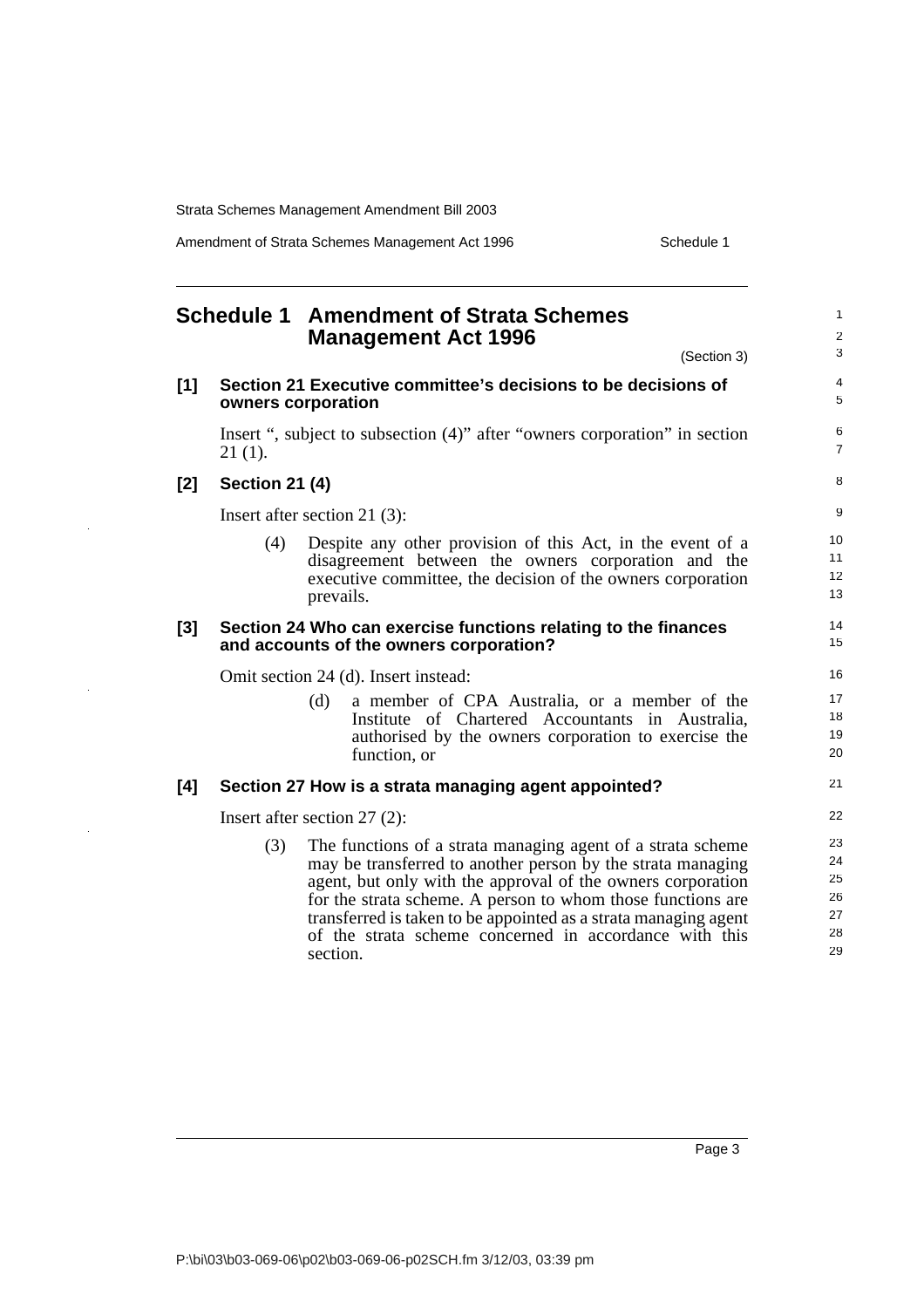Schedule 1 Amendment of Strata Schemes Management Act 1996

| [5] | <b>Section 29A</b>                                                                          |                                                                                                   |     |                                                                                                                                                                                                                                                                      |                |  |  |  |  |
|-----|---------------------------------------------------------------------------------------------|---------------------------------------------------------------------------------------------------|-----|----------------------------------------------------------------------------------------------------------------------------------------------------------------------------------------------------------------------------------------------------------------------|----------------|--|--|--|--|
|     | Insert after section 29:                                                                    |                                                                                                   |     |                                                                                                                                                                                                                                                                      |                |  |  |  |  |
|     | 29A                                                                                         | Functions that may only be delegated to member of executive<br>committee or strata managing agent |     |                                                                                                                                                                                                                                                                      |                |  |  |  |  |
|     |                                                                                             | (1)                                                                                               |     | The following functions of an owners corporation, executive<br>committee, chairperson, secretary or treasurer may not be<br>delegated to or conferred on any other person unless the<br>person is a member of the executive committee or a strata<br>managing agent: |                |  |  |  |  |
|     |                                                                                             |                                                                                                   | (a) | the preparation of estimates for the purposes of<br>section 75,                                                                                                                                                                                                      | 10<br>11       |  |  |  |  |
|     |                                                                                             |                                                                                                   | (b) | the levying of contributions,                                                                                                                                                                                                                                        | 12             |  |  |  |  |
|     |                                                                                             |                                                                                                   | (c) | the receiving of, acknowledging of, banking of or<br>accounting for money paid to the owners corporation,                                                                                                                                                            | 13<br>14       |  |  |  |  |
|     |                                                                                             |                                                                                                   | (d) | having custody of any money paid to the owners<br>corporation or making payments from any such money,                                                                                                                                                                | 15<br>16       |  |  |  |  |
|     |                                                                                             |                                                                                                   | (e) | the taking out of insurance required or permitted by this<br>Act,                                                                                                                                                                                                    | 17<br>18       |  |  |  |  |
|     | (f)<br>the conduct of meetings of the owners corporation and<br>handling of correspondence, |                                                                                                   |     |                                                                                                                                                                                                                                                                      | 19<br>20       |  |  |  |  |
|     |                                                                                             |                                                                                                   | (g) | the maintenance of records required to be kept under<br>this Act,                                                                                                                                                                                                    | 21<br>22       |  |  |  |  |
|     | (h)<br>such other functions as may be prescribed by the<br>regulations.                     |                                                                                                   |     |                                                                                                                                                                                                                                                                      | 23<br>24       |  |  |  |  |
|     |                                                                                             | (2)                                                                                               |     | This section is subject to sections 24 and 32.<br>Note. Section 24 enables some of these functions to be exercised by<br>certain other specified persons.                                                                                                            | 25<br>26<br>27 |  |  |  |  |
| [6] |                                                                                             |                                                                                                   |     | Section 43 What can by-laws provide for?                                                                                                                                                                                                                             | 28             |  |  |  |  |
|     |                                                                                             |                                                                                                   |     | Omit "This section" from section 43 (2).                                                                                                                                                                                                                             | 29             |  |  |  |  |
|     | Insert instead "Subsection (1)".                                                            |                                                                                                   |     |                                                                                                                                                                                                                                                                      |                |  |  |  |  |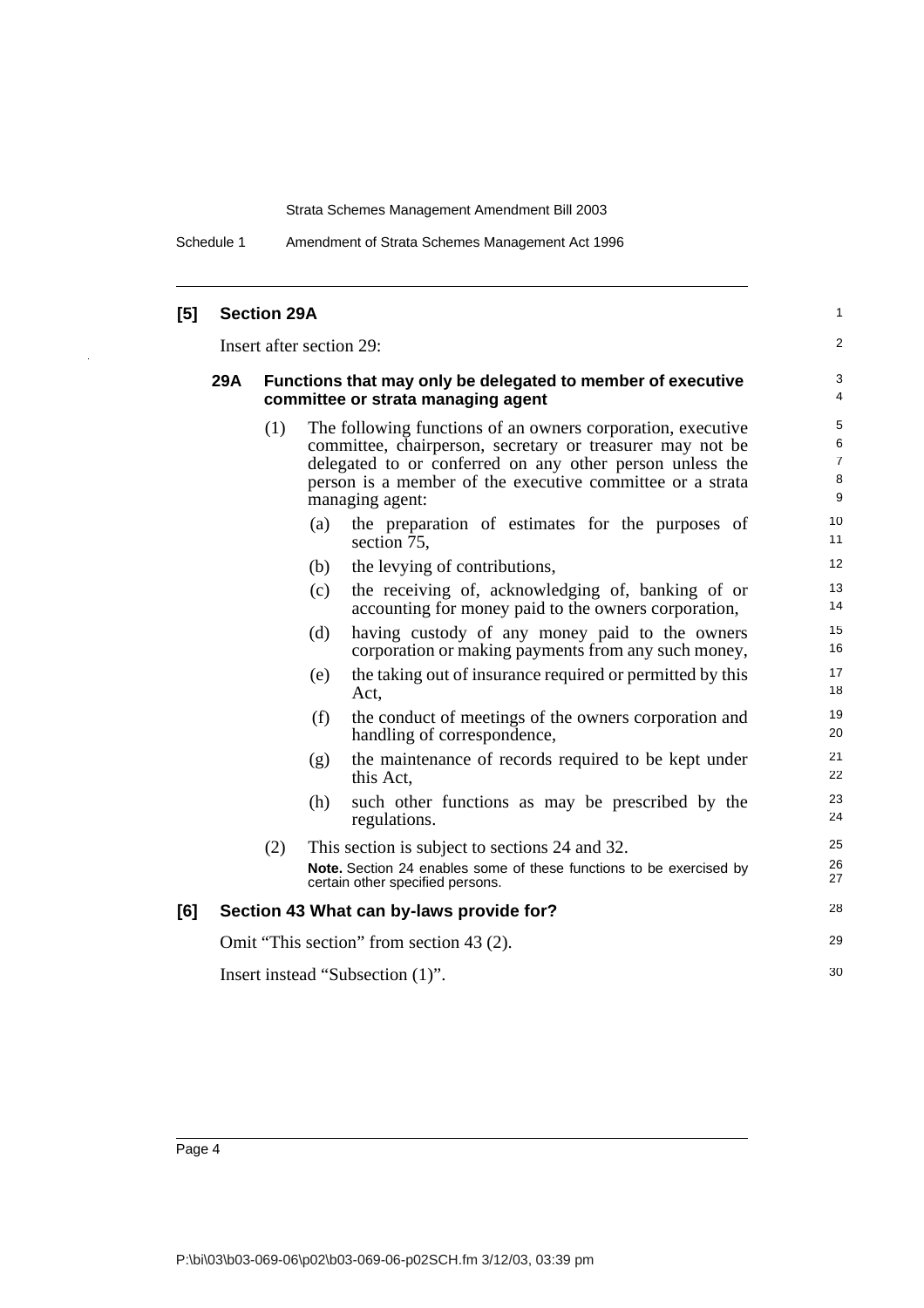Amendment of Strata Schemes Management Act 1996 Schedule 1

| [7]    | <b>Section 43 (4)</b> |                                                                                                                                                                                                                                                                                                                                                                                                                                                                                                                                                                  | 1                                            |
|--------|-----------------------|------------------------------------------------------------------------------------------------------------------------------------------------------------------------------------------------------------------------------------------------------------------------------------------------------------------------------------------------------------------------------------------------------------------------------------------------------------------------------------------------------------------------------------------------------------------|----------------------------------------------|
|        |                       | Insert after section 43 $(3)$ :                                                                                                                                                                                                                                                                                                                                                                                                                                                                                                                                  | $\overline{\mathbf{c}}$                      |
|        | (4)                   | A by-law has no force or effect to the extent that it is<br>inconsistent with this or any other Act or law.                                                                                                                                                                                                                                                                                                                                                                                                                                                      | 3<br>4                                       |
| [8]    |                       | Section 45 How can an owners corporation enforce the by-laws?                                                                                                                                                                                                                                                                                                                                                                                                                                                                                                    | 5                                            |
|        |                       | Insert at the end of the section (but before the note):                                                                                                                                                                                                                                                                                                                                                                                                                                                                                                          | 6                                            |
|        | (2)                   | A notice cannot be issued under this section unless a<br>resolution approving the issue of the notice, or the issue of<br>notices for the type of contravention concerned, has first been<br>passed by the owners corporation or the executive committee<br>of the owners corporation.                                                                                                                                                                                                                                                                           | 7<br>8<br>9<br>10<br>11                      |
|        | (3)                   | Subsection (2) does not apply to the issue of a notice under<br>this section by a strata managing agent if that function has<br>been delegated to the strata managing agent in accordance<br>with this Act.                                                                                                                                                                                                                                                                                                                                                      | 12<br>13<br>14<br>15                         |
| [9]    |                       | <b>Section 51 Application of Division</b>                                                                                                                                                                                                                                                                                                                                                                                                                                                                                                                        | 16                                           |
|        |                       | Insert "(including, for example, a licence to use the whole or any specified<br>part of the common property in a particular manner or for particular<br>purposes)" after "common property" in section 51 (1) (b).                                                                                                                                                                                                                                                                                                                                                | 17<br>18<br>19                               |
| $[10]$ |                       | Chapter 3, Part 2, heading and introductory note                                                                                                                                                                                                                                                                                                                                                                                                                                                                                                                 | 20                                           |
|        |                       | Omit the heading and introductory note. Insert instead:                                                                                                                                                                                                                                                                                                                                                                                                                                                                                                          | 21                                           |
|        | Part 2                | Maintenance, repairs, alteration and use of<br>common property and fire safety<br>inspections                                                                                                                                                                                                                                                                                                                                                                                                                                                                    | 22<br>23<br>24                               |
|        |                       | <b>Introductory note.</b> This Part sets out the duties of an owners<br>corporation to maintain and repair the property of a strata scheme and<br>to arrange access for fire safety inspections. Certain powers are given to<br>an owners corporation to recover money for work required to be carried<br>out and to enter property to carry out certain necessary work. The Part<br>also deals with certain powers of an owners corporation in relation to<br>alterations or additions to common property and the granting of licences<br>over common property. | 25<br>26<br>27<br>28<br>29<br>30<br>31<br>32 |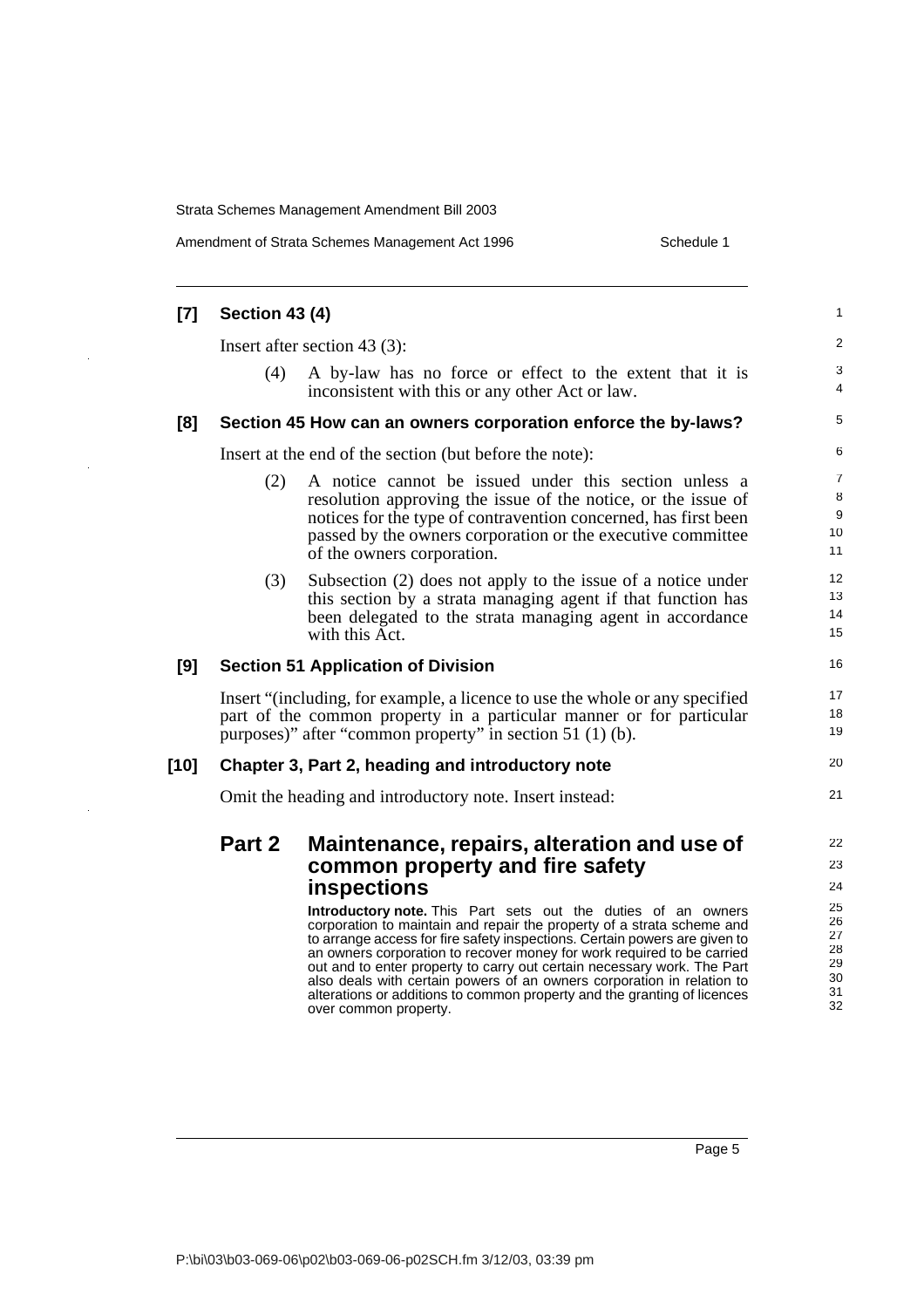Schedule 1 Amendment of Strata Schemes Management Act 1996

| [11]                                                                                                                                                                                                                                                                                                                      |                                                                                                                                                                                                                                                                                                     | Sections 65A-65C                                                                                                                                                                                                                                                                                                                                | 1                                        |  |  |
|---------------------------------------------------------------------------------------------------------------------------------------------------------------------------------------------------------------------------------------------------------------------------------------------------------------------------|-----------------------------------------------------------------------------------------------------------------------------------------------------------------------------------------------------------------------------------------------------------------------------------------------------|-------------------------------------------------------------------------------------------------------------------------------------------------------------------------------------------------------------------------------------------------------------------------------------------------------------------------------------------------|------------------------------------------|--|--|
|                                                                                                                                                                                                                                                                                                                           |                                                                                                                                                                                                                                                                                                     | Insert after section 65:                                                                                                                                                                                                                                                                                                                        | 2                                        |  |  |
| 65A                                                                                                                                                                                                                                                                                                                       | Owners corporation may make or authorise changes to<br>common property                                                                                                                                                                                                                              |                                                                                                                                                                                                                                                                                                                                                 |                                          |  |  |
|                                                                                                                                                                                                                                                                                                                           | (1)                                                                                                                                                                                                                                                                                                 | For the purpose of improving or enhancing the common<br>property, an owners corporation or an owner of a lot may take<br>any of the following action, but only if a special resolution has<br>first been passed at a general meeting of the owners<br>corporation that specifically authorises the taking of the<br>particular action proposed: | 5<br>6<br>$\overline{7}$<br>8<br>9<br>10 |  |  |
|                                                                                                                                                                                                                                                                                                                           |                                                                                                                                                                                                                                                                                                     | (a)<br>add to the common property,                                                                                                                                                                                                                                                                                                              | 11                                       |  |  |
|                                                                                                                                                                                                                                                                                                                           |                                                                                                                                                                                                                                                                                                     | (b)<br>alter the common property,                                                                                                                                                                                                                                                                                                               | 12                                       |  |  |
|                                                                                                                                                                                                                                                                                                                           |                                                                                                                                                                                                                                                                                                     | (c)<br>erect a new structure on the common property.                                                                                                                                                                                                                                                                                            | 13                                       |  |  |
| (2)<br>A special resolution that authorises action to be taken under<br>subsection $(1)$ in relation to the common property by an owner<br>of a lot may specify whether the ongoing maintenance of the<br>common property once the action has been taken is the<br>responsibility of the owners corporation or the owner. |                                                                                                                                                                                                                                                                                                     | 14<br>15<br>16<br>17<br>18                                                                                                                                                                                                                                                                                                                      |                                          |  |  |
|                                                                                                                                                                                                                                                                                                                           | (3)<br>If a special resolution under this section does not specify who<br>has the ongoing maintenance of the common property<br>concerned, the owners corporation has the responsibility for<br>the ongoing maintenance.                                                                            |                                                                                                                                                                                                                                                                                                                                                 | 19<br>20<br>21<br>22                     |  |  |
|                                                                                                                                                                                                                                                                                                                           | (4)<br>A special resolution under this section that allows an owner of<br>a lot to take action in relation to certain common property and<br>provides that the ongoing maintenance of that common<br>property after the action is taken is the responsibility of the<br>owner has no effect unless: |                                                                                                                                                                                                                                                                                                                                                 | 23<br>24<br>25<br>26<br>27               |  |  |
|                                                                                                                                                                                                                                                                                                                           |                                                                                                                                                                                                                                                                                                     | the owners corporation obtains the written consent of<br>(a)<br>the owner to the making of a by-law to provide for the<br>maintenance of the common property by the owner, and                                                                                                                                                                  | 28<br>29<br>30                           |  |  |
|                                                                                                                                                                                                                                                                                                                           |                                                                                                                                                                                                                                                                                                     | the owners corporation makes such a by-law.<br>(b)                                                                                                                                                                                                                                                                                              | 31                                       |  |  |
|                                                                                                                                                                                                                                                                                                                           | (5)                                                                                                                                                                                                                                                                                                 | A by-law made for the purposes of this section:                                                                                                                                                                                                                                                                                                 | 32                                       |  |  |
|                                                                                                                                                                                                                                                                                                                           |                                                                                                                                                                                                                                                                                                     | may require, for the maintenance of the common<br>(a)<br>property, the payment of money by the owner<br>concerned at specified times or as determined by the<br>owners corporation, and                                                                                                                                                         | 33<br>34<br>35<br>36                     |  |  |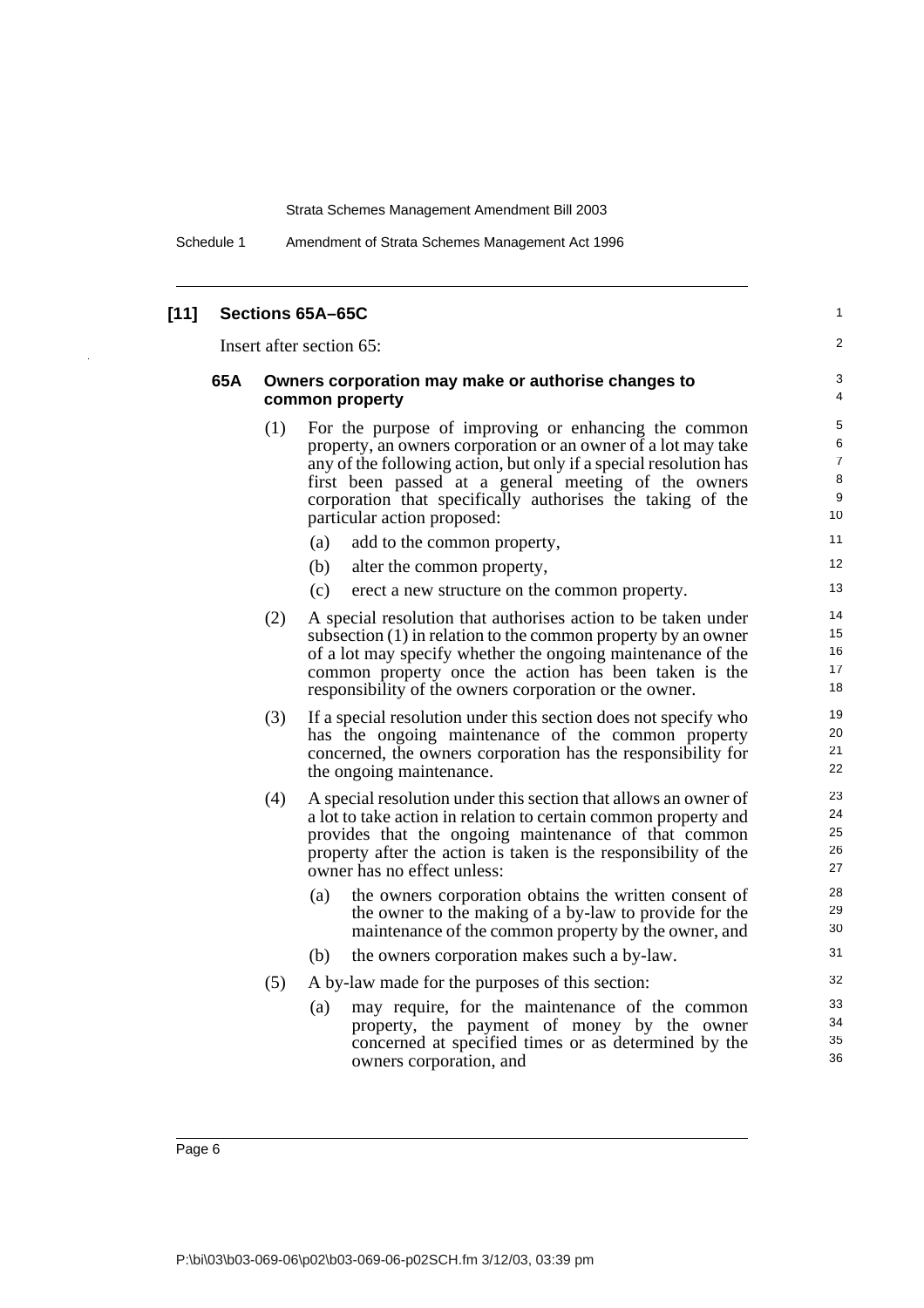|     |          | (b)<br>must not be amended or repealed unless a special<br>resolution has first been passed at a general meeting of<br>the owners corporation and the owners corporation has<br>obtained the written consent of the owner concerned.                                                                                                                                                                                                                                                                                          | 1<br>2<br>3<br>4                                   |
|-----|----------|-------------------------------------------------------------------------------------------------------------------------------------------------------------------------------------------------------------------------------------------------------------------------------------------------------------------------------------------------------------------------------------------------------------------------------------------------------------------------------------------------------------------------------|----------------------------------------------------|
|     | (6)      | The provisions of sections $52(3)$ , $54(2)$ and $(3)$ and $55$ apply<br>to a by-law made for the purposes of this section in the same<br>way as those provisions apply to a by-law to which Division 4<br>of Part 5 of Chapter 2 applies.                                                                                                                                                                                                                                                                                    | 5<br>6<br>$\overline{7}$<br>8                      |
| 65B | property | Owners corporation may grant licence to use common                                                                                                                                                                                                                                                                                                                                                                                                                                                                            | 9<br>10                                            |
|     | (1)      | An owners corporation may grant a licence to an owner of a<br>lot to use common property in a particular manner or for<br>particular purposes if the owners corporation has approved<br>the granting of the licence by special resolution passed at a<br>general meeting of the owners corporation.                                                                                                                                                                                                                           | 11<br>12<br>13<br>14<br>15                         |
|     | (2)      | A licence may be granted subject to terms and conditions.<br>Note. Division 4 of Part 5 of Chapter 2 enables owners corporations to<br>make by-laws granting exclusive use rights and special privileges<br>(including licences) in relation to common property.                                                                                                                                                                                                                                                              | 16<br>17<br>18<br>19                               |
| 65C |          | What are the duties of an owners corporation in relation to fire<br>safety inspections                                                                                                                                                                                                                                                                                                                                                                                                                                        | 20<br>21                                           |
|     | (1)      | A person authorised to carry out an inspection under the<br>Environmental Planning and Assessment Act 1979 of a<br>building or premises for purposes relating to fire safety may<br>give a notice in writing to an owners corporation for a strata<br>scheme requiring the owners corporation to ensure that access<br>is provided, within a period or at a time specified in the notice,<br>to the common property of the strata scheme and, if so<br>specified, some or all of the individual lots in the strata<br>scheme. | 22<br>23<br>24<br>25<br>26<br>27<br>28<br>29<br>30 |
|     | (2)      | An owners corporation must comply with a requirement of a<br>notice given to the owners corporation under this section.                                                                                                                                                                                                                                                                                                                                                                                                       | 31<br>32                                           |
|     |          | Maximum penalty: 20 penalty units.                                                                                                                                                                                                                                                                                                                                                                                                                                                                                            | 33                                                 |
|     | (3)      | It is a defence to a prosecution for an offence against<br>subsection $(2)$ consisting of a failure to ensure that access is<br>provided to a lot in a strata scheme if the owners corporation                                                                                                                                                                                                                                                                                                                                | 34<br>35<br>36                                     |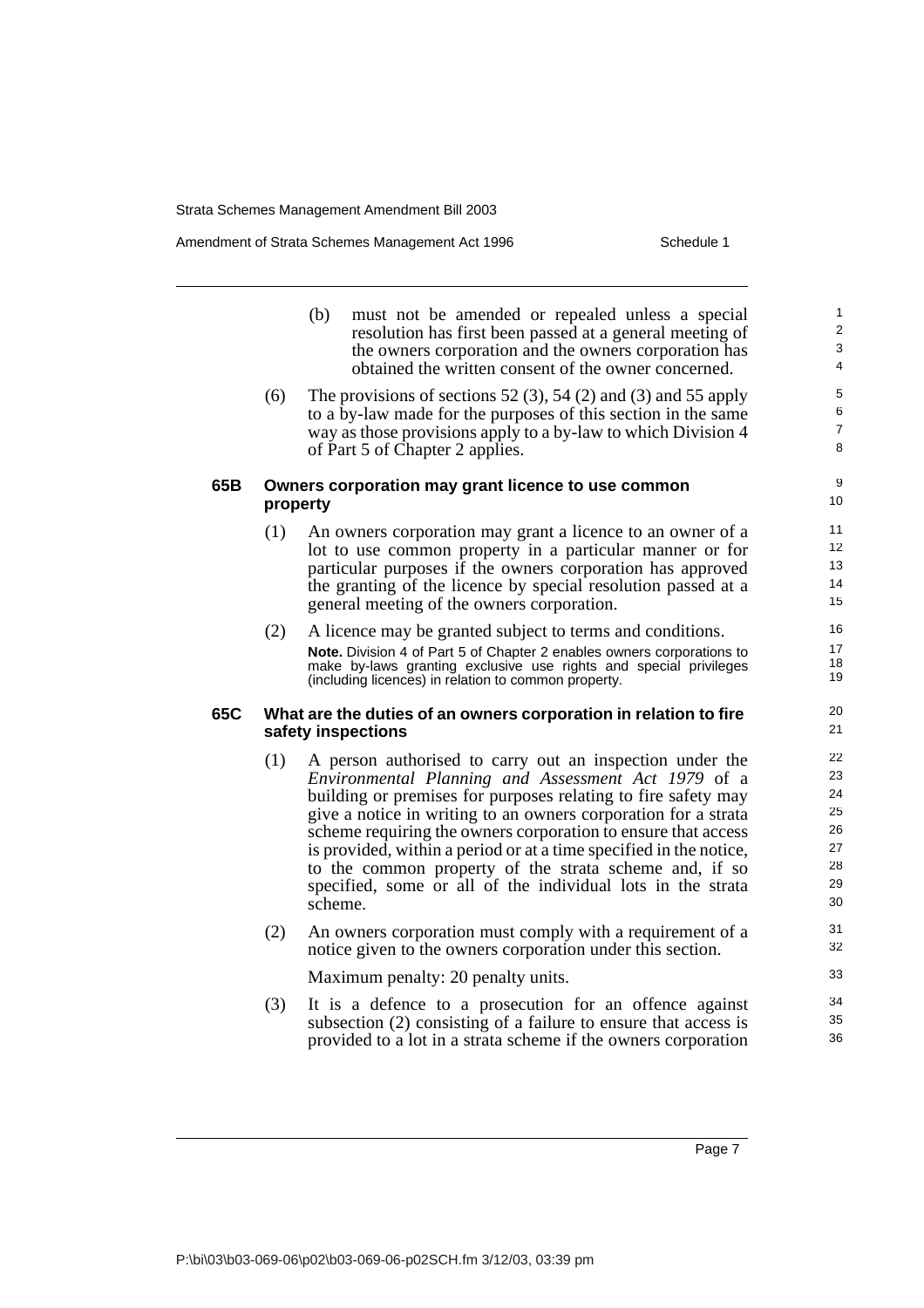establishes that the owner or occupier of the lot refused to allow the access or could not be contacted by the owners corporation.

15

16 17

32

33 34 35

(4) For the purposes of the *Environmental Planning and Assessment Act 1979*, access to a building or premises or part of a building or premises given to a person in accordance with this section, or in accordance with an order of an Adjudicator made under section 145 for the purposes of this section, is taken to be a permission given to that person by the occupier of the building, premises or part to enter the premises and carry out the inspection concerned.

#### **[12] Section 72 Distribution of surplus money in administrative fund or sinking fund**

Omit "An order" from section 72 (4).

Insert instead "An application for an order".

#### **[13] Section 75 Estimates to be prepared of contributions to administrative and sinking funds**

Insert after section 75 (3):

- (4) In estimating amounts to be credited to the sinking fund, an owners corporation that is required to prepare a plan under section 75A is to take into account anticipated major expenditure identified in the plan for the 10-year period to which the plan relates.
- (5) An owners corporation of a large strata scheme must include in the estimates prepared under this section at an annual general meeting specific amounts in relation to each item or matter on which the owners corporation intends to expend money, or on which the owners corporation is aware money will be likely to be expended, in the period until the next annual general meeting.

#### **[14] Section 75A**

Insert after section 75:

#### **75A Owners corporation to prepare 10-year sinking fund plans**

(1) This section applies to owners corporations established on or after the commencement of this section.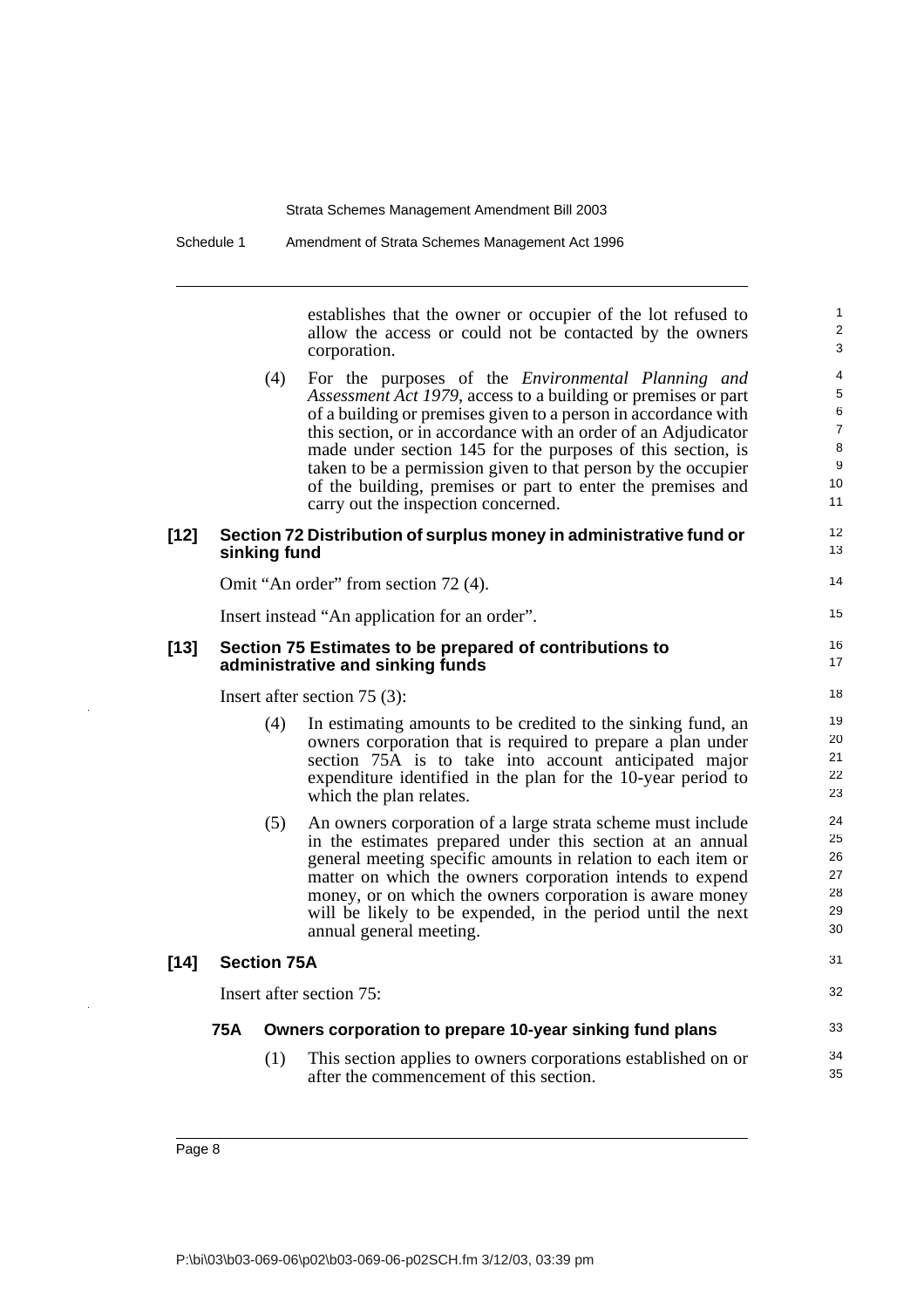Amendment of Strata Schemes Management Act 1996 Schedule 1

|        |     | (2)               | An owners corporation to which this section applies is to<br>prepare a plan of anticipated major expenditure to be met<br>from the sinking fund over the 10-year period commencing on<br>the first annual general meeting of the owners corporation.                                                                                                                                    | 1<br>$\overline{2}$<br>3<br>4    |
|--------|-----|-------------------|-----------------------------------------------------------------------------------------------------------------------------------------------------------------------------------------------------------------------------------------------------------------------------------------------------------------------------------------------------------------------------------------|----------------------------------|
|        |     | (3)               | The initial plan is to be finalised by the end of the second<br>annual general meeting of the owners corporation.                                                                                                                                                                                                                                                                       | 5<br>6                           |
|        |     | (4)               | The plan is to be reviewed and (if necessary) adjusted no later<br>than at the fifth annual general meeting of the owners<br>corporation.                                                                                                                                                                                                                                               | $\overline{7}$<br>8<br>9         |
|        |     | (5)               | An owners corporation to which this section applies is to<br>prepare a plan as referred to in subsection (2) for each 10-year<br>period following the period referred to in that subsection and<br>is to finalise and review the plan in accordance with the<br>requirements of subsections (3) and (4) at the corresponding<br>annual general meetings in the relevant 10-year period. | 10<br>11<br>12<br>13<br>14<br>15 |
|        |     | (6)               | An owners corporation may engage expert assistance in the<br>preparation of a plan under this section.                                                                                                                                                                                                                                                                                  | 16<br>17                         |
|        |     | (7)               | The regulations may extend the operation of this section to all<br>owners corporations or to such classes of owners corporations<br>established before the commencement of this section as are<br>specified in the regulations.                                                                                                                                                         | 18<br>19<br>20<br>21             |
|        |     | (8)               | A regulation referred to in subsection (7) may make necessary<br>modifications to the application of any provision of this<br>section to an owners corporation established before the<br>commencement of this section.                                                                                                                                                                  | 22<br>23<br>24<br>25             |
| $[15]$ |     |                   | Chapter 3, Part 3, Division 3                                                                                                                                                                                                                                                                                                                                                           | 26                               |
|        |     |                   | Insert after section 80:                                                                                                                                                                                                                                                                                                                                                                | 27                               |
|        |     | <b>Division 3</b> | <b>Restrictions on spending</b>                                                                                                                                                                                                                                                                                                                                                         | 28                               |
|        | 80A | schemes           | Limit on spending by executive committees of large strata                                                                                                                                                                                                                                                                                                                               | 29<br>30                         |
|        |     | (1)               | If a specific amount has been determined as referred to in<br>section 75 (5) for expenditure on any item or matter, the<br>executive committee of the owners corporation concerned<br>must not, in the period until the annual general meeting next                                                                                                                                     | 31<br>32<br>33<br>34             |

Page 9

 $\overline{\phantom{a}}$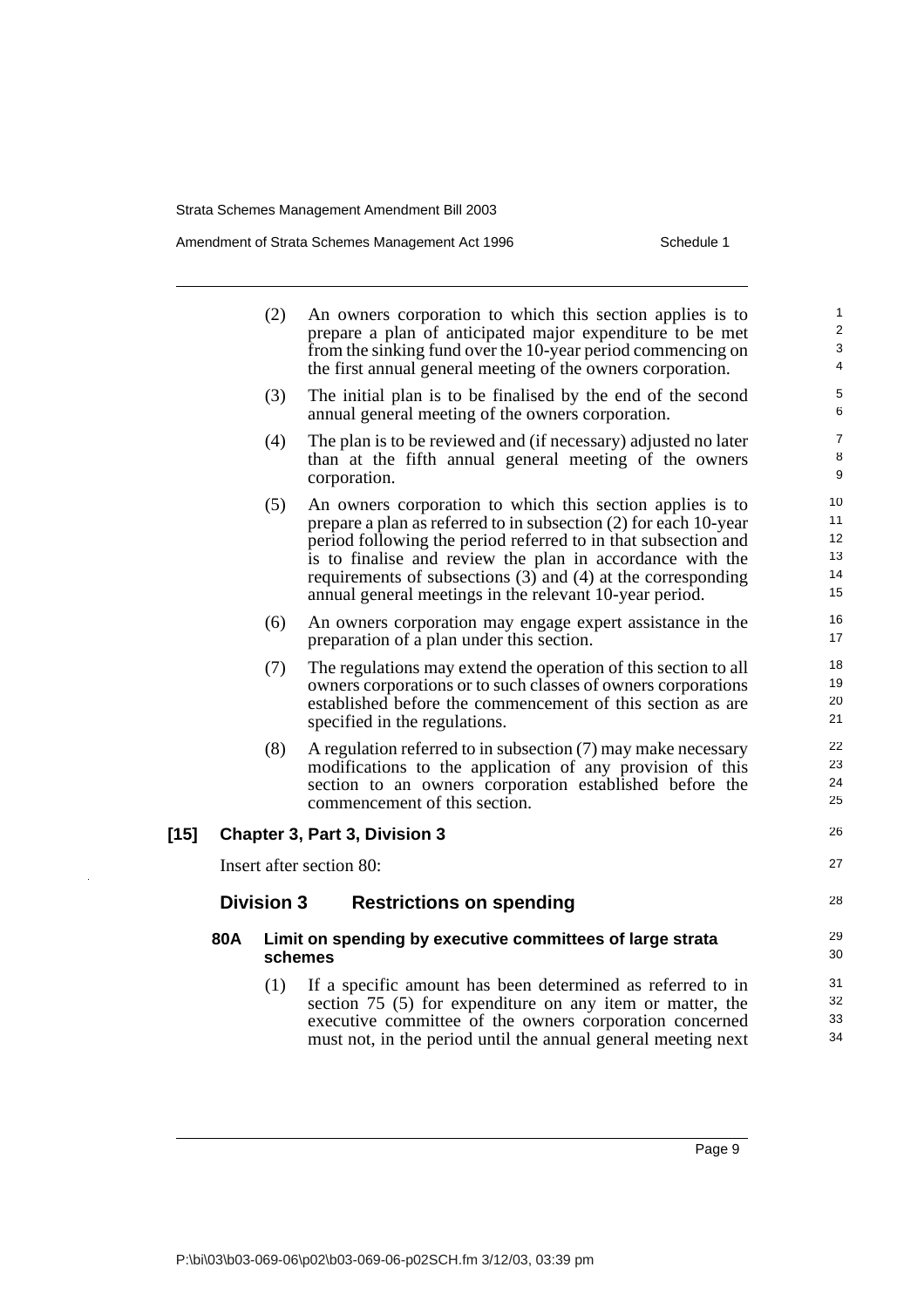occurring after the determination was made, spend on the item or matter an amount greater than that determined amount for expenditure on the item or matter plus 10 per cent.

(2) The owners corporation of a large strata scheme may by resolution at a general meeting remove the limitation imposed by subsection (1) generally or in relation to any particular item or matter.

#### **80B Quotations to be obtained for certain items of expenditure by large strata schemes**

An owners corporation of a large strata scheme must obtain at least 2 quotations in relation to proposed expenditure in respect of any one item or matter if the proposed expenditure will exceed an amount prescribed by the regulations for the

|            |     | will exceed an amount prescribed by the regulations for the<br>purposes of this section.                                                                                                                                                                                                                                                                                                 | 13<br>14                         |
|------------|-----|------------------------------------------------------------------------------------------------------------------------------------------------------------------------------------------------------------------------------------------------------------------------------------------------------------------------------------------------------------------------------------------|----------------------------------|
| <b>80C</b> |     | <b>Exceptions in relation to emergencies</b>                                                                                                                                                                                                                                                                                                                                             | 15                               |
|            |     | Sections 80A (1) and 80B do not apply to expenditure<br>undertaken for emergency purposes, including, for example,<br>expenditure to remedy any of the following:                                                                                                                                                                                                                        | 16<br>17<br>18                   |
|            |     | burst or blocked water or sewerage pipes,<br>(a)                                                                                                                                                                                                                                                                                                                                         | 19                               |
|            |     | serious damage caused by fire or by storm or any other<br>(b)<br>natural disaster,                                                                                                                                                                                                                                                                                                       | 20<br>21                         |
|            |     | unexpected electrical or security system failure,<br>(c)                                                                                                                                                                                                                                                                                                                                 | 22                               |
|            |     | glass breakages that affect the security of any building<br>(d)<br>in the strata scheme or could result in damage to the<br>inside of any such building.                                                                                                                                                                                                                                 | 23<br>24<br>25                   |
| 80D        |     | Legal action to be approved by general meeting                                                                                                                                                                                                                                                                                                                                           | 26                               |
|            | (1) | An owners corporation or executive committee of an owners<br>corporation must not seek legal advice or the provision of any<br>other legal services, or initiate legal action, for which any<br>payment may be required unless a resolution is passed at a<br>general meeting of the owners corporation approving the<br>seeking of the advice or services or the taking of that action. | 27<br>28<br>29<br>30<br>31<br>32 |
|            | (2) | The regulations may make provision for or with respect to<br>exempting any type of legal service or legal action from the<br>operation of this section.                                                                                                                                                                                                                                  | 33<br>34<br>35                   |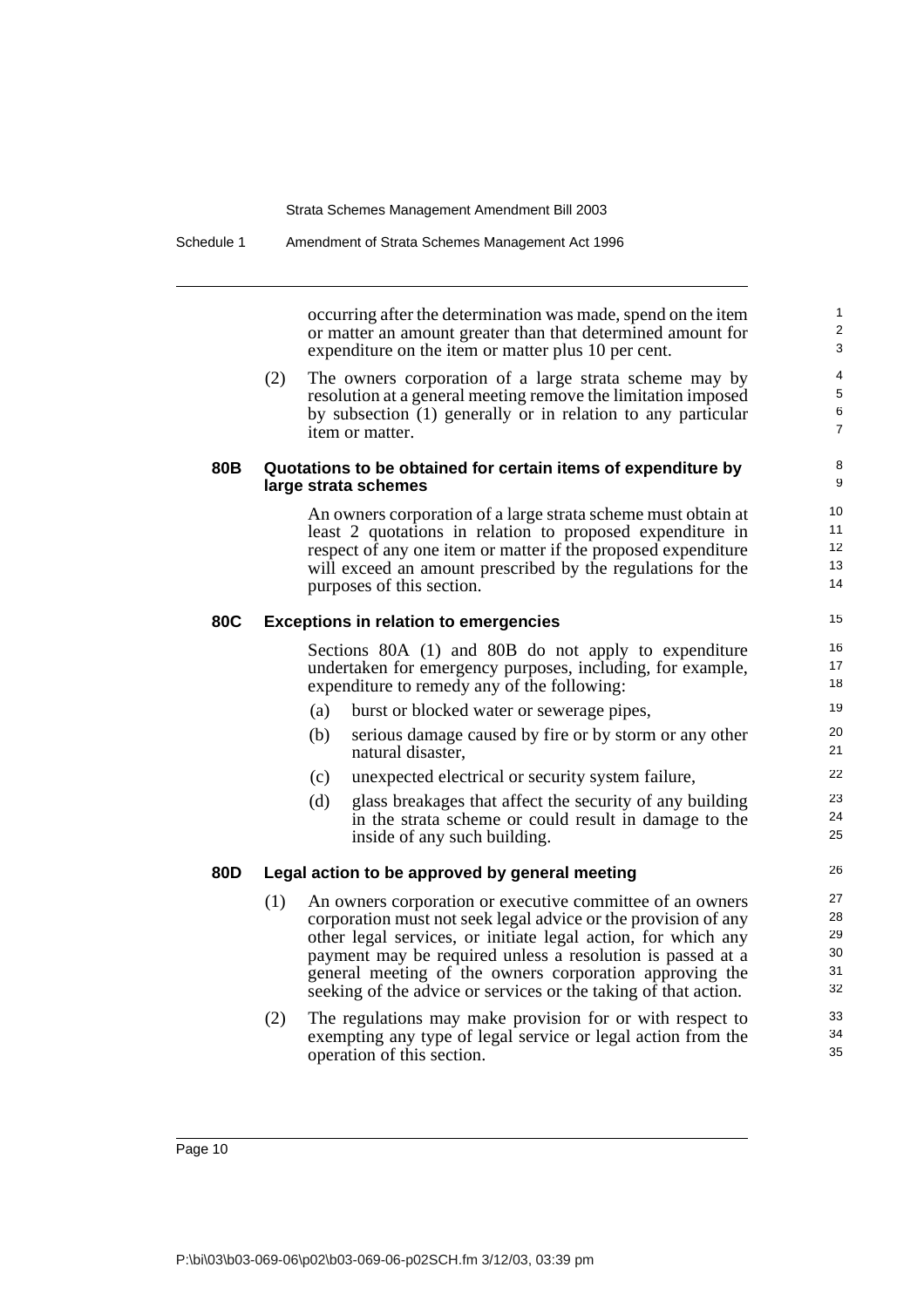$\bar{z}$ 

 $\bar{z}$ 

Amendment of Strata Schemes Management Act 1996

| Schedule 1 |  |  |
|------------|--|--|
|            |  |  |

| $[16]$ | out?                                                 |                    | Section 87 What other insurance must an owners corporation take                                                                                                                                                                                         | $\mathbf{1}$<br>2    |
|--------|------------------------------------------------------|--------------------|---------------------------------------------------------------------------------------------------------------------------------------------------------------------------------------------------------------------------------------------------------|----------------------|
|        | $87(2)$ .                                            |                    | Omit "must be taken out with an approved insurer and" from section                                                                                                                                                                                      | 3<br>4               |
| $[17]$ |                                                      | <b>Section 88A</b> |                                                                                                                                                                                                                                                         | $\,$ 5 $\,$          |
|        |                                                      |                    | Insert after section 88:                                                                                                                                                                                                                                | 6                    |
|        | 88A                                                  |                    | Insurance must be taken out with approved insurer                                                                                                                                                                                                       | $\overline{7}$       |
|        |                                                      |                    | Any insurance that is taken out in accordance with this<br>Division must be taken out with an approved insurer.                                                                                                                                         | 8<br>9               |
| $[18]$ |                                                      |                    | Section 104 Certain records to be retained for prescribed period                                                                                                                                                                                        | 10                   |
|        |                                                      |                    | Omit "the period".                                                                                                                                                                                                                                      | 11                   |
|        |                                                      |                    | Insert instead "5 years or such other period as may be".                                                                                                                                                                                                | $12 \overline{ }$    |
| $[19]$ | <b>Section 107</b>                                   |                    |                                                                                                                                                                                                                                                         |                      |
|        | Omit the section. Insert instead:                    |                    |                                                                                                                                                                                                                                                         | 14                   |
|        | 107<br>Auditing of accounts and financial statements |                    |                                                                                                                                                                                                                                                         |                      |
|        |                                                      | (1)                | An owners corporation may determine that the accounts and<br>financial statements of the owners corporation are to be<br>audited.                                                                                                                       | 16<br>17<br>18       |
|        |                                                      | (2)                | However, the owners corporation of a large strata scheme<br>must ensure that the accounts and financial statements of the<br>owners corporation are audited before presentation to the<br>annual general meeting.                                       | 19<br>20<br>21<br>22 |
|        |                                                      | (3)                | Any auditing of the accounts and financial statements of an<br>owners corporation under this section must be carried out in<br>accordance with the Australian Auditing Standards, unless<br>the strata scheme concerned comprises not more than 2 lots. | 23<br>24<br>25<br>26 |
| $[20]$ |                                                      |                    | Section 108 Inspection of records of owners corporation                                                                                                                                                                                                 | 27                   |
|        |                                                      |                    | Omit "in writing" from section 108 (1).                                                                                                                                                                                                                 | 28                   |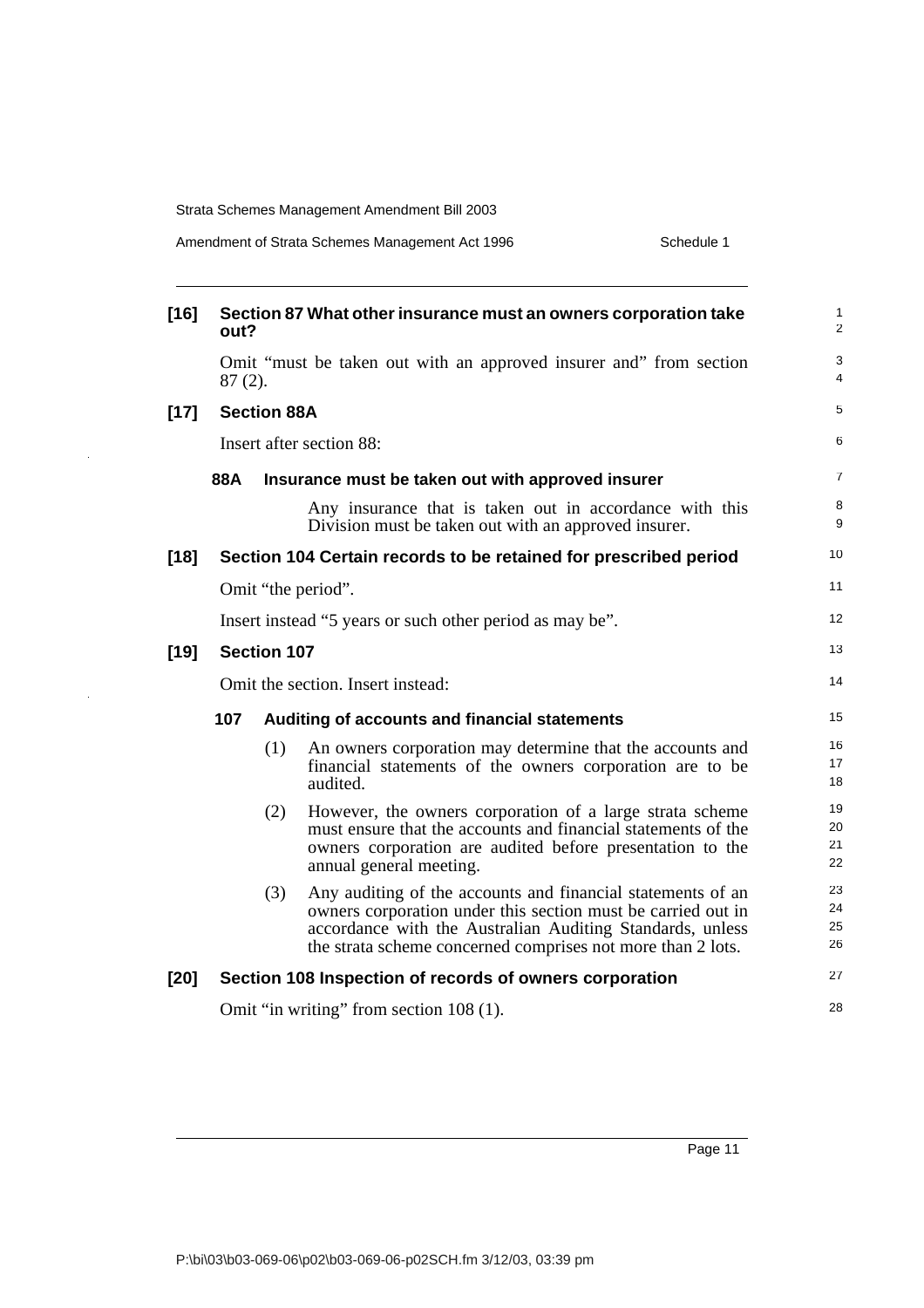| $[21]$ |                                                                                                                                                      |                           | Section 109 Certificate by owners corporation as to financial and<br>other matters relating to lot                                                                                                                                                                                                                       |                                |  |  |  |
|--------|------------------------------------------------------------------------------------------------------------------------------------------------------|---------------------------|--------------------------------------------------------------------------------------------------------------------------------------------------------------------------------------------------------------------------------------------------------------------------------------------------------------------------|--------------------------------|--|--|--|
|        |                                                                                                                                                      |                           | Omit "in writing" from section 109 (1).                                                                                                                                                                                                                                                                                  | 3                              |  |  |  |
| $[22]$ | <b>Section 115A</b>                                                                                                                                  |                           |                                                                                                                                                                                                                                                                                                                          | 4                              |  |  |  |
|        |                                                                                                                                                      | Insert after section 115: |                                                                                                                                                                                                                                                                                                                          | 5                              |  |  |  |
|        | 115A                                                                                                                                                 | payable                   | Owners corporation to give information on contributions                                                                                                                                                                                                                                                                  | 6<br>$\overline{7}$            |  |  |  |
|        |                                                                                                                                                      | scheme.                   | An owners corporation of a strata scheme for a retirement<br>village (within the meaning of the Retirement Villages<br>Act 1999) must, if requested by the operator of the retirement<br>village, give a statement in writing specifying the amount of<br>current contributions levied on a particular lot in the strata | 8<br>9<br>10<br>11<br>12<br>13 |  |  |  |
| $[23]$ | Section 123 What action can be taken if there is a dispute,<br>complaint or problem concerning a strata scheme?<br>Insert at the end of the section: |                           |                                                                                                                                                                                                                                                                                                                          | 14<br>15                       |  |  |  |
|        |                                                                                                                                                      |                           |                                                                                                                                                                                                                                                                                                                          | 16                             |  |  |  |
|        | (2)                                                                                                                                                  |                           | The regulations may make provision for or with respect to<br>excluding a particular class or classes of strata schemes from<br>any or all of the provisions of this Chapter.                                                                                                                                             | 17<br>18<br>19                 |  |  |  |
| $[24]$ |                                                                                                                                                      |                           | Section 125 Registrar to be satisfied that mediation has been<br>attempted before accepting application                                                                                                                                                                                                                  | 20<br>21                       |  |  |  |
|        |                                                                                                                                                      |                           | Omit section 125 (1) and (2). Insert instead:                                                                                                                                                                                                                                                                            | 22                             |  |  |  |
|        | (1)                                                                                                                                                  |                           | The Registrar must not accept an application for an order<br>under this Chapter unless:                                                                                                                                                                                                                                  | 23<br>24                       |  |  |  |
|        |                                                                                                                                                      | (a)                       | mediation under Part 2 or otherwise has been attempted<br>but was unsuccessful, or                                                                                                                                                                                                                                       | 25<br>26                       |  |  |  |
|        |                                                                                                                                                      | (b)                       | the Registrar considers that mediation is unnecessary or<br>inappropriate in the circumstances, or                                                                                                                                                                                                                       | 27<br>28                       |  |  |  |
|        |                                                                                                                                                      | (c)                       | the application is for any of the following:                                                                                                                                                                                                                                                                             | 29                             |  |  |  |
|        |                                                                                                                                                      |                           | (i)<br>an order under section 162 for the appointment of<br>a strata managing agent,                                                                                                                                                                                                                                     | 30<br>31                       |  |  |  |
|        |                                                                                                                                                      |                           | an interim order under section 170 or stay of the<br>(ii)<br>operation of an order under section 180,                                                                                                                                                                                                                    | 32<br>33                       |  |  |  |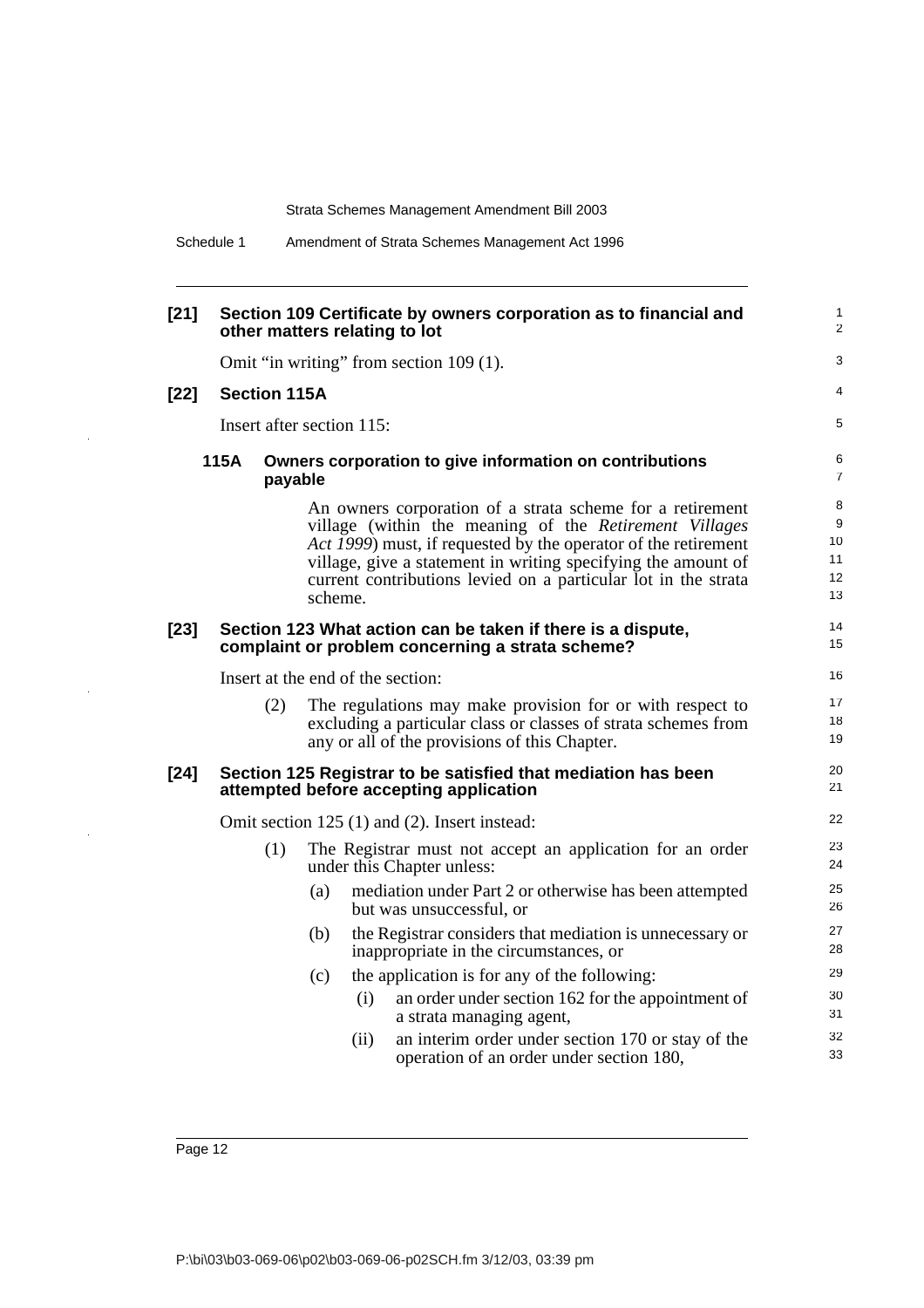|      |                   | (iii)                            | a variation or revocation of an order under section<br>171 $(2)$ , 190 or 191,                                                                                                                                                                                                                           | $\mathbf{1}$<br>2          |
|------|-------------------|----------------------------------|----------------------------------------------------------------------------------------------------------------------------------------------------------------------------------------------------------------------------------------------------------------------------------------------------------|----------------------------|
|      |                   | (iv)                             | an order under section 182 (authorising certain<br>acts during initial period),                                                                                                                                                                                                                          | 3<br>$\overline{4}$        |
|      |                   | (v)                              | an order for allocation of unit entitlements under<br>section 183,                                                                                                                                                                                                                                       | 5<br>6                     |
|      |                   | (vi)                             | an order under Part 6.                                                                                                                                                                                                                                                                                   | 7                          |
| [25] |                   | mediation sessions               | Section 131 Agreements and arrangements arising from                                                                                                                                                                                                                                                     | 8<br>9                     |
|      |                   | Insert after section 131 $(2)$ : |                                                                                                                                                                                                                                                                                                          | 10                         |
|      | (2A)              |                                  | Without limiting subsection (1), an Adjudicator may make an<br>order under that subsection that gives effect to the terms of a<br>written agreement signed during a mediation session by<br>persons who were parties to the mediation.                                                                   | 11<br>12<br>13<br>14       |
|      | (2B)              |                                  | A mediator may request the Registrar to refer a matter to an<br>Adjudicator for the making of an order under this section, but<br>only with the consent of the parties to the mediation.                                                                                                                 | 15<br>16<br>17             |
| [26] |                   |                                  | Section 145 Order for entry to lot                                                                                                                                                                                                                                                                       | 18                         |
|      |                   |                                  | Omit section 145 (1). Insert instead:                                                                                                                                                                                                                                                                    | 19                         |
|      | (1)               | following purposes:              | An Adjudicator may make an order requiring the occupier of<br>a lot or part of a lot to allow access to the lot for any of the                                                                                                                                                                           | 20<br>21<br>22             |
|      |                   | (a)                              | to enable the owners corporation to carry out any work<br>referred to in section $65$ (1) or to determine whether<br>such work needs to be carried out,                                                                                                                                                  | 23<br>24<br>25             |
|      |                   | (b)                              | to enable an inspection referred to in section 65C to be<br>carried out.                                                                                                                                                                                                                                 | 26<br>27                   |
| [27] | certain functions |                                  | Section 162 Order appointing strata managing agent to exercise                                                                                                                                                                                                                                           | 28<br>29                   |
|      |                   |                                  | Omit section 162 (3). Insert instead:                                                                                                                                                                                                                                                                    | 30                         |
|      | (3)               | circumstances                    | Order may be made without application in certain                                                                                                                                                                                                                                                         | 31<br>32                   |
|      |                   |                                  | An Adjudicator may make an order under this section,<br>without an application having been made for the order, but<br>only if satisfied that the management structure of a strata<br>scheme the subject of an application under this Chapter is not<br>functioning or is not functioning satisfactorily. | 33<br>34<br>35<br>36<br>37 |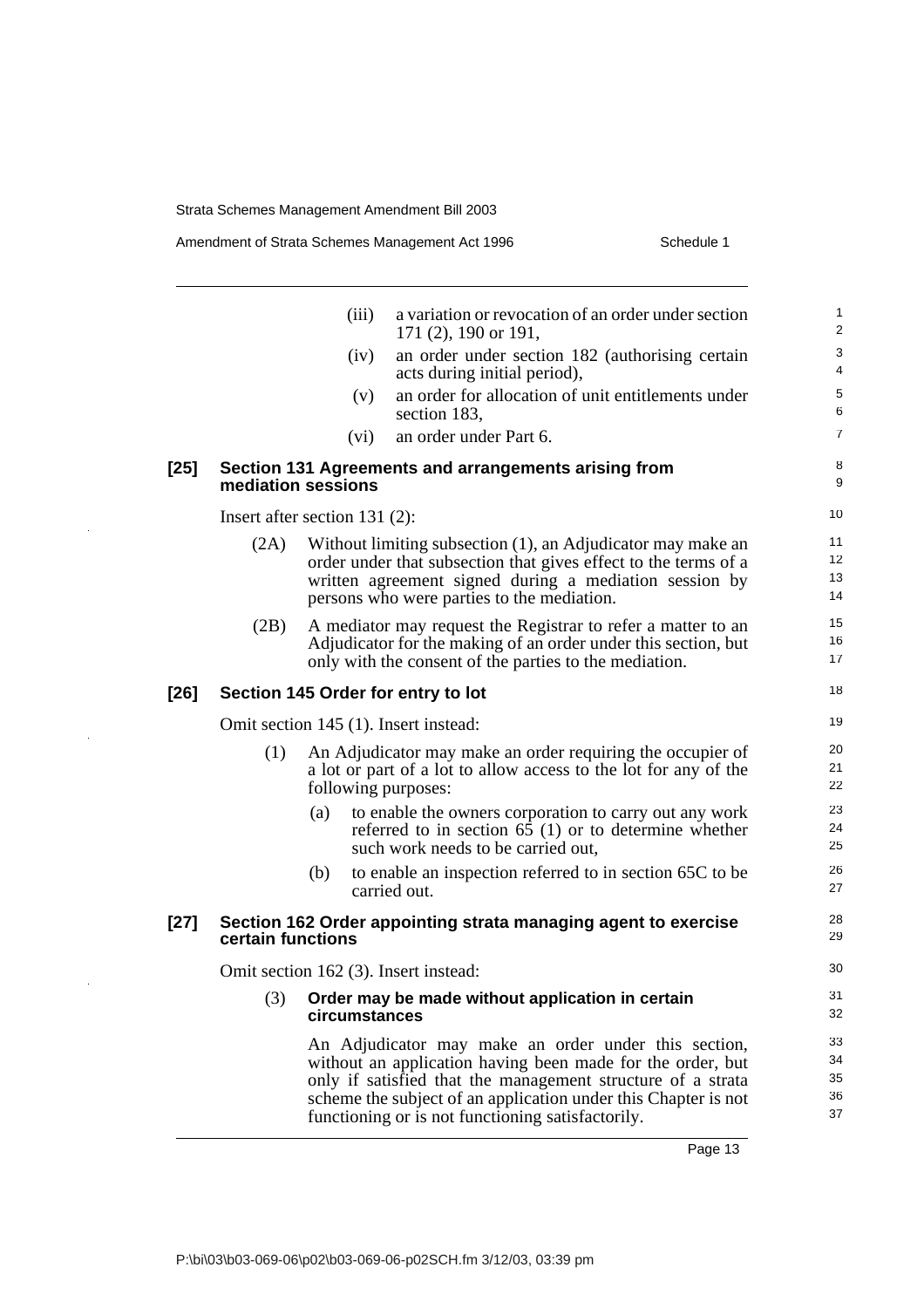|      | (3A)                                              |     | Order may be made on application in certain<br>circumstances                                                                                                                                            | $\mathbf{1}$<br>2        |  |
|------|---------------------------------------------------|-----|---------------------------------------------------------------------------------------------------------------------------------------------------------------------------------------------------------|--------------------------|--|
|      |                                                   |     | An Adjudicator may make an order under this section, on<br>application, but only if satisfied that:                                                                                                     | 3<br>$\overline{4}$      |  |
|      |                                                   | (a) | the management structure of a strata scheme the subject<br>of an application under this Chapter is not functioning<br>or is not functioning satisfactorily, or                                          | 5<br>6<br>$\overline{7}$ |  |
|      |                                                   | (b) | an owners corporation has failed to comply with a<br>requirement imposed on the owners corporation by an<br>order made under this Act, or                                                               | 8<br>9<br>10             |  |
|      |                                                   | (c) | an owners corporation has failed to perform one or<br>more of its duties, or                                                                                                                            | 11<br>12                 |  |
|      |                                                   | (d) | an owners corporation owes a judgment debt.                                                                                                                                                             | 13                       |  |
| [28] | Section 162 (4) (b)                               |     |                                                                                                                                                                                                         | 14                       |  |
|      | Omit section 162 (4) (b) and (c). Insert instead: |     |                                                                                                                                                                                                         |                          |  |
|      |                                                   | (b) | have given consent in writing to the appointment,<br>which consent, in the case of a strata managing agent<br>that is a corporation, may be given by the chief<br>executive officer of the corporation. | 16<br>17<br>18<br>19     |  |
| [29] |                                                   |     | Section 171 Variation or revocation of order by Adjudicator                                                                                                                                             | 20                       |  |
|      | $171(2)$ .                                        |     | Insert ", whether or not on application," after "varying an order" in section                                                                                                                           | 21<br>22                 |  |
| [30] | <b>Section 171 (3)</b>                            |     |                                                                                                                                                                                                         | 23                       |  |
|      | Insert after section $171(2)$ :                   |     |                                                                                                                                                                                                         | 24                       |  |
|      | (3)                                               |     | An application under this section may be made by any of the<br>following persons:                                                                                                                       | 25<br>26                 |  |
|      |                                                   | (a) | the owners corporation,                                                                                                                                                                                 | 27                       |  |
|      |                                                   | (b) | the lessor of a leasehold strata scheme,                                                                                                                                                                | 28                       |  |
|      |                                                   | (c) | the applicant for the original order,                                                                                                                                                                   | 29                       |  |
|      |                                                   | (d) | any person who made a written submission on the<br>application for the original order,                                                                                                                  | 30<br>31                 |  |
|      |                                                   | (e) | any other person who is required by the original order<br>to do or refrain from doing a specified act.                                                                                                  | 32<br>33                 |  |

Schedule 1 Amendment of Strata Schemes Management Act 1996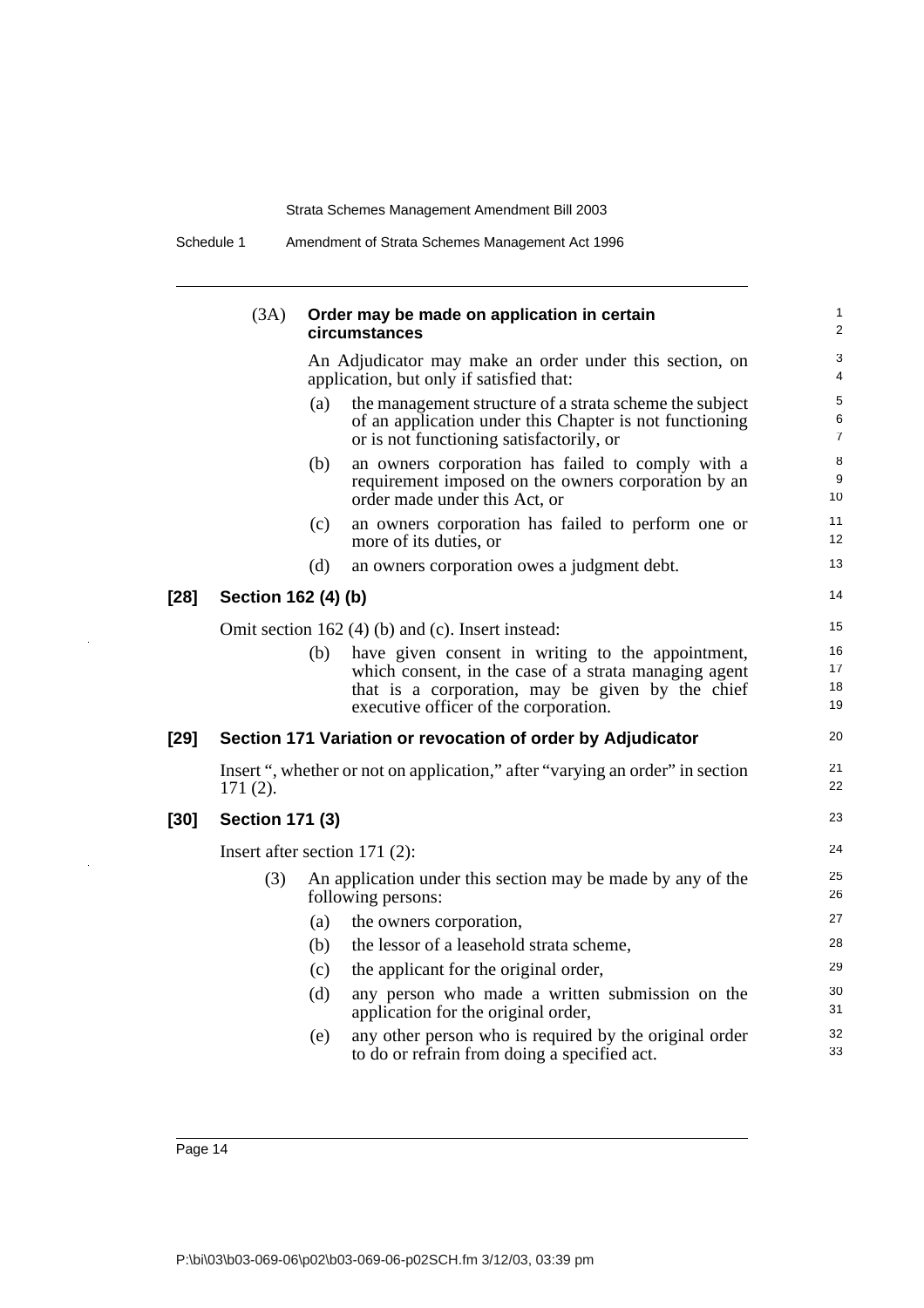| Amendment of Strata Schemes Management Act 1996 | Schedule 1 |
|-------------------------------------------------|------------|
|                                                 |            |

| 2<br>Insert after section 183A:<br>3<br>183B<br>Orders for appointment of strata managing agent<br>4<br>Order appointing strata managing agent to exercise<br>(1)<br>5<br>functions of owners corporation<br>6<br>The Tribunal may, on its own motion, make an order<br>$\overline{7}$<br>appointing a person as a strata managing agent:<br>8<br>(a)<br>to exercise all the functions of an owners corporation,<br>9<br><b>or</b><br>10<br>specified functions of<br>(b)<br>exercise<br>to<br>an<br>owners<br>11<br>corporation, or<br>12<br>to exercise all the functions other than specified<br>(c)<br>13<br>functions of an owners corporation.<br>14<br>(2)<br>Order may confer other functions on strata managing<br>15<br>agent<br>16<br>The Tribunal may also order, when appointing a strata<br>17<br>managing agent under this section, that the strata managing<br>18<br>agent is to have and may exercise:<br>19<br>(a)<br>all the functions of the chairperson, secretary, treasurer<br>20<br>or executive committee of the owners corporation, or<br>21<br>specified functions of the chairperson, secretary,<br>(b)<br>22<br>treasurer or executive committee of the owners<br>23<br>corporation, or<br>24<br>(c)<br>all the functions of the chairperson, secretary, treasurer<br>25<br>or executive committee of the owners corporation other<br>26<br>than specified functions.<br>27<br>(3)<br>Circumstances in which order may be made<br>28<br>The Tribunal may make an order under this section only if<br>29<br>satisfied that the management structure of a strata scheme the<br>30<br>subject of an application under this Chapter or an appeal to the<br>31<br>Tribunal is not functioning or is not functioning satisfactorily.<br>32<br>(4)<br>Qualifications of person appointed<br>33<br>A person appointed as a strata managing agent under this<br>34<br>section must:<br>35<br>hold a strata managing agent's licence issued under the<br>(a)<br>36<br>Property, Stock and Business Agents Act 2002, and | $[31]$ |  | <b>Section 183B</b> |  |  |  |
|--------------------------------------------------------------------------------------------------------------------------------------------------------------------------------------------------------------------------------------------------------------------------------------------------------------------------------------------------------------------------------------------------------------------------------------------------------------------------------------------------------------------------------------------------------------------------------------------------------------------------------------------------------------------------------------------------------------------------------------------------------------------------------------------------------------------------------------------------------------------------------------------------------------------------------------------------------------------------------------------------------------------------------------------------------------------------------------------------------------------------------------------------------------------------------------------------------------------------------------------------------------------------------------------------------------------------------------------------------------------------------------------------------------------------------------------------------------------------------------------------------------------------------------------------------------------------------------------------------------------------------------------------------------------------------------------------------------------------------------------------------------------------------------------------------------------------------------------------------------------------------------------------------------------------------------------------------------------------------------------------------------------------------------------|--------|--|---------------------|--|--|--|
|                                                                                                                                                                                                                                                                                                                                                                                                                                                                                                                                                                                                                                                                                                                                                                                                                                                                                                                                                                                                                                                                                                                                                                                                                                                                                                                                                                                                                                                                                                                                                                                                                                                                                                                                                                                                                                                                                                                                                                                                                                            |        |  |                     |  |  |  |
|                                                                                                                                                                                                                                                                                                                                                                                                                                                                                                                                                                                                                                                                                                                                                                                                                                                                                                                                                                                                                                                                                                                                                                                                                                                                                                                                                                                                                                                                                                                                                                                                                                                                                                                                                                                                                                                                                                                                                                                                                                            |        |  |                     |  |  |  |
|                                                                                                                                                                                                                                                                                                                                                                                                                                                                                                                                                                                                                                                                                                                                                                                                                                                                                                                                                                                                                                                                                                                                                                                                                                                                                                                                                                                                                                                                                                                                                                                                                                                                                                                                                                                                                                                                                                                                                                                                                                            |        |  |                     |  |  |  |
|                                                                                                                                                                                                                                                                                                                                                                                                                                                                                                                                                                                                                                                                                                                                                                                                                                                                                                                                                                                                                                                                                                                                                                                                                                                                                                                                                                                                                                                                                                                                                                                                                                                                                                                                                                                                                                                                                                                                                                                                                                            |        |  |                     |  |  |  |
|                                                                                                                                                                                                                                                                                                                                                                                                                                                                                                                                                                                                                                                                                                                                                                                                                                                                                                                                                                                                                                                                                                                                                                                                                                                                                                                                                                                                                                                                                                                                                                                                                                                                                                                                                                                                                                                                                                                                                                                                                                            |        |  |                     |  |  |  |
|                                                                                                                                                                                                                                                                                                                                                                                                                                                                                                                                                                                                                                                                                                                                                                                                                                                                                                                                                                                                                                                                                                                                                                                                                                                                                                                                                                                                                                                                                                                                                                                                                                                                                                                                                                                                                                                                                                                                                                                                                                            |        |  |                     |  |  |  |
|                                                                                                                                                                                                                                                                                                                                                                                                                                                                                                                                                                                                                                                                                                                                                                                                                                                                                                                                                                                                                                                                                                                                                                                                                                                                                                                                                                                                                                                                                                                                                                                                                                                                                                                                                                                                                                                                                                                                                                                                                                            |        |  |                     |  |  |  |
|                                                                                                                                                                                                                                                                                                                                                                                                                                                                                                                                                                                                                                                                                                                                                                                                                                                                                                                                                                                                                                                                                                                                                                                                                                                                                                                                                                                                                                                                                                                                                                                                                                                                                                                                                                                                                                                                                                                                                                                                                                            |        |  |                     |  |  |  |
|                                                                                                                                                                                                                                                                                                                                                                                                                                                                                                                                                                                                                                                                                                                                                                                                                                                                                                                                                                                                                                                                                                                                                                                                                                                                                                                                                                                                                                                                                                                                                                                                                                                                                                                                                                                                                                                                                                                                                                                                                                            |        |  |                     |  |  |  |
|                                                                                                                                                                                                                                                                                                                                                                                                                                                                                                                                                                                                                                                                                                                                                                                                                                                                                                                                                                                                                                                                                                                                                                                                                                                                                                                                                                                                                                                                                                                                                                                                                                                                                                                                                                                                                                                                                                                                                                                                                                            |        |  |                     |  |  |  |
|                                                                                                                                                                                                                                                                                                                                                                                                                                                                                                                                                                                                                                                                                                                                                                                                                                                                                                                                                                                                                                                                                                                                                                                                                                                                                                                                                                                                                                                                                                                                                                                                                                                                                                                                                                                                                                                                                                                                                                                                                                            |        |  |                     |  |  |  |
|                                                                                                                                                                                                                                                                                                                                                                                                                                                                                                                                                                                                                                                                                                                                                                                                                                                                                                                                                                                                                                                                                                                                                                                                                                                                                                                                                                                                                                                                                                                                                                                                                                                                                                                                                                                                                                                                                                                                                                                                                                            |        |  |                     |  |  |  |
|                                                                                                                                                                                                                                                                                                                                                                                                                                                                                                                                                                                                                                                                                                                                                                                                                                                                                                                                                                                                                                                                                                                                                                                                                                                                                                                                                                                                                                                                                                                                                                                                                                                                                                                                                                                                                                                                                                                                                                                                                                            |        |  |                     |  |  |  |
|                                                                                                                                                                                                                                                                                                                                                                                                                                                                                                                                                                                                                                                                                                                                                                                                                                                                                                                                                                                                                                                                                                                                                                                                                                                                                                                                                                                                                                                                                                                                                                                                                                                                                                                                                                                                                                                                                                                                                                                                                                            |        |  |                     |  |  |  |
|                                                                                                                                                                                                                                                                                                                                                                                                                                                                                                                                                                                                                                                                                                                                                                                                                                                                                                                                                                                                                                                                                                                                                                                                                                                                                                                                                                                                                                                                                                                                                                                                                                                                                                                                                                                                                                                                                                                                                                                                                                            |        |  |                     |  |  |  |
|                                                                                                                                                                                                                                                                                                                                                                                                                                                                                                                                                                                                                                                                                                                                                                                                                                                                                                                                                                                                                                                                                                                                                                                                                                                                                                                                                                                                                                                                                                                                                                                                                                                                                                                                                                                                                                                                                                                                                                                                                                            |        |  |                     |  |  |  |
|                                                                                                                                                                                                                                                                                                                                                                                                                                                                                                                                                                                                                                                                                                                                                                                                                                                                                                                                                                                                                                                                                                                                                                                                                                                                                                                                                                                                                                                                                                                                                                                                                                                                                                                                                                                                                                                                                                                                                                                                                                            |        |  |                     |  |  |  |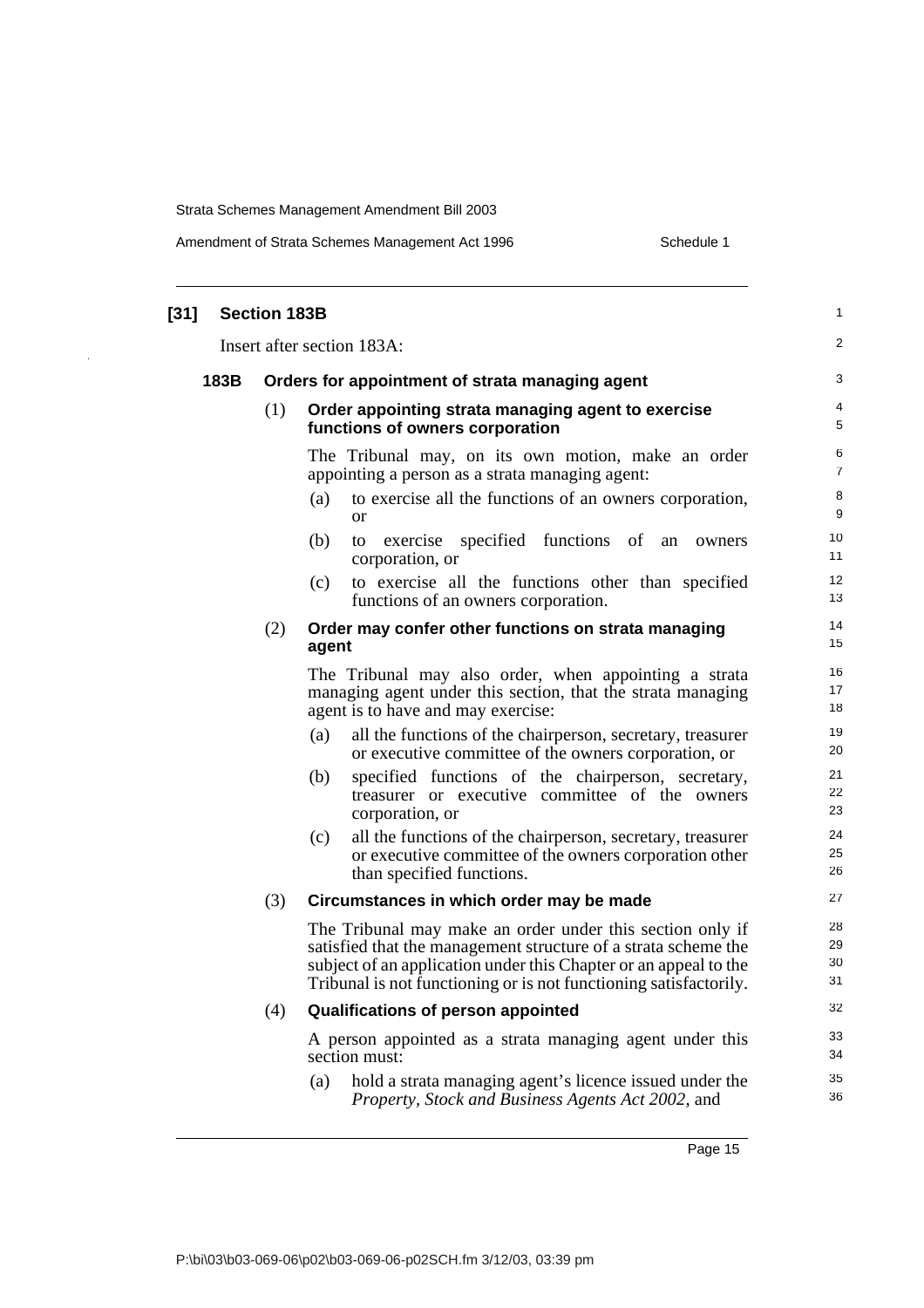Schedule 1 Amendment of Strata Schemes Management Act 1996

|        |                        | (b) | have consented in writing to the appointment, which<br>consent, in the case of a strata managing agent that is a<br>corporation, may be given by the chief executive officer<br>of the corporation.                                                                                | 1<br>$\overline{2}$<br>3<br>4       |
|--------|------------------------|-----|------------------------------------------------------------------------------------------------------------------------------------------------------------------------------------------------------------------------------------------------------------------------------------|-------------------------------------|
|        | (5)                    |     | Terms and conditions of appointment                                                                                                                                                                                                                                                | 5                                   |
|        |                        |     | A strata managing agent may be appointed under this section<br>on such terms and conditions (including terms and conditions)<br>relating to remuneration by the owners corporation and the<br>duration of appointment) as may be specified in the order<br>making the appointment. | 6<br>$\overline{7}$<br>8<br>9<br>10 |
|        | (6)                    |     | <b>Revocation of certain appointments</b>                                                                                                                                                                                                                                          | 11                                  |
|        |                        |     | An order under this section may be revoked or varied on the<br>application of any of the following persons and, unless sooner<br>revoked, ceases to have effect at the expiration of such period<br>after its making (not exceeding 12 months) as is specified in<br>the order:    | 12<br>13<br>14<br>15<br>16          |
|        |                        | (a) | a person who obtained an order under this Act that<br>imposed a duty on the owners corporation or on its<br>executive committee, chairperson,<br>secretary<br><b>or</b><br>treasurer and that has not been complied with,                                                          | 17<br>18<br>19<br>20                |
|        |                        | (b) | a person having an estate or interest in a lot in the strata<br>scheme concerned or, in the case of a leasehold strata<br>scheme, in a lease of a lot in the scheme,                                                                                                               | 21<br>22<br>23                      |
|        |                        | (c) | the authority having the benefit of a positive covenant<br>that imposes a duty on the owners corporation,                                                                                                                                                                          | 24<br>25                            |
|        |                        | (d) | a judgment creditor to whom the owners corporation<br>owes a judgment debt.                                                                                                                                                                                                        | 26<br>27                            |
| $[32]$ |                        |     | Section 190 Tribunal may vary order to correct error, for<br>clarification or to extend time limit                                                                                                                                                                                 | 28<br>29                            |
|        |                        |     | Insert ", whether or not on application," after "vary an order".                                                                                                                                                                                                                   | 30                                  |
| $[33]$ | <b>Section 190 (2)</b> |     |                                                                                                                                                                                                                                                                                    | 31                                  |
|        |                        |     | Insert at the end of section 190:                                                                                                                                                                                                                                                  | 32                                  |
|        | (2)                    |     | An application under this section may be made by any of the<br>following persons:                                                                                                                                                                                                  | 33<br>34                            |
|        |                        | (a) | the owners corporation,                                                                                                                                                                                                                                                            | 35                                  |
|        |                        | (b) | the lessor of a leasehold strata scheme,                                                                                                                                                                                                                                           | 36                                  |
|        |                        |     |                                                                                                                                                                                                                                                                                    |                                     |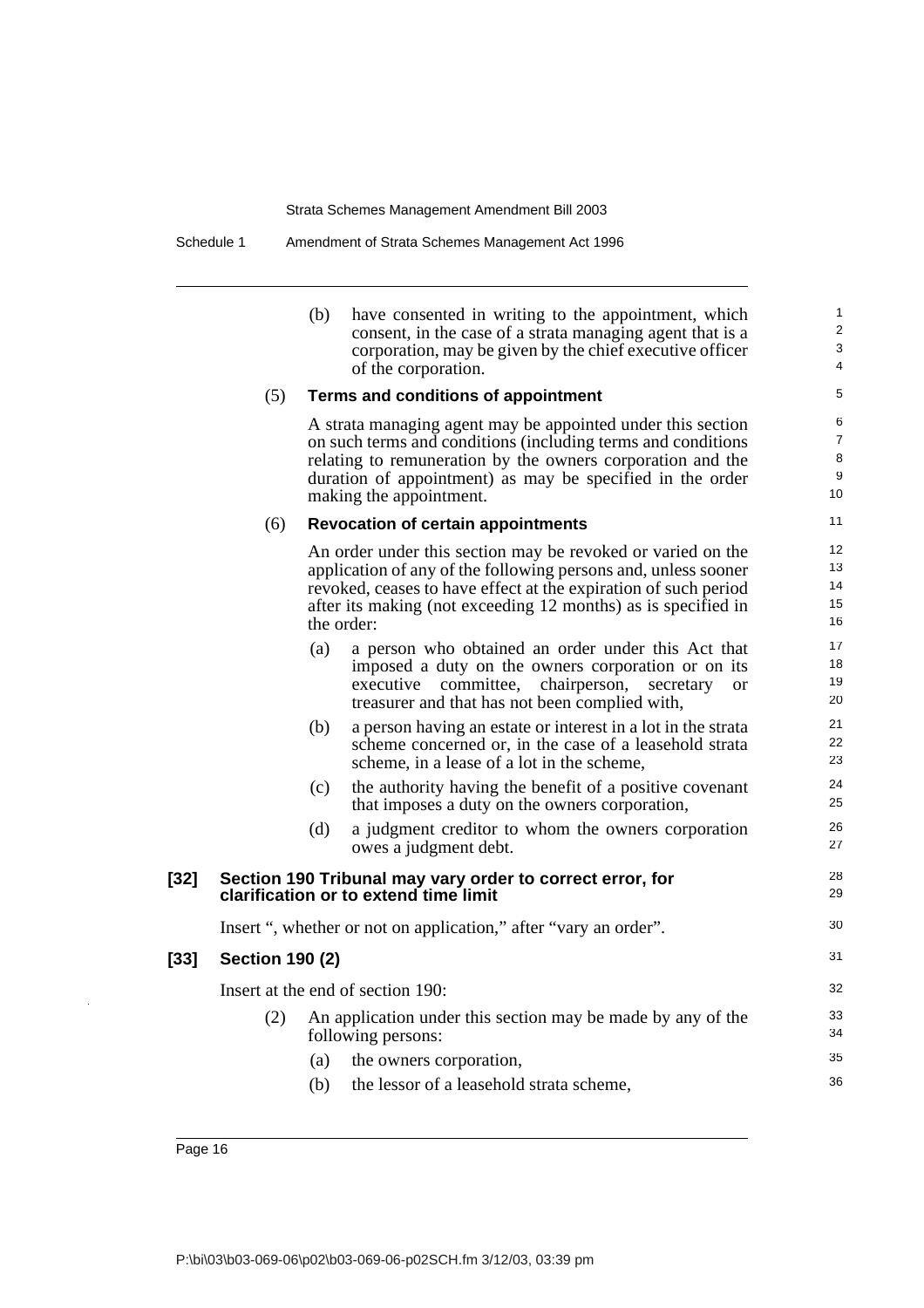$\frac{1}{2}$ 

 $\hat{\mathcal{F}}$ 

|        |                                | (c) | the applicant for the original order,                                                                                                                                                                                                                                                                                                                                      | 1                                |
|--------|--------------------------------|-----|----------------------------------------------------------------------------------------------------------------------------------------------------------------------------------------------------------------------------------------------------------------------------------------------------------------------------------------------------------------------------|----------------------------------|
|        |                                | (d) | any person who made a written submission on the<br>application for the original order,                                                                                                                                                                                                                                                                                     | 2<br>3                           |
|        |                                | (e) | any other person who is required by the original order<br>to do or refrain from doing a specified act.                                                                                                                                                                                                                                                                     | 4<br>5                           |
| $[34]$ | Chapter 7, Part 1A             |     |                                                                                                                                                                                                                                                                                                                                                                            | 6                                |
|        | Insert after section 230:      |     |                                                                                                                                                                                                                                                                                                                                                                            | $\overline{7}$                   |
|        | Part 1A                        |     | <b>Legal costs</b>                                                                                                                                                                                                                                                                                                                                                         | 8                                |
|        | 230A                           |     | Disclosure of matters relating to legal costs                                                                                                                                                                                                                                                                                                                              | 9                                |
|        |                                |     | If a disclosure under Division 2 of Part 11 of the Legal<br><i>Profession Act 1987</i> is made to an owners corporation in<br>respect of the costs of legal services to be provided to the<br>owners corporation, the owners corporation must give a copy<br>of the disclosure to each owner and executive committee<br>member within 7 days of the disclosure being made. | 10<br>11<br>12<br>13<br>14<br>15 |
| $[35]$ | <b>Section 246 Regulations</b> |     |                                                                                                                                                                                                                                                                                                                                                                            | 16                               |
|        |                                |     | Insert after section 246 $(2)$ (f):                                                                                                                                                                                                                                                                                                                                        | 17                               |
|        |                                | (g) | the procedure for meetings of the owners corporation of<br>a large strata scheme,                                                                                                                                                                                                                                                                                          | 18<br>19                         |
|        |                                | (h) | the delegation of functions of the owners corporation of<br>a large strata scheme,                                                                                                                                                                                                                                                                                         | 20<br>21                         |
|        |                                | (i) | the decisions or classes of decisions that may or may<br>not be made by the executive committee of a large strata<br>scheme,                                                                                                                                                                                                                                               | 22<br>23<br>24                   |
|        |                                | (i) | the functions of office holders of an owners corporation<br>of a large strata scheme,                                                                                                                                                                                                                                                                                      | 25<br>26                         |
|        |                                | (k) | the management of the administrative fund or sinking<br>fund of the owners corporation of a large strata scheme,                                                                                                                                                                                                                                                           | 27<br>28                         |
|        |                                | (1) | requiring information and other matters to be brought to<br>the attention of owners and executive committee<br>members in respect of the provision of legal services to                                                                                                                                                                                                    | 29<br>30<br>31                   |

Page 17

32

an owners corporation.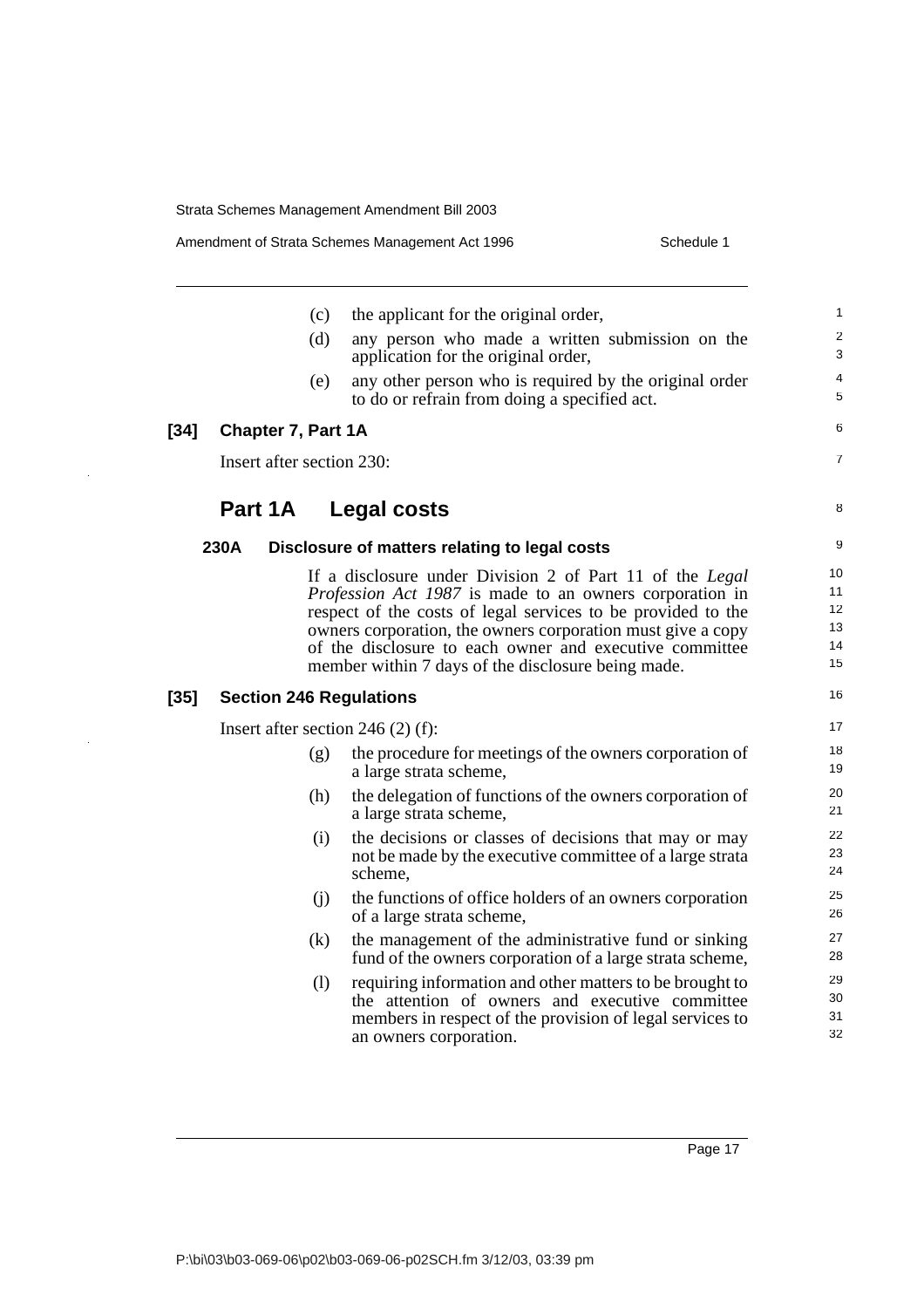Schedule 1 Amendment of Strata Schemes Management Act 1996

| $[36]$ | Schedule 2 Meetings and procedure of owners corporation                                                                                                                 |                |  |  |
|--------|-------------------------------------------------------------------------------------------------------------------------------------------------------------------------|----------------|--|--|
|        | Insert after clause 3 (b):                                                                                                                                              | $\overline{2}$ |  |  |
|        | (b1)<br>in the case of an owners corporation to which section<br>75A applies, to discuss the preparation of the plan<br>required by that section,                       | 3<br>4<br>5    |  |  |
| $[37]$ | Schedule 2, clause 3 (f1)                                                                                                                                               | 6              |  |  |
|        |                                                                                                                                                                         |                |  |  |
|        | Insert after clause 3 (f):                                                                                                                                              | $\overline{7}$ |  |  |
|        | (f1)<br>to decide whether a caretaker should be appointed<br>under section 40A and, if a caretaker is to be appointed,<br>what functions the caretaker should exercise, | 8<br>9<br>10   |  |  |
| $[38]$ | Schedule 2, clause 4 (1) (a)                                                                                                                                            | 11             |  |  |
|        | Insert "or lessor" after "owner".                                                                                                                                       | 12             |  |  |
| $[39]$ | Schedule 2, clause 4 (1) (a1)                                                                                                                                           | 13             |  |  |
|        | Insert after clause $4(1)(a)$ :                                                                                                                                         | 14             |  |  |
|        | (a1)<br>without limiting paragraph (a), all development                                                                                                                 | 15             |  |  |
|        | consents, complying development certificates and                                                                                                                        | 16             |  |  |
|        | related endorsed plans, "as built" drawings, compliance                                                                                                                 | 17<br>18       |  |  |
|        | certificates (within the meaning of the <i>Environmental</i>                                                                                                            | 19             |  |  |
|        | Planning and Assessment Act 1979), fire safety<br>certificates and warranties obtained or received by the                                                               | 20             |  |  |
|        | owner or lessor and relating to the parcel or any                                                                                                                       | 21             |  |  |
|        | building, plant or equipment on the parcel,                                                                                                                             | 22             |  |  |
| $[40]$ | Schedule 2, clause 4 (1) (d)                                                                                                                                            | 23             |  |  |
|        | Insert after clause $4(1)(c)$ :                                                                                                                                         |                |  |  |
|        | (d)<br>any other document or item relating to the parcel or any                                                                                                         | 25             |  |  |
|        | building, plant or equipment on the parcel that is                                                                                                                      | 26             |  |  |
|        | prescribed by the regulations for the purposes of this<br>subclause.                                                                                                    | 27<br>28       |  |  |
| $[41]$ | Schedule 2, clause 4 (1)                                                                                                                                                | 29             |  |  |
|        | Omit "10 penalty units". Insert instead "100 penalty units".                                                                                                            | 30             |  |  |
|        |                                                                                                                                                                         |                |  |  |

 $\bar{z}$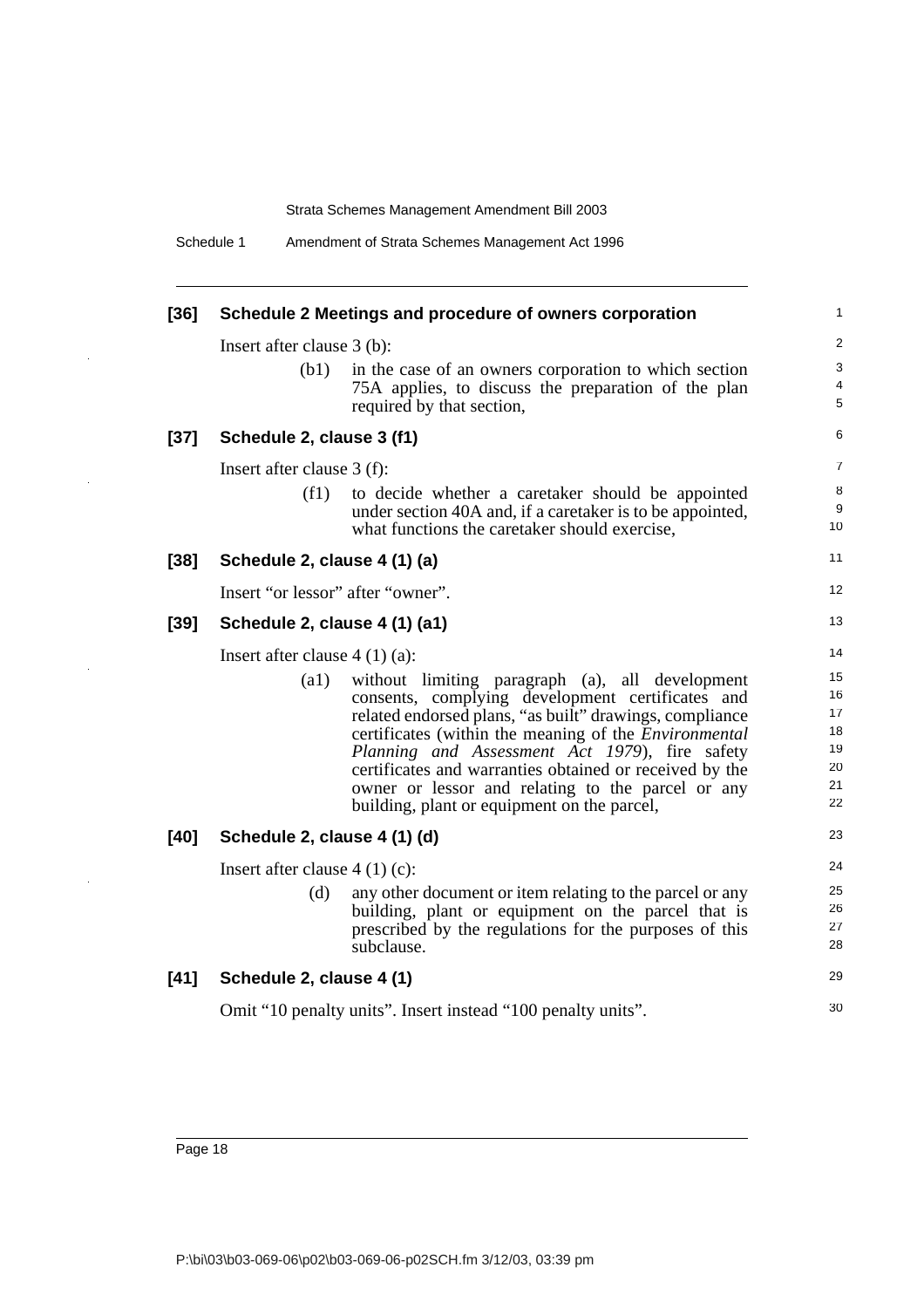$\ddot{\phantom{1}}$ 

 $\bar{z}$ 

| $[42]$ | Schedule 2, clause 11 (3)                                   |                                                                                                                                                                                                                                             |                          |  |  |  |
|--------|-------------------------------------------------------------|---------------------------------------------------------------------------------------------------------------------------------------------------------------------------------------------------------------------------------------------|--------------------------|--|--|--|
|        |                                                             | Omit the subclause. Insert instead:                                                                                                                                                                                                         | 2                        |  |  |  |
|        | (3)<br>Proxy to be given to secretary of owners corporation |                                                                                                                                                                                                                                             |                          |  |  |  |
|        |                                                             | The instrument is ineffective unless it contains the date on<br>which it was made and it is given to the secretary of the<br>owners corporation:                                                                                            | 4<br>5<br>6              |  |  |  |
|        | (a)                                                         | in the case of a large strata scheme—at least 24 hours<br>before the first meeting in relation to which the<br>instrument is to operate, or                                                                                                 | $\overline{7}$<br>8<br>9 |  |  |  |
|        | (b)                                                         | in any other case—at or before the first meeting in<br>relation to which the instrument is to operate.                                                                                                                                      | 10<br>11                 |  |  |  |
| $[43]$ | Schedule 2, clause 32 (2)                                   |                                                                                                                                                                                                                                             | 12                       |  |  |  |
|        |                                                             | Insert "or relates to insurance, budgeting or the fixing of a levy that will<br>require expenditure above the prescribed amount referred to in the<br>definition of <i>priority vote</i> in clause $7(1)$ " after "the owners corporation". | 13<br>14<br>15           |  |  |  |
| $[44]$ | Schedule 2, clause 34                                       |                                                                                                                                                                                                                                             | 16                       |  |  |  |
|        | Insert at the end of clause 34 (f):                         |                                                                                                                                                                                                                                             |                          |  |  |  |
|        |                                                             | , and                                                                                                                                                                                                                                       | 18                       |  |  |  |
|        | (g)                                                         | include a form of motion to decide if any matter or type<br>of matter is to be determined only by the owners<br>corporation in general meeting.                                                                                             | 19<br>20<br>21           |  |  |  |
| [45]   | Schedule 2, clause 34A                                      |                                                                                                                                                                                                                                             | 22                       |  |  |  |
|        | Insert after clause 34:                                     |                                                                                                                                                                                                                                             | 23                       |  |  |  |
|        | 34A                                                         | Required items of agenda for annual general meeting                                                                                                                                                                                         | 24                       |  |  |  |
|        |                                                             | The agenda for each annual general meeting must include:                                                                                                                                                                                    | 25                       |  |  |  |
|        | (a)                                                         | an item to decide if any matter or type of matter is to be<br>determined only by the owners corporation in general<br>meeting, and                                                                                                          | 26<br>27<br>28           |  |  |  |
|        | (b)                                                         | in the case of an owners corporation to which<br>section 75A applies, an item to prepare or review a plan<br>relating to the sinking fund if required to be done at that<br>meeting.                                                        | 29<br>30<br>31<br>32     |  |  |  |
|        |                                                             |                                                                                                                                                                                                                                             |                          |  |  |  |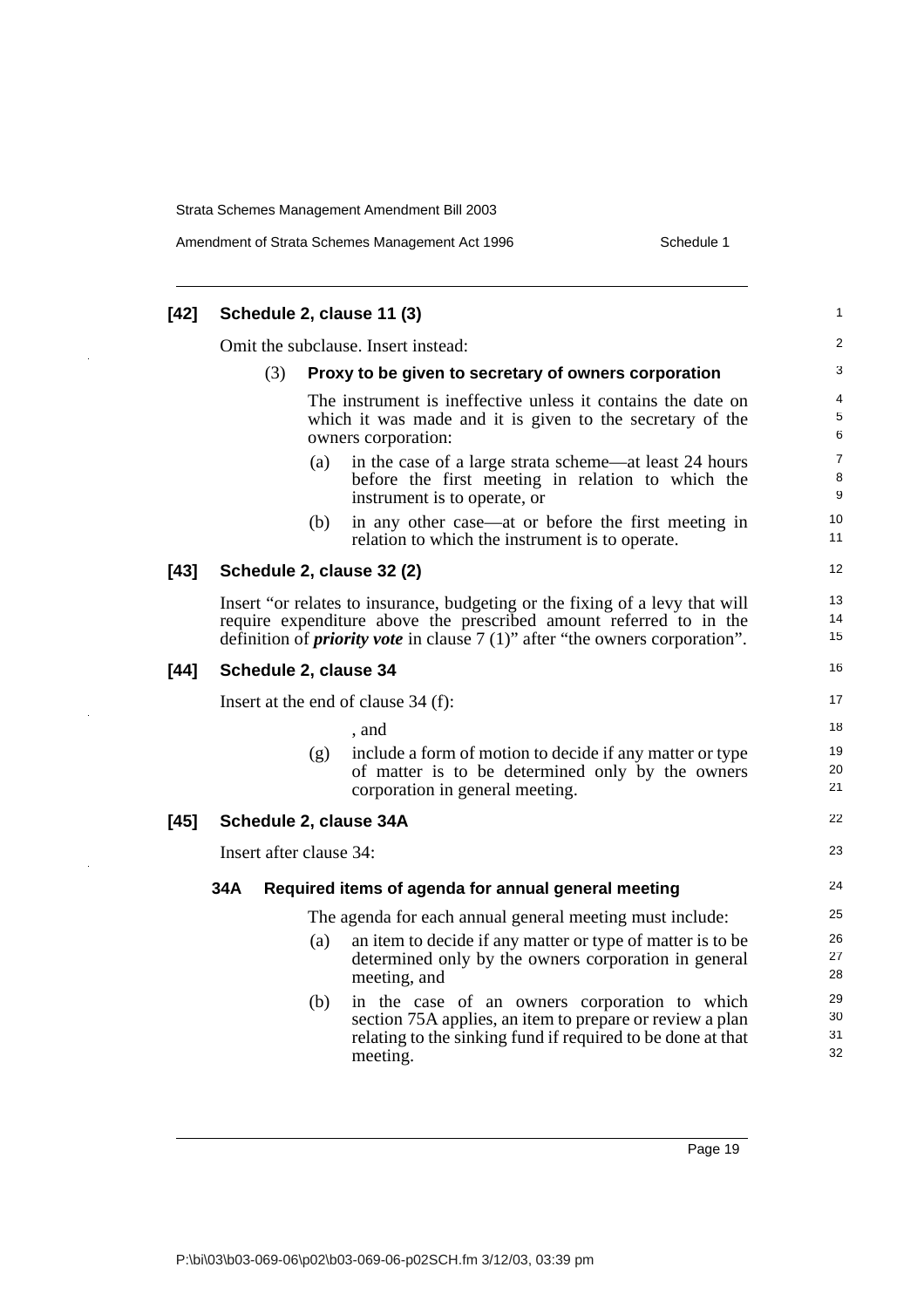Schedule 1 Amendment of Strata Schemes Management Act 1996

| $[46]$ | Schedule 2, Part 3 |                                                                                                                                                                                                                                                                     |                            |  |  |
|--------|--------------------|---------------------------------------------------------------------------------------------------------------------------------------------------------------------------------------------------------------------------------------------------------------------|----------------------------|--|--|
|        |                    | <b>Insert after Part 2:</b>                                                                                                                                                                                                                                         | 2                          |  |  |
|        | Part 3             | <b>General provisions</b>                                                                                                                                                                                                                                           | 3                          |  |  |
|        | 38                 | Regulations relating to large strata schemes                                                                                                                                                                                                                        | 4                          |  |  |
|        |                    | The provisions of this Schedule are subject to the regulations,<br>but only to the extent that the regulations relate to large strata<br>schemes.                                                                                                                   | 5<br>6<br>7                |  |  |
| $[47]$ |                    | Schedule 3 Constitution of executive committee of the owners<br>corporation and meetings of executive committee                                                                                                                                                     | 8<br>9                     |  |  |
|        |                    | Insert after clause $4(2)$ :                                                                                                                                                                                                                                        | 10                         |  |  |
|        |                    | For the avoidance of doubt, a special resolution referred to in<br>(3)<br>subclause $(1)$ (e) may relate to more than one member of an<br>executive committee or to all members of an executive<br>committee.                                                       | 11<br>12<br>13<br>14       |  |  |
| $[48]$ |                    | Schedule 3, clause 6                                                                                                                                                                                                                                                | 15                         |  |  |
|        |                    | Omit the clause. Insert instead:                                                                                                                                                                                                                                    |                            |  |  |
|        | 6                  | Notice of executive committee meetings                                                                                                                                                                                                                              | 17                         |  |  |
|        |                    | (1)<br>An executive committee of a large strata scheme must give<br>notice of its intention to hold a meeting at least 72 hours<br>before the time fixed for the meeting:                                                                                           | 18<br>19<br>20             |  |  |
|        |                    | by giving written notice (which may be done by<br>(a)<br>electronic means) to each owner and executive<br>committee member, and                                                                                                                                     | 21<br>22<br>23             |  |  |
|        |                    | if the owners corporation is required by the by-laws to<br>(b)<br>maintain a notice board, by displaying the notice on the<br>notice board.                                                                                                                         | 24<br>25<br>26             |  |  |
|        |                    | (2)<br>An executive committee of a strata scheme that is not a large<br>strata scheme must give notice of its intention to hold a<br>meeting at least 72 hours before the time fixed for the<br>meeting:<br>by displaying the notice on the notice board, or<br>(a) | 27<br>28<br>29<br>30<br>31 |  |  |
|        |                    |                                                                                                                                                                                                                                                                     |                            |  |  |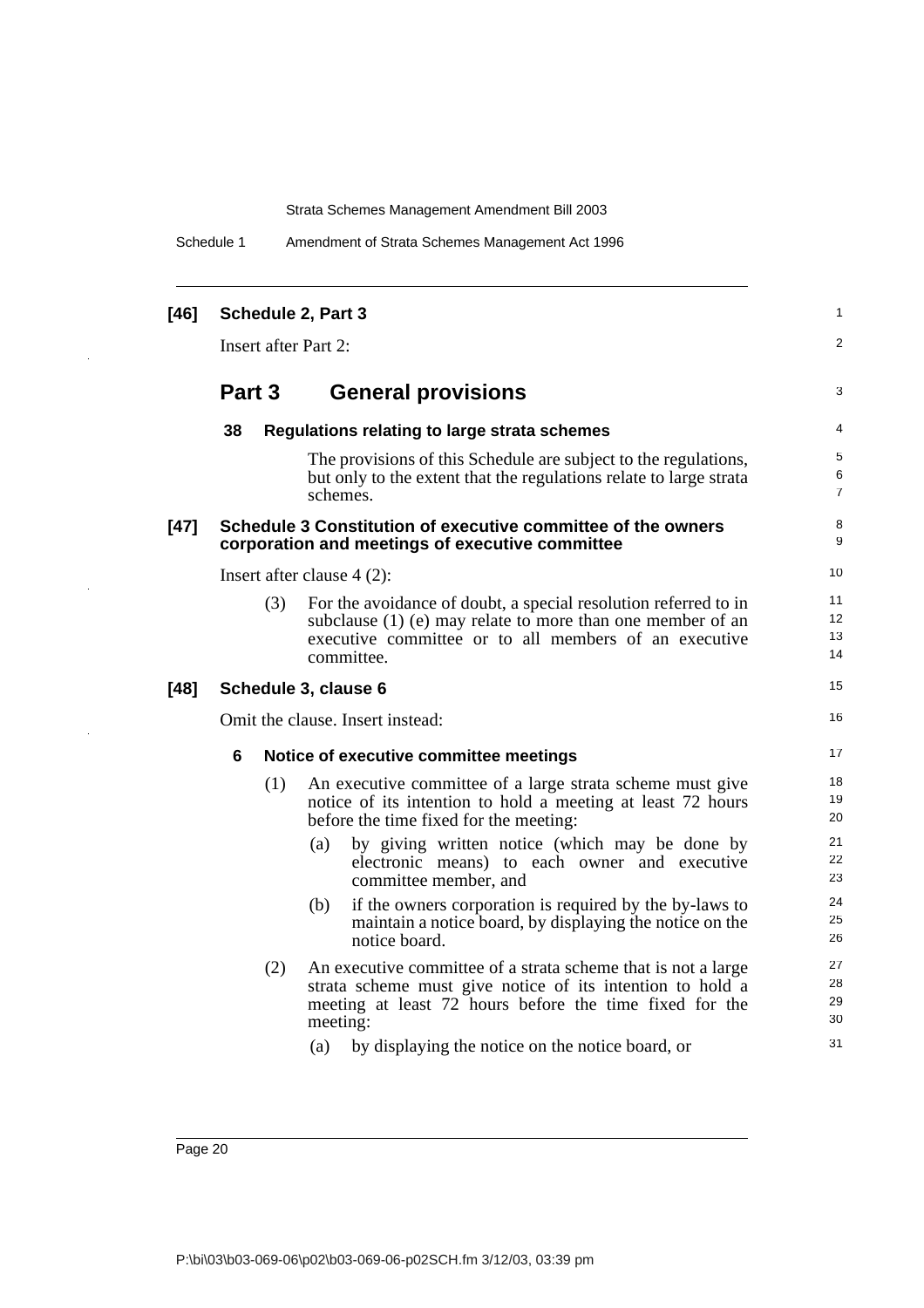$\bar{z}$ 

|      |                                  |     | (b)<br>if the owners corporation is not required by the by-laws<br>to maintain a notice board, by giving written notice<br>(which may be done by electronic means) to each<br>owner and executive committee member.    | 1<br>$\overline{\mathbf{c}}$<br>3<br>4 |
|------|----------------------------------|-----|------------------------------------------------------------------------------------------------------------------------------------------------------------------------------------------------------------------------|----------------------------------------|
|      |                                  | (3) | The notice must specify when and where the meeting is to be.<br>held and contain a detailed agenda for the meeting.                                                                                                    | 5<br>6                                 |
|      |                                  | (4) | A notice may be given to a person by electronic means only if<br>the person has given the owners corporation an e-mail address<br>for the service of notices under this Act and the notice is sent<br>to that address. | 7<br>8<br>9<br>10                      |
| [49] |                                  |     | Schedule 3, clause 16                                                                                                                                                                                                  | 11                                     |
|      | Omit the clause. Insert instead: |     | 12                                                                                                                                                                                                                     |                                        |
|      | 16                               |     | <b>Display of minutes</b>                                                                                                                                                                                              | 13                                     |
|      |                                  | (1) | Within 7 days after a meeting of the executive committee of a<br>large strata scheme, the executive committee must:                                                                                                    | 14<br>15                               |
|      |                                  |     | give each owner and executive committee member a<br>(a)<br>copy of the minutes of the meeting, and                                                                                                                     | 16<br>17                               |
|      |                                  |     | if the owners corporation is required by the by-laws to<br>(b)<br>maintain a notice board, cause a copy of the minutes of<br>the meeting to be displayed on the notice board.                                          | 18<br>19<br>20                         |
|      |                                  | (2) | Within 7 days after the executive committee of a large strata<br>scheme passes a resolution in accordance with this Schedule,<br>the executive committee must:                                                         | 21<br>22<br>23                         |
|      |                                  |     | (a)<br>give each owner and executive committee member a<br>copy of the minute of the resolution, and                                                                                                                   | 24<br>25                               |
|      |                                  |     | if the owners corporation is required by the by-laws to<br>(b)<br>maintain a notice board, cause a copy of the minute of<br>the resolution to be displayed on the notice board.                                        | 26<br>27<br>28                         |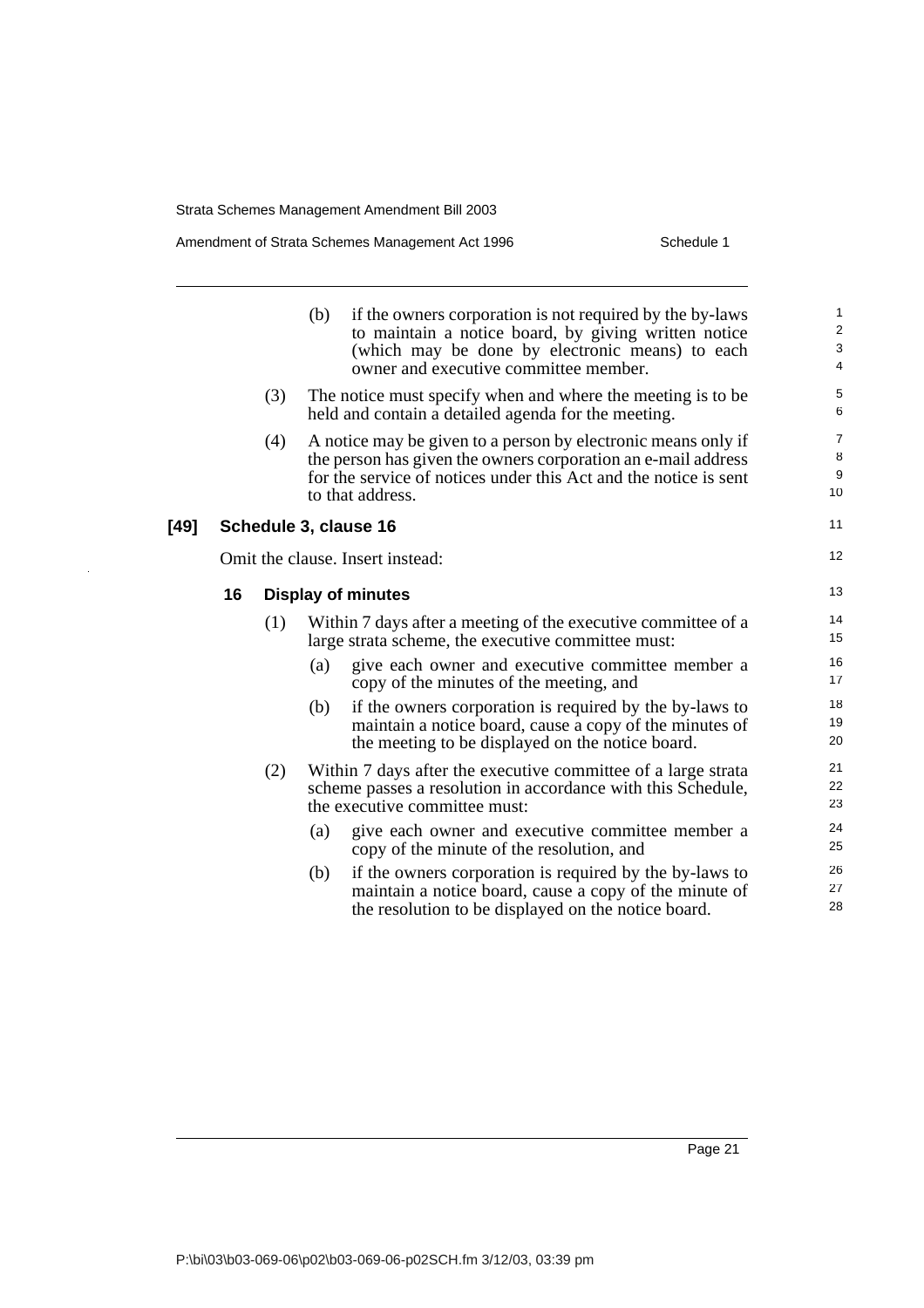|        | (3)                         | Within 7 days after a meeting of the executive committee of a<br>strata scheme that is not a large strata scheme, the executive<br>committee must:                                            |                                   |
|--------|-----------------------------|-----------------------------------------------------------------------------------------------------------------------------------------------------------------------------------------------|-----------------------------------|
|        |                             | (a)<br>cause a copy of the minutes of the meeting to be<br>displayed on the notice board, or                                                                                                  | 4<br>5                            |
|        |                             | if the owners corporation is not required by the by-laws<br>(b)<br>to maintain a notice board, give each owner and<br>executive committee member a copy of the minutes of<br>the meeting.     | 6<br>$\overline{7}$<br>8<br>9     |
|        | (4)                         | Within 7 days after the executive committee of a strata<br>scheme that is not a large strata scheme passes a resolution in<br>accordance with this Schedule, the executive committee<br>must: | 10<br>11<br>12 <sup>2</sup><br>13 |
|        |                             | (a)<br>cause a copy of the minute of the resolution to be<br>displayed on the notice board, or                                                                                                | 14<br>15                          |
|        |                             | if the owners corporation is not required by the by-laws<br>(b)<br>to maintain a notice board, give each owner and<br>executive committee member a copy of the minute of<br>the resolution.   | 16<br>17<br>18<br>19              |
|        | (5)                         | A copy of a minute or minutes required to be displayed on a<br>notice board under this clause must be kept displayed on the<br>notice board for a period of not less than 14 days.            | 20<br>21<br>22                    |
| $[50]$ | Schedule 3, Part 3          |                                                                                                                                                                                               | 23                                |
|        | <b>Insert after Part 2:</b> |                                                                                                                                                                                               | 24                                |
|        | Part 3                      | <b>General provisions</b>                                                                                                                                                                     | 25                                |
|        | 18                          | Regulations relating to large strata schemes                                                                                                                                                  | 26                                |
|        |                             | The provisions of this Schedule are subject to the regulations,<br>but only to the extent that the regulations relate to large strata<br>schemes.                                             | 27<br>28<br>29                    |
| $[51]$ |                             | Schedule 4 Savings, transitional and other provisions                                                                                                                                         | 30                                |
|        |                             | Insert at the end of clause $1(1)$ :                                                                                                                                                          | 31                                |
|        |                             | Strata Schemes Management Amendment Act 2003                                                                                                                                                  | 32                                |
|        |                             |                                                                                                                                                                                               |                                   |

P:\bi\03\b03-069-06\p02\b03-069-06-p02SCH.fm 3/12/03, 03:39 pm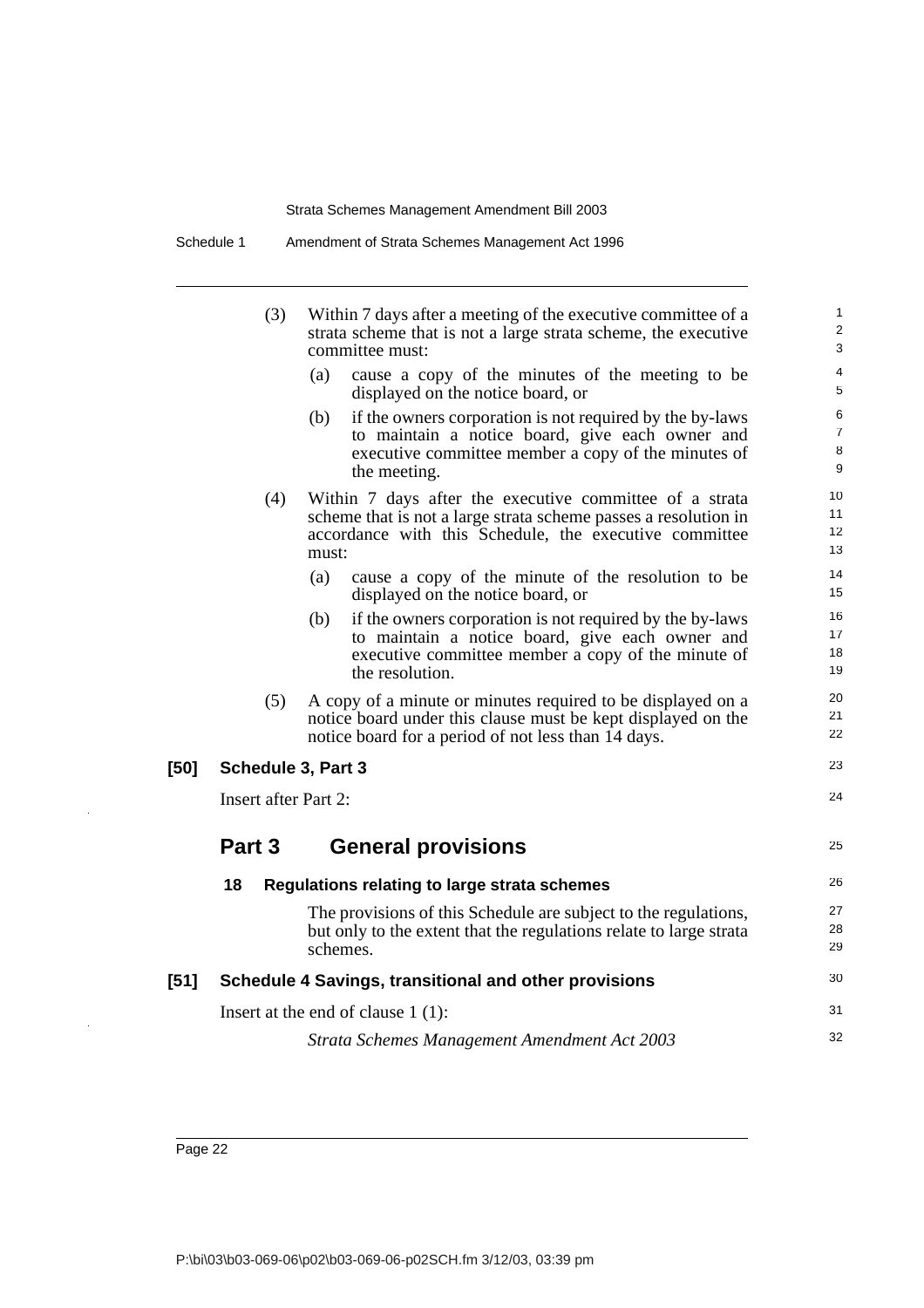| Amendment of Strata Schemes Management Act 1996 | Schedule 1 |
|-------------------------------------------------|------------|
|                                                 |            |

| [52] | <b>Schedule 4, Part 5</b> |                                                                                                                                                                       |                |  |  |
|------|---------------------------|-----------------------------------------------------------------------------------------------------------------------------------------------------------------------|----------------|--|--|
|      |                           | Insert after clause 13:                                                                                                                                               | 2              |  |  |
|      | Part 5                    | Provisions consequent on enactment of<br><b>Strata Schemes Management</b><br><b>Amendment Act 2003</b>                                                                | 3<br>4<br>5    |  |  |
|      | 14                        | <b>Definitions</b>                                                                                                                                                    | 6              |  |  |
|      |                           | In this Part:                                                                                                                                                         | $\overline{7}$ |  |  |
|      |                           | <b>amending Act</b> means the Strata Schemes Management<br>Amendment Act 2003.                                                                                        | 8<br>9         |  |  |
|      | 15                        | <b>Exercise of functions</b>                                                                                                                                          | 10             |  |  |
|      |                           | Section 29A does not affect the exercise of a function under<br>this Act before the commencement of that section.                                                     | 11<br>12       |  |  |
|      | 16                        | <b>Legal action</b>                                                                                                                                                   | 13             |  |  |
|      |                           | Section 80D applies only to legal advice or legal services<br>sought, or legal action entered into, after the commencement<br>of that section.                        | 14<br>15<br>16 |  |  |
|      | 17                        | <b>Insurance</b>                                                                                                                                                      | 17             |  |  |
|      |                           | Section 88A does not affect any insurance that was taken out<br>in accordance with the provisions of this Act as in force<br>before the commencement of that section. | 18<br>19<br>20 |  |  |
|      | 18                        | <b>Disclosures under Legal Profession Act 1987</b>                                                                                                                    | 21             |  |  |
|      |                           | Section 230A does not apply to a disclosure under Division 2<br>of Part 11 of the Legal Profession Act 1987 made before the<br>commencement of that section.          | 22<br>23<br>24 |  |  |
|      | 19                        | Notice of annual general meeting                                                                                                                                      | 25             |  |  |
|      |                           | Clause $34$ (g) of Schedule 2 does not apply to a notice served<br>before the commencement of that paragraph.                                                         | 26<br>27       |  |  |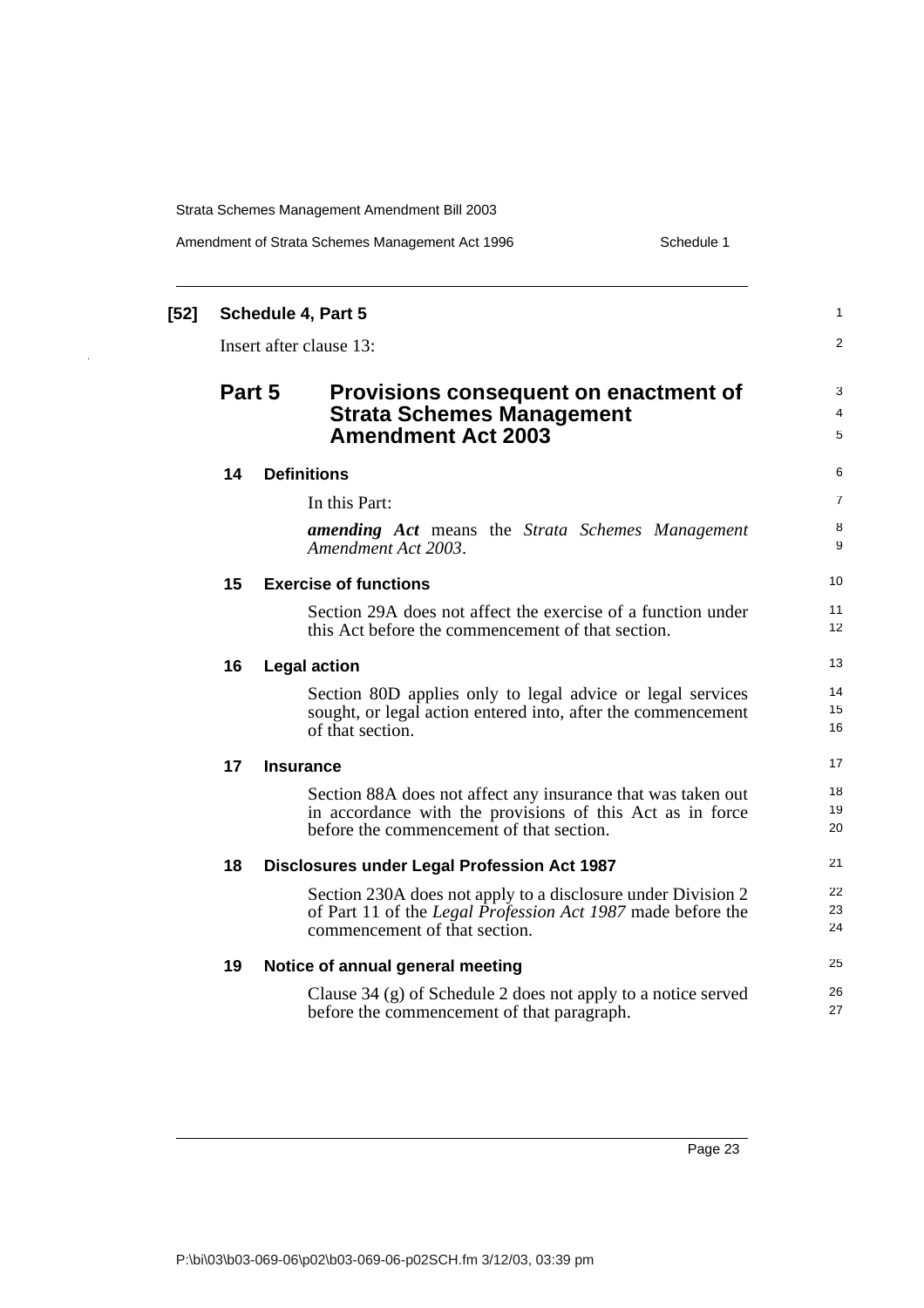|      | 20                                      |                   | Agenda for annual general meeting                                                                                                                                                                                       | $\mathbf{1}$                        |
|------|-----------------------------------------|-------------------|-------------------------------------------------------------------------------------------------------------------------------------------------------------------------------------------------------------------------|-------------------------------------|
|      |                                         |                   | Clause 34A of Schedule 2 does not apply to the agenda of a<br>meeting notice of which<br>before<br>served<br>the<br>was<br>commencement of that clause.                                                                 | $\overline{2}$<br>$\mathbf{3}$<br>4 |
|      | 21                                      |                   | Notice of executive committee meetings                                                                                                                                                                                  | 5                                   |
|      |                                         |                   | Clause 6 of Schedule 3, as in force immediately before its<br>substitution by the amending Act, continues to apply to a<br>meeting notice of which was given before the substitution of<br>that clause.                 | 6<br>$\overline{7}$<br>$\,8\,$<br>9 |
|      | 22                                      |                   | Minutes of executive committee meetings                                                                                                                                                                                 | 10                                  |
|      |                                         |                   | Clause 16 of Schedule 3, as in force immediately before its<br>substitution by the amending Act, continues to apply to a<br>meeting held before the substitution of that clause.                                        | 11<br>12<br>13                      |
| [53] |                                         | <b>Dictionary</b> |                                                                                                                                                                                                                         | 14                                  |
|      | Insert in alphabetical order in Part 1: |                   |                                                                                                                                                                                                                         |                                     |
|      |                                         |                   | <i>large strata scheme</i> has the meaning given by clause 5 of<br>Part 2.                                                                                                                                              | 16<br>17                            |
|      |                                         |                   | <i>utility lot</i> means a lot designed to be used primarily for<br>storage or accommodation of boats, motor vehicles or goods<br>and not for human occupation as a residence, office, shop or<br>the like.             | 18<br>19<br>20<br>21                |
| [54] |                                         |                   | <b>Dictionary, Part 2</b>                                                                                                                                                                                               | 22                                  |
|      |                                         |                   | Insert after clause 4:                                                                                                                                                                                                  | 23                                  |
|      | 5                                       |                   | Meaning of "large strata scheme"                                                                                                                                                                                        | 24                                  |
|      |                                         | (1)               | In this Act, <i>large strata scheme</i> means a strata scheme<br>comprising more than 100 lots or more than such other<br>number of lots as may be prescribed by the regulations for the<br>purposes of this subclause. | 25<br>26<br>27<br>28                |
|      |                                         | (2)               | When calculating the number of lots in a strata scheme for the<br>purposes of this clause, utility lots and lots used for the<br>purposes of parking are not to be included in the calculation.                         | 29<br>30<br>31                      |

 $\ddot{\phantom{a}}$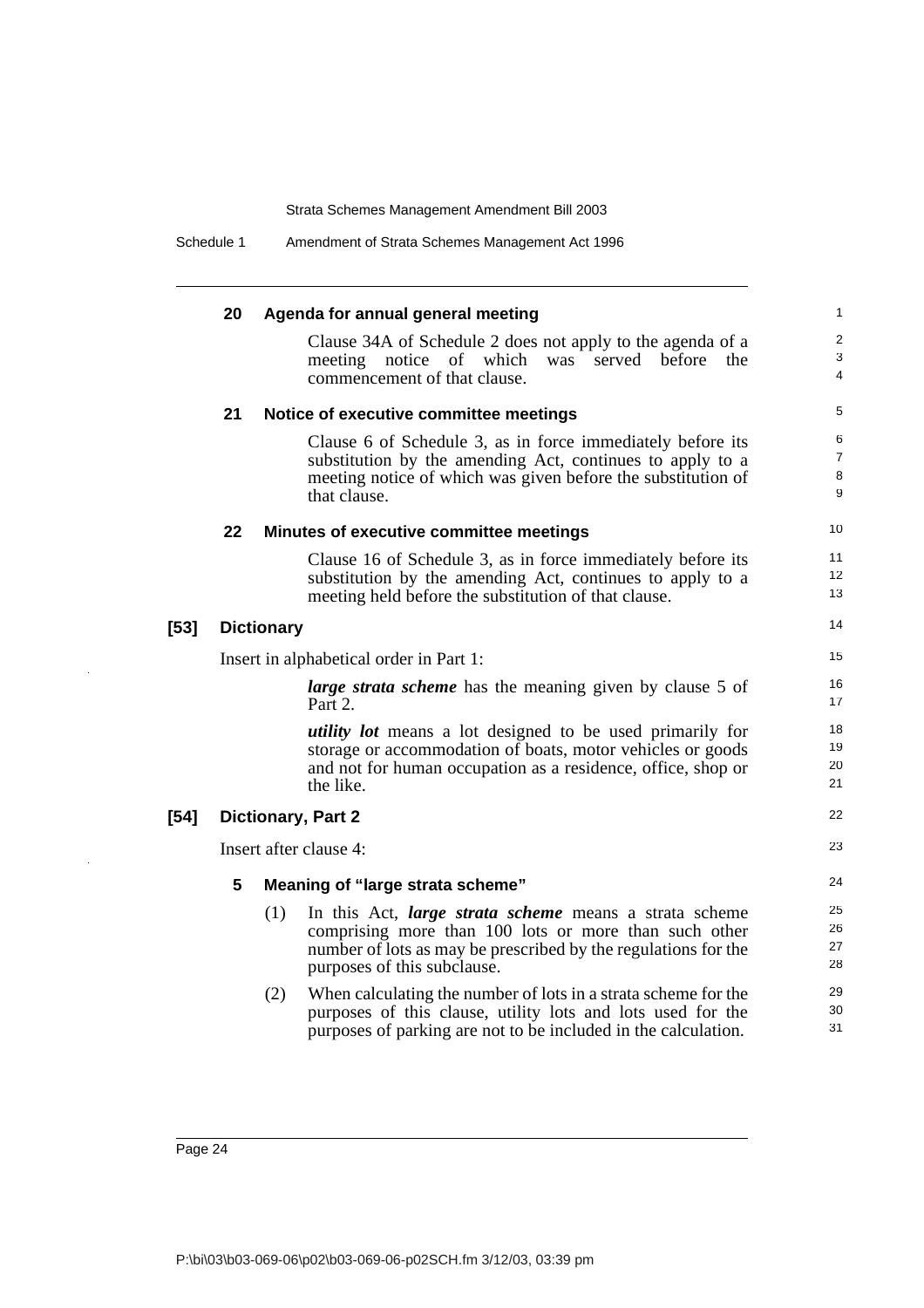Amendment of Strata Schemes Management Act 1996 Schedule 1

9

|   | The regulations may contain provisions of a savings or<br>(3)<br>transitional nature consequent on a change in the number of<br>lots comprising a large strata scheme.                                                                    | $\mathcal{P}$<br>3 |
|---|-------------------------------------------------------------------------------------------------------------------------------------------------------------------------------------------------------------------------------------------|--------------------|
| 6 | References to strata managing agent's licence                                                                                                                                                                                             | 4                  |
|   | A reference in this Act (however expressed) to a strata<br>managing agent's licence under the Property, Stock and<br>Business Agent's Act 2002 includes a reference to a<br>corporation licence under that Act that authorises the holder | 5<br>6<br>7<br>8   |

to act as, or carry on the business of, a strata managing agent.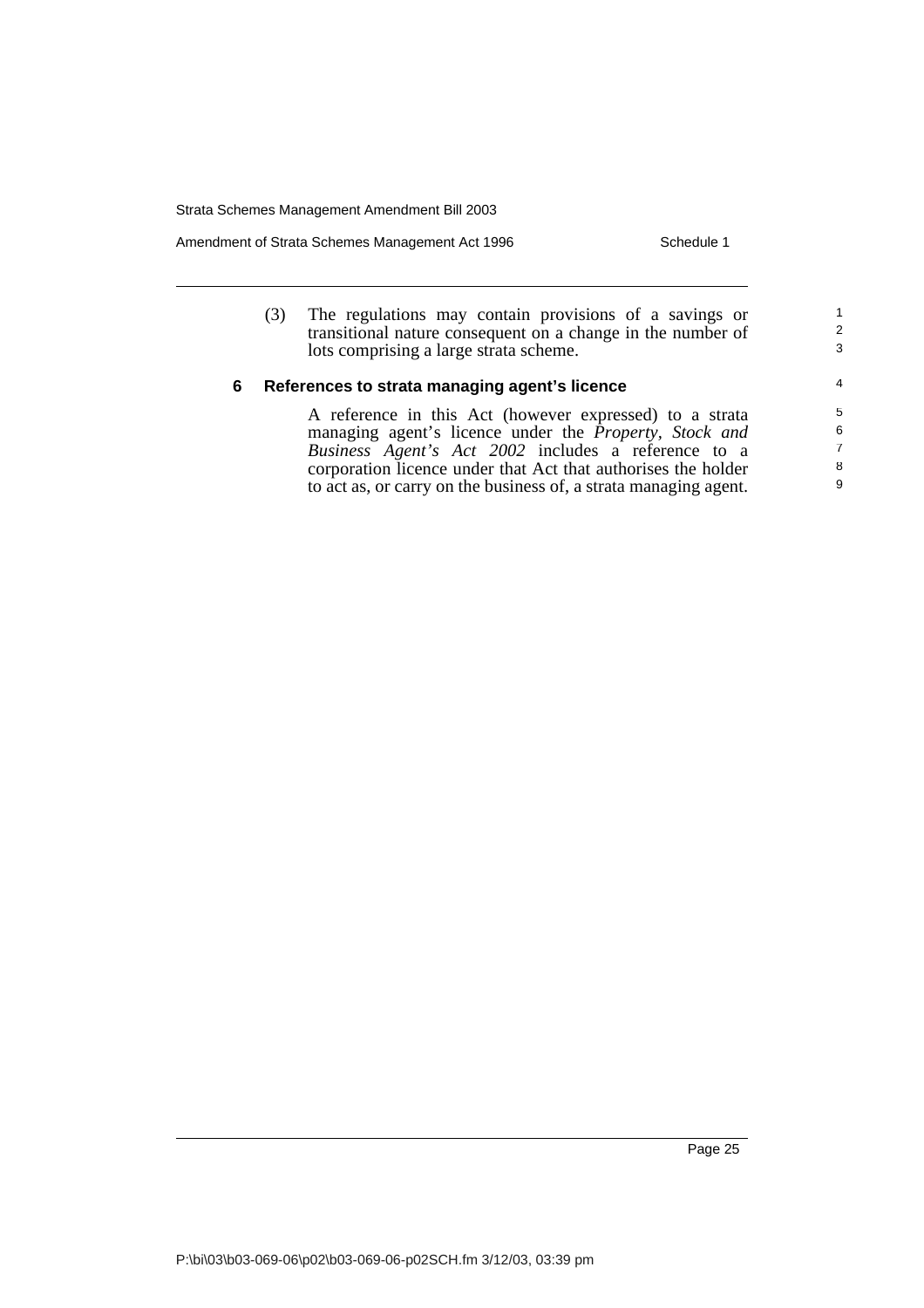|     |                                                                                                                                                       |                      | <b>Schedule 2 Amendment of Act and Regulations</b><br>(Section 4)                                                                              | 1<br>$\overline{c}$ |
|-----|-------------------------------------------------------------------------------------------------------------------------------------------------------|----------------------|------------------------------------------------------------------------------------------------------------------------------------------------|---------------------|
| 2.1 |                                                                                                                                                       |                      | <b>Conveyancing (Sale of Land) Regulation 2000</b>                                                                                             | 3                   |
| [1] |                                                                                                                                                       |                      | <b>Schedule 1 Prescribed documents</b>                                                                                                         | 4                   |
|     |                                                                                                                                                       |                      | Insert at the end of clause $5$ (b):                                                                                                           | 5                   |
|     |                                                                                                                                                       |                      | , and                                                                                                                                          | 6                   |
|     |                                                                                                                                                       | (c)                  | a copy of any by-law for the strata scheme to which<br>Division 4 of Part 5 of Chapter 2 of the Strata Schemes<br>Management Act 1996 applies. | 7<br>8<br>9         |
| [2] |                                                                                                                                                       | Schedule 1, clause 6 |                                                                                                                                                |                     |
|     | Insert at the end of clause $6(d)$ :                                                                                                                  |                      |                                                                                                                                                | 11                  |
|     |                                                                                                                                                       |                      | , and                                                                                                                                          | 12                  |
|     |                                                                                                                                                       | (e)                  | a copy of any by-law for the strata scheme to which<br>Division 4 of Part 5 of Chapter 2 of the Strata Schemes<br>Management Act 1996 applies. | 13<br>14<br>15      |
| 2.2 |                                                                                                                                                       |                      | <b>Retirement Villages Act 1999 No 81</b>                                                                                                      | 16                  |
|     |                                                                                                                                                       |                      | Section 19 General information about retirement villages                                                                                       | 17                  |
|     | Insert "and, in the case of a retirement village that is subject to a strata<br>scheme, living in a strata scheme" after "industry" in section 19(1). |                      |                                                                                                                                                | 18<br>19            |

i.

 $\bar{z}$